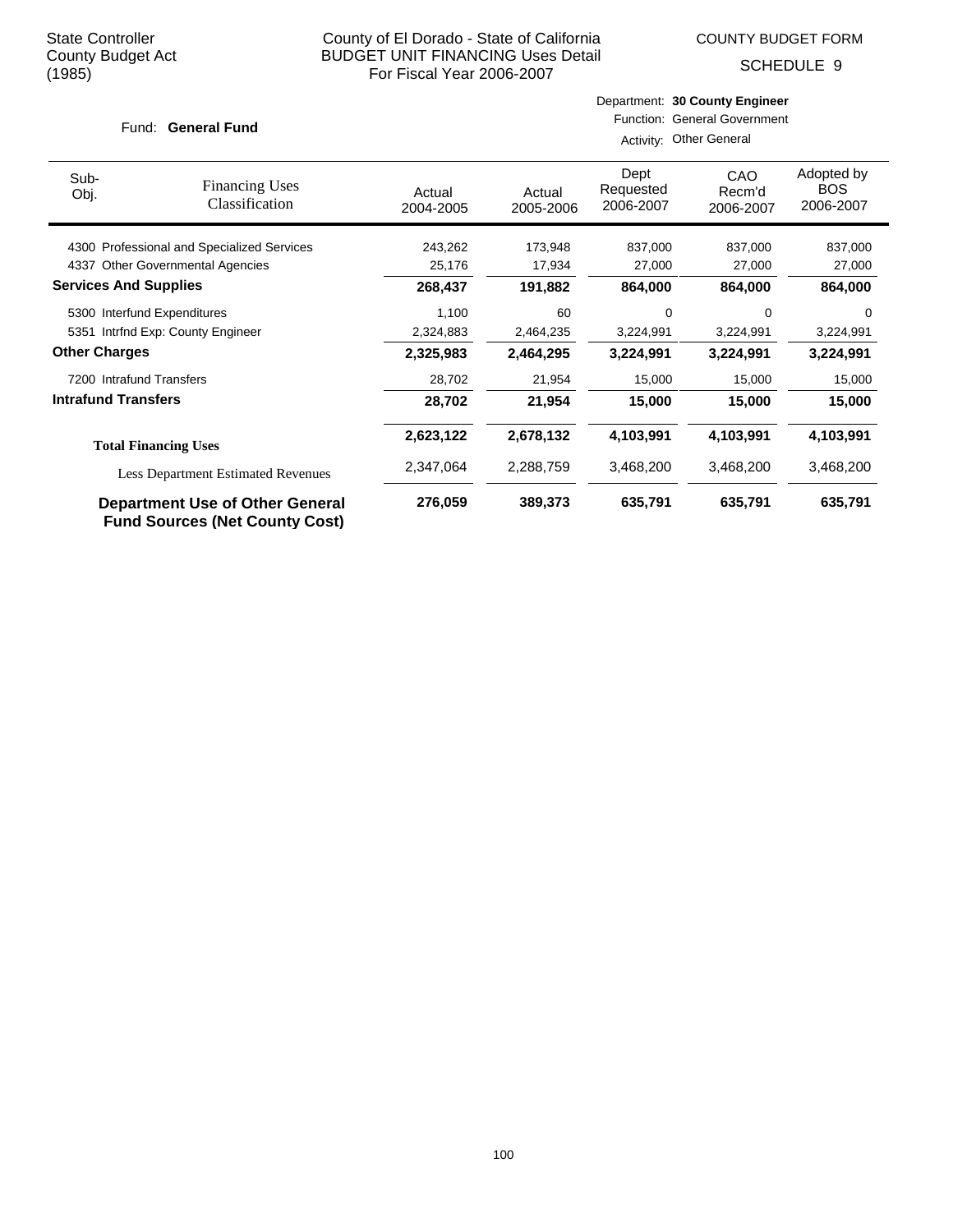COUNTY BUDGET FORM

SCHEDULE 9

#### **Erosion Control** Fund:

Department: **30 Erosion Control** Function: Public Protection

Activity: Flood Contr. & Soil/Water Conserv.

| Sub-<br>Obj.                 | <b>Financing Uses</b><br>Classification                                      | Actual<br>2004-2005 | Actual<br>2005-2006 | Dept<br>Requested<br>2006-2007 | CAO<br>Recm'd<br>2006-2007 | Adopted by<br><b>BOS</b><br>2006-2007 |
|------------------------------|------------------------------------------------------------------------------|---------------------|---------------------|--------------------------------|----------------------------|---------------------------------------|
|                              | 4020 Clothing and Personal Supplies                                          | $\mathbf 0$         | 9                   | 0                              | 0                          | 0                                     |
|                              | 4085 Household Expense - Refuse Disposal                                     | 51                  | 0                   | $\Omega$                       | 0                          | 0                                     |
| 4266 Printing / Duplicating  |                                                                              | 7,008               | 8,619               | 10,050                         | 10,050                     | 10,050                                |
|                              | 4300 Professional and Specialized Services                                   | 787,557             | 564,467             | 811,915                        | 811,915                    | 811,915                               |
|                              | 4301 Engineer Design and Architectural Serv                                  | 556,063             | 2,083,079           | 2,270,140                      | 2,270,140                  | 2,270,140                             |
|                              | 4302 Construction and Engineering Contracts                                  | 2,212,685           | 4,258,980           | 7,531,615                      | 7,531,615                  | 7,531,615                             |
|                              | 4337 Other Governmental Agencies                                             | 123,275             | 19,242              | 50,743                         | 50,743                     | 50,743                                |
|                              | 4400 Publication and Legal Notices                                           | 6,836               | 5,477               | 17,350                         | 17,350                     | 17,350                                |
|                              | 4460 Small Tools and Instruments                                             | 136                 | 30                  | 0                              | 0                          | 0                                     |
| 4461 Minor Equipment         |                                                                              | 816                 | 424                 | 0                              | 0                          | $\Omega$                              |
|                              | 4500 Special Departmental Expense                                            | 18,229              | 56,566              | 58,986                         | 58,986                     | 58,986                                |
| 4571 Signs                   |                                                                              | 0                   | 0                   | 2,000                          | 2,000                      | 2,000                                 |
|                              | 4602 Employee - Private Auto Mileage                                         | 134                 | 0                   | 0                              | $\Omega$                   | $\Omega$                              |
| <b>Services And Supplies</b> |                                                                              | 3,712,788           | 6,996,894           | 10,752,799                     | 10,752,799                 | 10,752,799                            |
| 5160 Rights of Way           |                                                                              | 354,083             | 79,087              | 212,800                        | 212,800                    | 212,800                               |
|                              | 5300 Interfund Expenditures                                                  | 0                   | 30                  | $\Omega$                       | 0                          | $\Omega$                              |
|                              | 5306 Intrfnd Exp: Central Duplicating                                        | 2,039               | 3,298               | 2,500                          | 2,500                      | 2,500                                 |
|                              | 5310 Intrfnd Exp: County Counsel                                             | 6,666               | 9,070               | 17,000                         | 17,000                     | 17,000                                |
| <b>Other Charges</b>         |                                                                              | 362,787             | 91,484              | 232,300                        | 232,300                    | 232,300                               |
|                              | 7253 Intrafnd: Erosion Control                                               | 1,481,716           | 1,911,945           | 2,538,419                      | 2,538,419                  | 2,538,419                             |
| <b>Intrafund Transfers</b>   |                                                                              | 1,481,716           | 1,911,945           | 2,538,419                      | 2,538,419                  | 2,538,419                             |
|                              | <b>Total Financing Uses</b>                                                  | 5,557,291           | 9,000,324           | 13,523,518                     | 13,523,518                 | 13,523,518                            |
|                              | <b>Less Department Estimated Revenues</b>                                    | 5,190,587           | 8,674,718           | 13,471,018                     | 13,471,018                 | 13,471,018                            |
|                              | <b>Department Use of Erosion Control</b><br><b>Fund Balance and Reserves</b> | 366,703             | 325,605             | 52,500                         | 52,500                     | 52,500                                |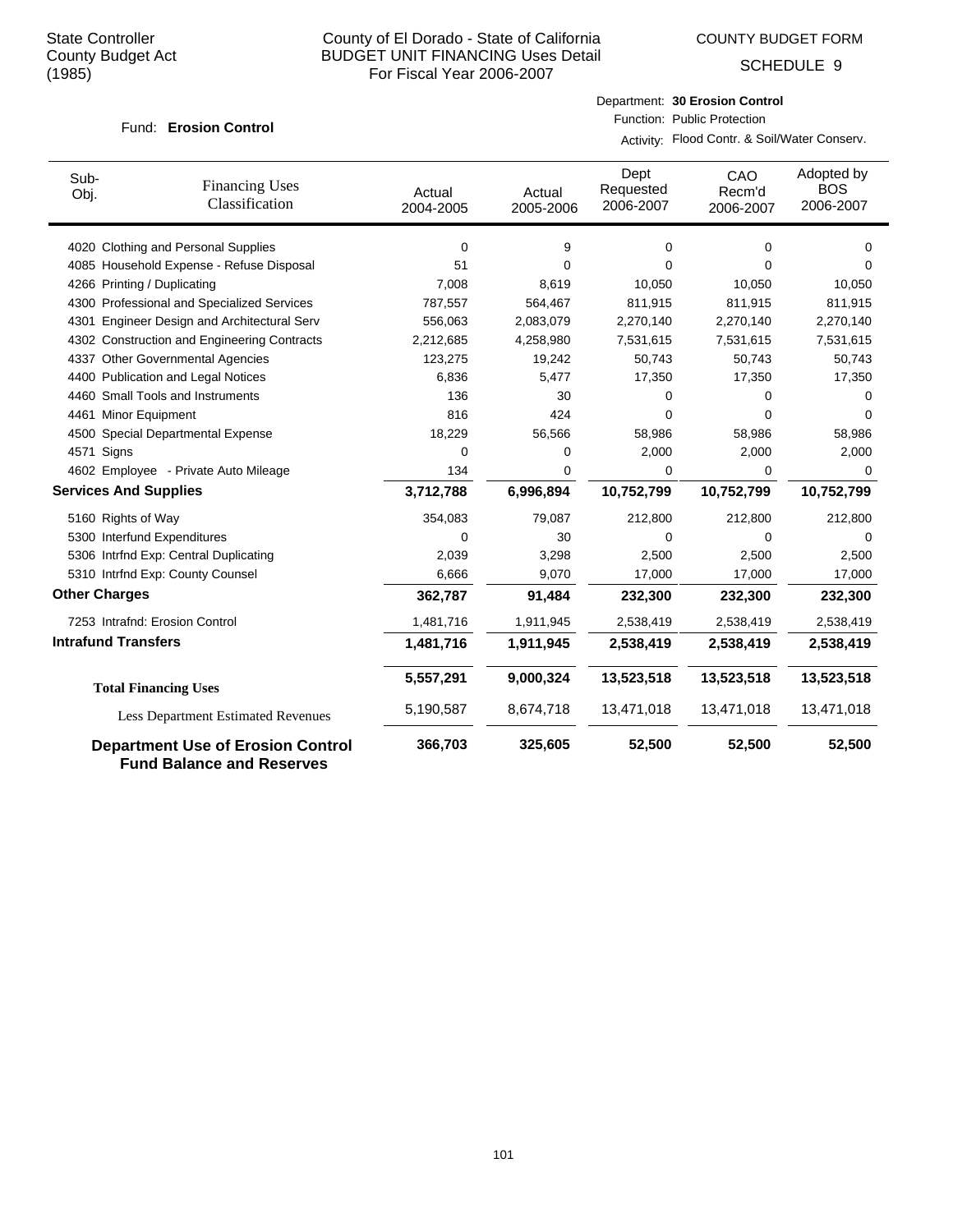COUNTY BUDGET FORM

SCHEDULE 9

## Department: **30 Department of Transportation**

#### Fund: Road Fund

Function: Public Ways and Facilities Activity: Public Ways

| Sub-<br>Obj. | <b>Financing Uses</b><br>Classification         | Actual<br>2004-2005 | Actual<br>2005-2006 | Dept<br>Requested<br>2006-2007 | CAO<br>Recm'd<br>2006-2007 | Adopted by<br><b>BOS</b><br>2006-2007 |
|--------------|-------------------------------------------------|---------------------|---------------------|--------------------------------|----------------------------|---------------------------------------|
|              | 3000 Permanent Employees / Elected Officials    | 9,008,069           | 11,095,285          | 17,309,109                     | 13,836,109                 | 13,836,109                            |
|              | 3001 Temporary Employees                        | 391,735             | 585,371             | 801,164                        | 801,164                    | 801,164                               |
|              | 3002 Overtime                                   | 486,647             | 681,555             | 554,765                        | 554,765                    | 554,765                               |
|              | 3004 Other Compensation                         | 109,181             | 129,684             | 59,982                         | 59,982                     | 59,982                                |
|              | 3005 Tahoe Differential                         | 84,765              | 86,997              | 103,200                        | 103,200                    | 103,200                               |
|              | 3007 Hazard Pay                                 | 462                 | 1,016               | 0                              | 0                          | 0                                     |
|              | 3020 Employer Share - Employee Retirement       | 1,489,701           | 2,205,803           | 2,576,676                      | 2,576,676                  | 2,576,676                             |
|              | 3022 Employer Share - Medi Care                 | 122,956             | 156,589             | 181,651                        | 181,651                    | 181,651                               |
|              | 3040 Employer Share - Health Insurance          | 1,938,389           | 2,236,304           | 2,734,123                      | 2,734,123                  | 2,734,123                             |
|              | 3041 Employer Share - Unemployment Insurance    | 42,357              | 45,094              | 103,775                        | 103,775                    | 103,775                               |
|              | 3042 Employer Share - Long Term Disab Insurance | 52,307              | 63,899              | 49,829                         | 49,829                     | 49,829                                |
|              | 3043 Employer Share - Deferred Compensation     | 22,886              | 28,617              | 46,883                         | 46,883                     | 46,883                                |
|              | 3046 Retiree Health: Defined Contributions      | 280,296             | 329,674             | 365,272                        | 365,272                    | 365,272                               |
|              | 3060 Employer Share - Workers' Compensation     | 761,142             | 603,726             | 494,452                        | 494,452                    | 494,452                               |
|              | 3080 Flexible Benefits                          | 20,694              | 31,090              | 31,774                         | 31,774                     | 31,774                                |
|              | <b>Salaries And Employee Benefits</b>           | 14,811,588          | 18,280,703          | 25,412,656                     | 21,939,656                 | 21,939,656                            |
|              | 4020 Clothing and Personal Supplies             | 22,450              | 17,317              | 21,930                         | 21,930                     | 21,930                                |
|              | 4040 Telephone Company Vendor Payments          | 15,326              | 21,490              | 30,040                         | 30,040                     | 30,040                                |
|              | 4041 Cnty Pass thru Telephone Chrges to Depts   | 19,054              | 4,927               | 38,745                         | 38,745                     | 38,745                                |
|              | 4060 Food and Food Products                     | 1,844               | $-1,609$            | 0                              | 0                          | 0                                     |
|              | 4080 Household Expense                          | 5,290               | 5,300               | 6,700                          | 6,700                      | 6,700                                 |
|              | 4083 Household Expense - Laundry                | 9,272               | 9,294               | 10,000                         | 10,000                     | 10,000                                |
|              | 4085 Household Expense - Refuse Disposal        | 29,139              | 38,553              | 44,700                         | 44,700                     | 44,700                                |
|              | 4086 Household Expense - Janitorial/Custodial   | 25,105              | 28,094              | 38,690                         | 38,690                     | 38,690                                |
|              | 4100 Insurance - Premium                        | 345,224             | 234,536             | 189,777                        | 189,777                    | 189,777                               |
|              | 4140 Maintenance - Equipment                    | 7,383               | 6,158               | 17,250                         | 17,250                     | 17,250                                |
|              | 4141 Maintenance - Office Equipment             | 584                 | 1,065               | 4,900                          | 4,900                      | 4,900                                 |
|              | 4160 Maintenance Vehicles - Service Contract    | 100,676             | 84,958              | 863,318                        | 863,318                    | 863,318                               |
|              | 4161 Maintenance Vehicles - Parts/Direct Chrg   | 18,175              | 15,700              | 10,000                         | 10,000                     | 10,000                                |
|              | 4162 Maintenance Vehicles - Supplies            | 72,530              | 75,597              | 82,500                         | 82,500                     | 82,500                                |
|              | 4163 Maintenance Vehicles - Inventory           | 239,154             | 276,133             | 241,000                        | 241,000                    | 241,000                               |
|              | 4164 Maintenance Vehicles - Tires and Tubes     | 68,876              | 81,423              | 78,000                         | 78,000                     | 78,000                                |
|              | 4180 Maintenance - Building and Improvements    | 11,301              | 13,460              | 14,000                         | 14,000                     | 14,000                                |
|              | 4191 Maintenance: Roads                         | 0                   | 18,277              | 0                              | 0                          | 0                                     |
|              | 4200 Medical, Dental and Laboratory Supplies    | 746                 | 414                 | 1,000                          | 1,000                      | 1,000                                 |
|              | 4220 Memberships                                | 25,479              | 26,458              | 17,829                         | 17,829                     | 17,829                                |
|              | 4221 Memberships - Legislative Advocacy         | 0                   | 0                   | 24,000                         | 24,000                     | 24,000                                |
|              | 4240 Miscellaneous Expense                      | 56                  | 10                  | 0                              | 0                          | 0                                     |
|              | 4260 Office Expense                             | 65,129              | 64,837              | 65,000                         | 65,000                     | 65,000                                |
|              | 4261 Postage                                    | 8,005               | 17,380              | 11,445                         | 11,445                     | 11,445                                |
|              | 4262 Software                                   | 17,067              | 11,692              | 81,540                         | 81,540                     | 81,540                                |
|              | 4263 Subscription / Newspaper / Journals        | 1,735               | 2,931               | 4,810                          | 4,810                      | 4,810                                 |
|              | 4264 Books / Manuals                            | 4,353               | 11,062              | 17,769                         | 17,769                     | 17,769                                |
|              | 4266 Printing / Duplicating                     | 17,589              | 15,950              | 22,000                         | 22,000                     | 22,000                                |
|              | 4300 Professional and Specialized Services      | 1,755,115           | 4,725,431           | 6,395,520                      | 7,395,520                  | 7,395,520                             |
|              | 4301 Engineer Design and Architectural Serv     | 221,447             | -435                | 500,000                        | 500,000                    | 500,000                               |
|              | 4302 Construction and Engineering Contracts     | 7,619,687           | 9,014,625           | 24,067,027                     | 26,099,947                 | 26,099,947                            |
|              | 4313 Legal Services                             | 2,933               | 0                   | 0                              | 0                          | 0                                     |
|              |                                                 |                     |                     |                                |                            |                                       |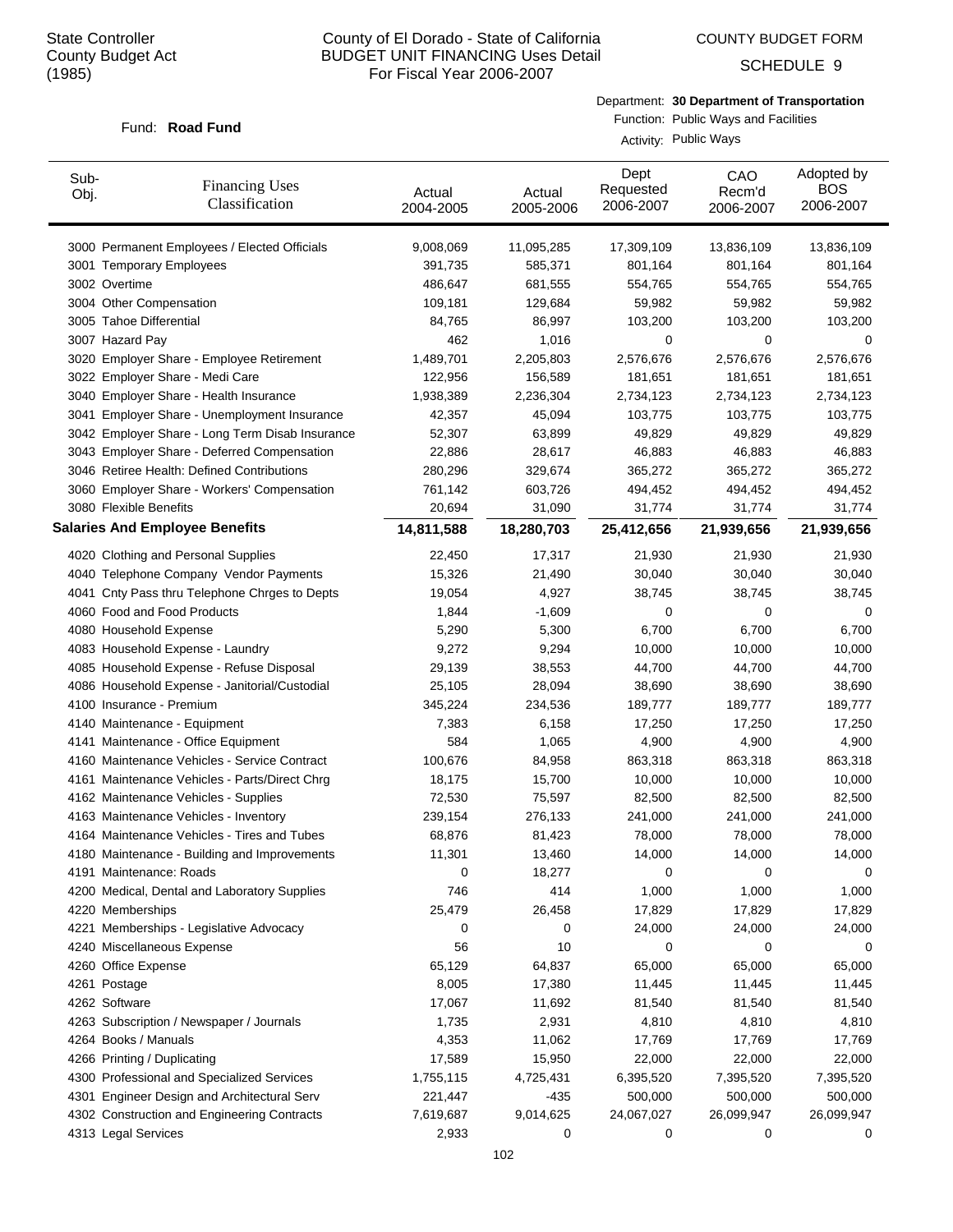COUNTY BUDGET FORM

SCHEDULE 9

Department: **30 Department of Transportation**

#### Fund: Road Fund

Function: Public Ways and Facilities Activity: Public Ways

| Sub-<br>Obj. | <b>Financing Uses</b><br>Classification      | Actual<br>2004-2005 | Actual<br>2005-2006 | Dept<br>Requested<br>2006-2007 | CAO<br>Recm'd<br>2006-2007 | Adopted by<br><b>BOS</b><br>2006-2007 |
|--------------|----------------------------------------------|---------------------|---------------------|--------------------------------|----------------------------|---------------------------------------|
|              | 4315 Contract Legal Attorney                 | 1,437               | 0                   | 0                              | 0                          | 0                                     |
|              | 4324 Medical, Dental and Lab Services        | 14,777              | 11,815              | 20,020                         | 20,020                     | 20,020                                |
|              | 4334 Fire Prevention and Inspection          | 572                 | 4,537               | 2,200                          | 2,200                      | 2,200                                 |
|              | 4337 Other Governmental Agencies             | 94,167              | 63,753              | 70,500                         | 70,500                     | 70,500                                |
|              | 4341 Service Connect Expense                 | 2,092               | 1,632               | 0                              | 0                          | 0                                     |
|              | 4400 Publication and Legal Notices           | 15,657              | 18,732              | 14,850                         | 14,850                     | 14,850                                |
|              | 4420 Rents and Leases - Equipment            | 102,739             | 196,883             | 262,423                        | 262,423                    | 262,423                               |
|              | 4440 Rents and Leases- Building/Improvements | 184,724             | 221,952             | 399,696                        | 399,696                    | 399,696                               |
|              | 4460 Small Tools and Instruments             | 12,954              | 19,508              | 26,330                         | 26,330                     | 26,330                                |
|              | 4461 Minor Equipment                         | 54,276              | 56,190              | 92,945                         | 80,735                     | 80,735                                |
|              | 4462 Minor Computer Equipment                | 83,461              | 82,160              | 137,550                        | 93,000                     | 93,000                                |
|              | 4463 Minor Telephone and Radio Equipment     | 3,976               | 8,632               | 5,700                          | 5,700                      | 5,700                                 |
|              | 4465 Minor Vehicle Equipment                 | 0                   | 1,383               | 7,240                          | 7,240                      | 7,240                                 |
|              | 4500 Special Departmental Expense            | 102,763             | 138,329             | 198,870                        | 198,870                    | 198,870                               |
|              | 4501 Special Projects                        | 185                 | 260                 | 2,000                          | 2,000                      | 2,000                                 |
|              | 4502 Educational Materials                   | 0                   | 370                 | 0                              | 0                          | 0                                     |
|              | 4503 Staff Development                       | 34,601              | 37,616              | 132,130                        | 132,130                    | 132,130                               |
|              | 4506 Film Development/Photography Supplies   | 358                 | 665                 | 150                            | 150                        | 150                                   |
|              | 4507 Fire and Safety Supplies                | 4,885               | 3,815               | 5,700                          | 5,700                      | 5,700                                 |
|              | 4508 Snow Removal                            | 74,432              | 115,305             | 85,000                         | 85,000                     | 85,000                                |
|              | 4529 Software License                        | 32,843              | 35,509              | 53,030                         | 53,030                     | 53,030                                |
|              | 4560 Bridge Material Inventory               | 25,546              | 17,858              | 31,000                         | 31,000                     | 31,000                                |
|              | 4561 Guardrail Inventory                     | 13,860              | 17,171              | 31,000                         | 31,000                     | 31,000                                |
|              | 4562 Marking Supplies                        | 9,741               | 15,575              | 20,000                         | 20,000                     | 20,000                                |
|              | 4563 Materials Testing                       | 0                   | 0                   | 5,000                          | 5,000                      | 5,000                                 |
|              | 4564 Herbicide                               | 30,601              | 30,889              | 60,000                         | 60,000                     | 60,000                                |
|              | 4565 Chips                                   | 218,016             | 276,339             | 0                              | $\mathbf 0$                | 0                                     |
|              | 4566 Plant Mix                               | 756,982             | 939,399             | 846,000                        | 1,846,000                  | 1,846,000                             |
|              | 4567 Ab Rock                                 | 6,782               | 81,702              | 25,000                         | 25,000                     | 25,000                                |
|              | 4568 Crack Filler                            | 10,508              | 0                   | 25,000                         | 25,000                     | 25,000                                |
|              | 4569 Culverts                                | 1,388               | 21,097              | 13,300                         | 13,300                     | 13,300                                |
|              | 4570 Emulsion                                | 634,971             | 650,125             | 81,900                         | 81,900                     | 81,900                                |
|              | 4571 Signs                                   | 26,119              | 30,330              | 30,000                         | 30,000                     | 30,000                                |
|              | 4572 Beads                                   | 20,337              | 20,412              | 33,000                         | 33,000                     | 33,000                                |
|              | 4573 Paint                                   | 63,262              | 74,658              | 137,500                        | 137,500                    | 137,500                               |
|              | 4574 Salt and Sand - Snow Removal            | 18,396              | 37,248              | 45,100                         | 45,100                     | 45,100                                |
|              | 4575 Road: Signal Materials                  | 27,873              | 72,115              | 32,000                         | 32,000                     | 32,000                                |
|              | 4590 Hauling - Plant Mix                     | 143,694             | 93,634              | 187,500                        | 187,500                    | 187,500                               |
|              | 4600 Transportation and Travel               | 14,381              | 16,086              | 56,240                         | 56,240                     | 56,240                                |
|              | 4602 Employee - Private Auto Mileage         | 1,618               | 4,530               | 8,850                          | 8,850                      | 8,850                                 |
|              | 4605 Vehicle - Rent Or Lease                 | 245,300             | 260,958             | 299,727                        | 299,727                    | 299,727                               |
|              | 4606 Fuel Purchases                          | 424,130             | 597,418             | 425,000                        | 425,000                    | 425,000                               |
|              | 4620 Utilities                               | 193,489             | 214,661             | 191,550                        | 191,550                    | 191,550                               |
|              | <b>Services And Supplies</b>                 | 14,438,615          | 19,312,273          | 37,000,491                     | 40,976,651                 | 40,976,651                            |
|              | 5060 Retirement of Other Long Term Debt      | 197,962             | 120,579             | 145,410                        | 145,410                    | 145,410                               |
|              | 5100 Interest On Other Long Term Debt        | 47,959              | 35,095              | 33,898                         | 33,898                     | 33,898                                |
|              | 5160 Rights of Way                           | 5,218,722           | 4,822,108           | 8,220,000                      | 8,220,000                  | 8,220,000                             |
|              | 5180 Taxes and Assessments                   | 400                 | 452                 | 455                            | 455                        | 455                                   |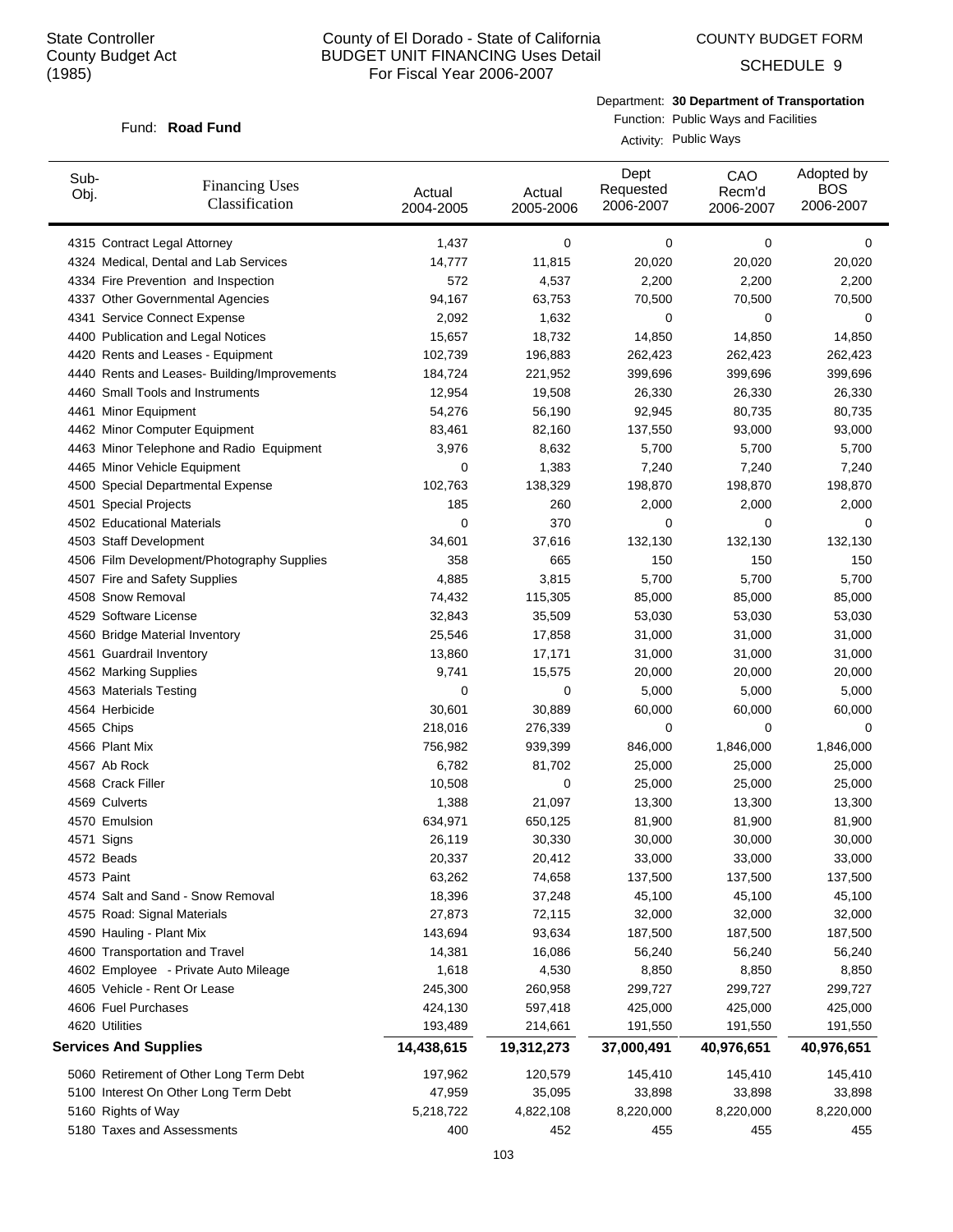COUNTY BUDGET FORM

SCHEDULE 9

Department: **30 Department of Transportation**

#### Fund: Road Fund

Function: Public Ways and Facilities Activity: Public Ways

| Sub-<br>Obj.        | <b>Financing Uses</b><br>Classification                   | Actual<br>2004-2005 | Actual<br>2005-2006 | Dept<br>Requested<br>2006-2007 | CAO<br>Recm'd<br>2006-2007 | Adopted by<br><b>BOS</b><br>2006-2007 |
|---------------------|-----------------------------------------------------------|---------------------|---------------------|--------------------------------|----------------------------|---------------------------------------|
|                     | 5240 Contribution To Non-county Governmental              | $\mathbf 0$         | 1,283,932           | $\mathbf 0$                    | $\mathbf 0$                | $\mathbf 0$                           |
|                     | 5300 Interfund Expenditures                               | 1,184,696           | 946,397             | 943,711                        | 943,711                    | 943,711                               |
|                     | 5301 Intrind Exp: Telephone Equip & Support               | 54,562              | 74,530              | 73,000                         | 73,000                     | 73,000                                |
|                     | 5302 Intrfnd Exp: Radio Equipment and Support             | 14,238              | 15,813              | 16,800                         | 16,800                     | 16,800                                |
|                     | 5304 Intrfnd Exp: Mail Service                            | 2,857               | 3,373               | 4,077                          | 4,077                      | 4,077                                 |
|                     | 5305 Intrfnd Exp: Stores Support                          | 6,647               | 10,729              | 10,846                         | 10,846                     | 10,846                                |
|                     | 5306 Intrfnd Exp: Central Duplicating                     | 15,362              | 13,596              | 20,100                         | 20,100                     | 20,100                                |
|                     | 5307 Intrfnd Exp: Lease Administration Fee                | 2,399               | 3,329               | 3,804                          | 3,804                      | 3,804                                 |
|                     | 5308 Intrfnd Exp: Internal Data Processing                | 87,341              | 80,779              | 97,117                         | 97,117                     | 97,117                                |
|                     | 5310 Intrfnd Exp: County Counsel                          | 155,315             | 266,798             | 246,000                        | 246,000                    | 246,000                               |
|                     | 5314 Intrfnd Exp: PC Support                              | 549                 | 2,644               | 2,000                          | 2,000                      | 2,000                                 |
|                     | 5316 Intrfnd Exp: IS Software Training                    | 4,575               | 4,125               | 3,200                          | 3,200                      | 3,200                                 |
|                     | 5318 Intrind Exp: Maint Buildg & Imprymnts                | 93,554              | 88,650              | 98,624                         | 98,624                     | 98,624                                |
|                     | 5320 Intrfnd Exp: Network Support                         | 93,203              | 94,058              | 115,389                        | 115,389                    | 115,389                               |
|                     | 5321 Intrfnd Exp: Collections                             | 313                 | 341                 | 500                            | 500                        | 500                                   |
|                     | <b>Other Charges</b>                                      | 7,180,654           | 7,867,327           | 10,034,931                     | 10,034,931                 | 10,034,931                            |
|                     | 6020 Fixed Assets - Building and Improvement              | 54,769              | 9,347               | 20,550                         | 20,550                     | 20,550                                |
|                     | 6022 Fixed Assets - Project Management                    | 12,565              | 0                   | 0                              | $\mathbf 0$                | 0                                     |
|                     | 6027 Fixed Assets - Infrastructure Acquisition            | 0                   | 0                   | 3,103,000                      | 3,103,000                  | 3,103,000                             |
|                     | 6040 Fixed Assets - Equipment                             | 255,912             | 154,659             | 265,100                        | 265,100                    | 265,100                               |
|                     | 6042 Fixed Assets - Computer Sys Equipment                | 15,105              | 53,555              | 61,000                         | 61,000                     | 61,000                                |
|                     | 6043 Fixed Assets - Equipment Capital Leased              | 707,693             | 0                   | 0                              | $\mathbf 0$                | 0                                     |
| <b>Fixed Assets</b> |                                                           | 1,046,044           | 217,562             | 3,449,650                      | 3,449,650                  | 3,449,650                             |
|                     | 7000 Operating Transfers Out                              | $\mathbf 0$         | 167                 | 0                              | $\mathbf 0$                | 0                                     |
|                     | 7001 Operating Transfers Out: Fleet                       | 0                   | 0                   | 161,000                        | 161,000                    | 161,000                               |
|                     | <b>Other Financing Uses</b>                               | $\mathbf{0}$        | 167                 | 161,000                        | 161,000                    | 161,000                               |
|                     | 7235 Intrafnd: Privacy/Compliance Program                 | 0                   | 0                   | 14,983                         | 14,983                     | 14,983                                |
|                     | 7250 Intrafnd: Non General Fund Types                     | 4,662               | 8,886               | 5,700                          | 5,700                      | 5,700                                 |
|                     | 7253 Intrafnd: Erosion Control                            | $-1,481,716$        | $-1,911,945$        | $-2,538,419$                   | $-2,538,419$               | $-2,538,419$                          |
|                     | <b>Intrafund Transfers</b>                                | $-1,477,054$        | $-1,903,060$        | $-2,517,736$                   | $-2,517,736$               | $-2,517,736$                          |
|                     | <b>Total Financing Uses</b>                               | 35,999,847          | 43,774,973          | 73,540,992                     | 74,044,152                 | 74,044,152                            |
|                     | Less Department Estimated Revenues                        | 35,058,980          | 44,253,161          | 70,968,020                     | 71,968,020                 | 71,968,020                            |
|                     | <b>Department Use of Road Fund Fund</b><br><b>Balance</b> | 940,868             | -478,188            | 2,572,972                      | 2,076,132                  | 2,076,132                             |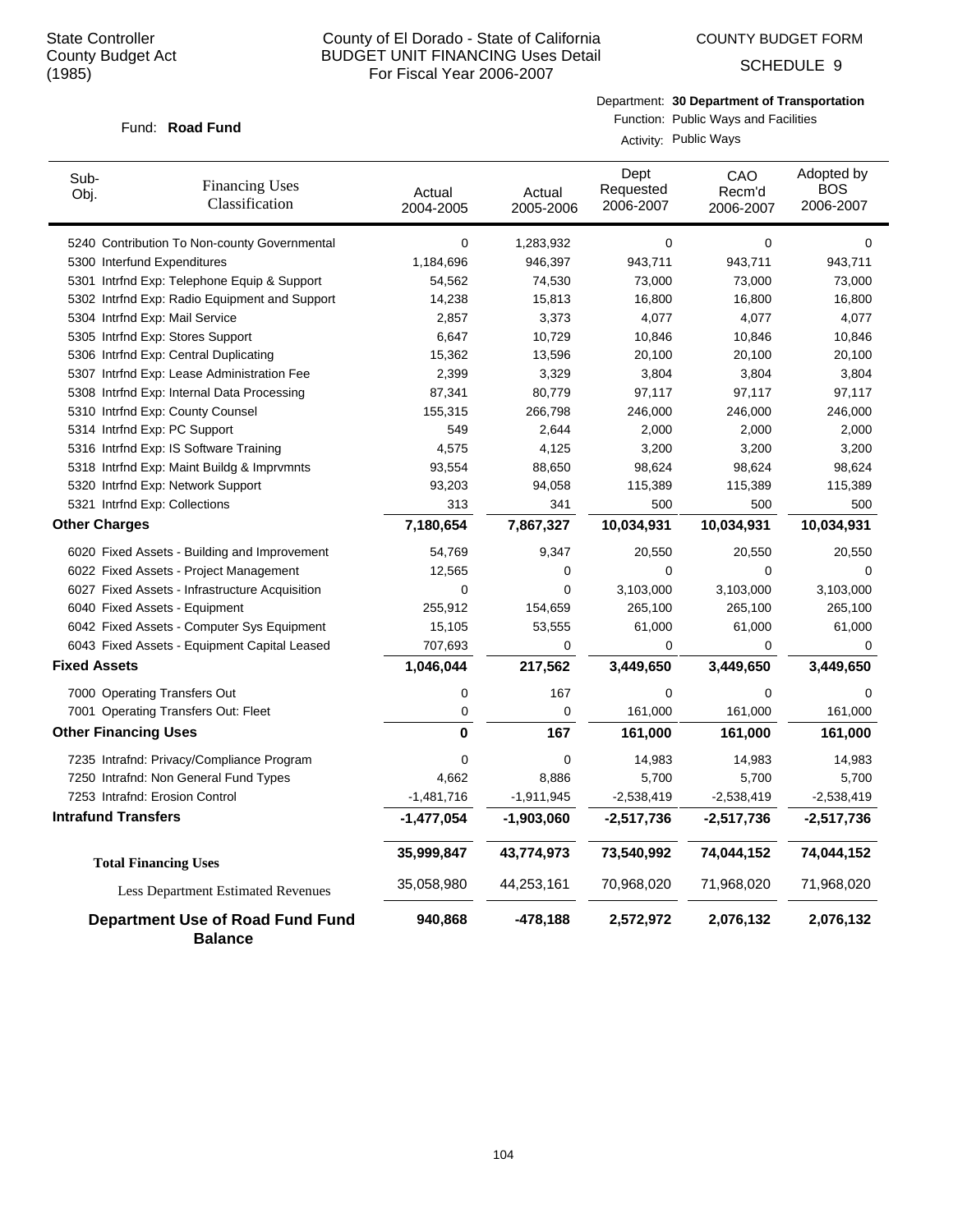.<br>До на суданије доден до 1. био и судани до сд<del>ен суд</del>аат на своја се стопан

.<br>In considerable and the construction of the construction of the construction of the construction of the construction of the construction of the construction of the construction of the construction of the construction of

| S ADAMAD, DISESPENDE TO DA CON LOS DE SEU DE SUS SUBSTANCES DE PRESENTA DE SU SUA FIX                                                                                                                                                                            |           | un de regelerativamente di M              |                         |                 |                |                 |                                       |                                   |                         |                                             |                          |
|------------------------------------------------------------------------------------------------------------------------------------------------------------------------------------------------------------------------------------------------------------------|-----------|-------------------------------------------|-------------------------|-----------------|----------------|-----------------|---------------------------------------|-----------------------------------|-------------------------|---------------------------------------------|--------------------------|
| <b>Project Number/Description</b>                                                                                                                                                                                                                                | Labor     | <b>Services</b><br>and<br><b>Supplies</b> | Other<br><b>Charges</b> | Fixed<br>Assets | Vehicle<br>Use | <b>Indirect</b> | <b>Intra-Fund</b><br><b>Transfers</b> | Operating<br><b>Transfers Out</b> | <b>Total</b><br>Expense | Revenue<br><b>Source</b>                    | Revenue<br><b>Amount</b> |
| <b>Vehicle &amp; Shop Operation Costs</b>                                                                                                                                                                                                                        |           |                                           |                         |                 |                |                 |                                       |                                   |                         |                                             |                          |
| 12100                                                                                                                                                                                                                                                            | 0         | 61,500                                    | 0                       | 0               | 0              | 0               |                                       | 0<br>0                            | 61,500                  | Department Discretionary                    | 61,500                   |
| Shop - Overhead/DOT<br><b>Equipment Only</b>                                                                                                                                                                                                                     |           |                                           |                         |                 |                |                 |                                       |                                   |                         |                                             |                          |
| 13000                                                                                                                                                                                                                                                            | 867,290   | 1,900,645                                 |                         | 0               | 14,699         | 832,818         |                                       | 0<br>0                            | 3,615,452               | Department Discretionary                    | 3,122,805                |
| Shop - Direct Vehicle<br>Repair                                                                                                                                                                                                                                  |           |                                           |                         |                 |                |                 |                                       |                                   |                         | Interfnd Rev: Service Between<br>Fund Types | 329,498                  |
|                                                                                                                                                                                                                                                                  |           |                                           |                         |                 |                |                 |                                       |                                   |                         | Misc: Revenue                               | 163,149                  |
| 13723                                                                                                                                                                                                                                                            | n         | 0                                         | 3,699                   | 0               | 0              | 0               |                                       | 0<br>0                            | 3.699                   | Department Discretionary                    | 3,699                    |
| Lease Payment-04/05<br><b>Capital Warrenties</b>                                                                                                                                                                                                                 |           |                                           |                         |                 |                |                 |                                       |                                   |                         |                                             |                          |
| Total Vehicle & Shop Operation<br>A COMPARATION OF THE THE FREE OF THE TRANSPORTED TO THE TRANSPORT THE COMPARATION OF THE COMPART TO THE TRANSPORTED TO THE TRANSPORTED TO THE TRANSPORTED TO THE TRANSPORTED TO THE TRANSPORTED TO THE TRANSPORTED TO THE TRAN | 867,290   | 1,962,145                                 | 3,699                   | 0               | 14,699         | 832,818         |                                       | 0<br>0                            | 3,680,651               |                                             | 3,680,651                |
| Allocated to Projects<br>es Vehicle Usage                                                                                                                                                                                                                        | 751,205   | 1,699,516                                 | 3,204                   | 0               | 12,732         | 721,347         |                                       | 0<br>0                            | 3,188,004               |                                             |                          |
| Adj Category Total                                                                                                                                                                                                                                               | 116,085   | 262,629                                   | 495                     | 0               | 1,967          | 111,471         |                                       | 0<br>o                            | 492,647                 |                                             |                          |
| <b>Overhead &amp; Indirect Costs</b>                                                                                                                                                                                                                             |           |                                           |                         |                 |                |                 |                                       |                                   |                         |                                             |                          |
| 20000                                                                                                                                                                                                                                                            | 241,190   | 15,854                                    | 0                       | 0               | 0              | 0               |                                       | 0<br>0                            | 257.044                 | Department Discretionary                    | 257,044                  |
| Directors Office -<br>Administration                                                                                                                                                                                                                             |           |                                           |                         |                 |                |                 |                                       |                                   |                         |                                             |                          |
| 21000                                                                                                                                                                                                                                                            | 1,472,408 | 21,500                                    | 0                       | 0               | 0              | 0               |                                       | 0<br>0                            | 1,493,908               | Department Discretionary                    | 1,493,908                |
| Administration                                                                                                                                                                                                                                                   |           |                                           |                         |                 |                |                 |                                       |                                   |                         |                                             |                          |
| 21100                                                                                                                                                                                                                                                            | 322,382   | 236,490                                   | 2,000                   | o               | O              | n               |                                       | 0<br>0                            | 560,872                 | Department Discretionary                    | 530,872                  |
| Computer Services and                                                                                                                                                                                                                                            |           |                                           |                         |                 |                |                 |                                       |                                   |                         |                                             |                          |
| Support                                                                                                                                                                                                                                                          |           |                                           |                         |                 |                |                 |                                       |                                   |                         | ST: Other                                   | 30,000                   |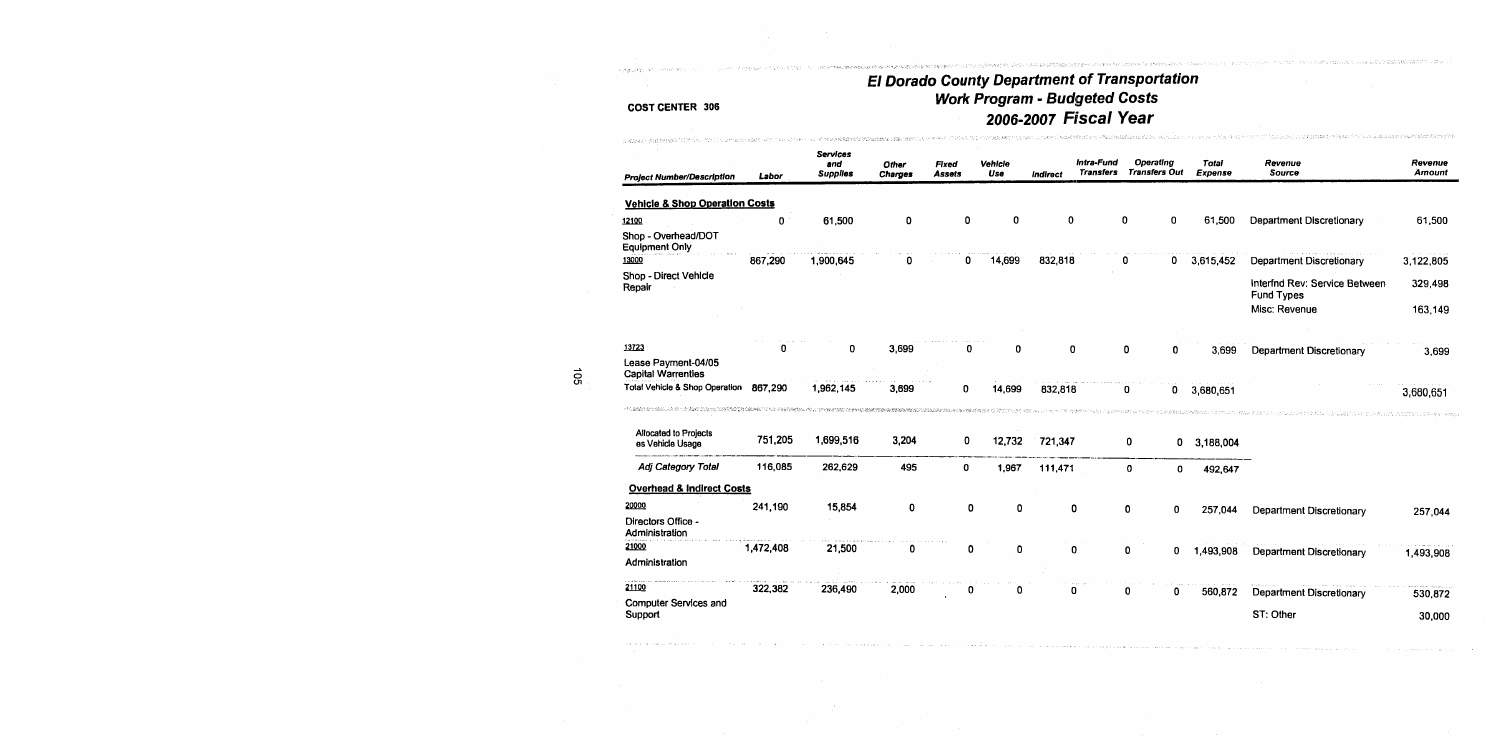**COUNTRIES OF THE UNION AND COUNTRY OF THE COUNTRY OF THE U** 

BROWN CARD TO A CONSTRUCT OF CONTRACTOR OR COMPANY TO A CONSTRUCT WE CARD TO A CONSTRUCT OF THE CONTRACTOR

## **COST CENTER 306**

man kata kata mana aka kata sa sa sa

| <b>Project Number/Description</b>                      | Labor   | <b>Services</b><br>and<br><b>Supplies</b> | Other<br><b>Charges</b> | Fixed<br><b>Assets</b> | Vehicle<br>Use | Indirect | Intra-Fund<br><b>Transfers</b> | Operating<br><b>Transfers Out</b> | Total<br>Expense | Revenue<br><b>Source</b>        | Revenue<br>Amount |
|--------------------------------------------------------|---------|-------------------------------------------|-------------------------|------------------------|----------------|----------|--------------------------------|-----------------------------------|------------------|---------------------------------|-------------------|
|                                                        |         |                                           |                         |                        |                |          |                                |                                   |                  |                                 |                   |
| <b>Overhead &amp; Indirect Costs</b>                   |         |                                           |                         |                        |                |          |                                |                                   |                  |                                 |                   |
| 22000                                                  | 558,234 | 47,265                                    | 36,398                  |                        | 7,000<br>0     |          | 0                              | 0<br>0                            | 648,897          | <b>Department Discretionary</b> | 648,897           |
| Maintenance - Indirect<br>Charges                      |         |                                           |                         |                        |                |          |                                |                                   |                  |                                 |                   |
| 22001                                                  | 45,295  | o                                         | 0                       |                        | 1,512<br>o     |          | 0                              | 0<br>0                            | 46,807           | <b>Department Discretionary</b> | 46,807            |
| Maintenance/Shop Job<br>Training                       |         |                                           |                         |                        |                |          |                                |                                   |                  |                                 |                   |
| 22220                                                  | 148,457 | 66,800                                    | 0                       |                        | 6,873<br>0     |          | 0                              | 0<br>n                            | 222,130          | <b>Department Discretionary</b> | 222,130           |
| Maintenance - West<br>Slope Road Maintenance           |         |                                           |                         |                        |                |          |                                |                                   |                  |                                 |                   |
| 22320                                                  | 159,650 | 21,625                                    |                         |                        | 11,105<br>0    |          |                                | 0<br>O                            | 192,380          | <b>Department Discretionary</b> | 192,380           |
| Maintenance - Tahoe<br>Road Maintenance                |         |                                           |                         |                        |                |          |                                |                                   |                  |                                 |                   |
| 22400                                                  | 139,611 | 10,978                                    | 0                       |                        | 6,830<br>0     |          | 0                              | 0<br>0                            | 157,419          | <b>Department Discretionary</b> | 157,419           |
| Maintenance - Traffic<br><b>Indirect Charges</b>       |         |                                           |                         |                        |                |          |                                |                                   |                  |                                 |                   |
| 22500                                                  | 135,124 | 5,990                                     | 0                       |                        | 5,000<br>0     |          | 0                              | 0<br>0                            | 146,114          | Department Discretionary        | 135,114           |
| Maintenance - Shop<br><b>Operations Support</b>        |         |                                           |                         |                        |                |          |                                |                                   |                  | Sale Fixed Assets: Roads        | 11,000            |
| 22510                                                  | 296,158 | 48,935                                    | 0                       |                        | 420<br>0       |          | 0                              | 0<br>0                            | 345,513          | <b>Department Discretionary</b> | 345,513           |
| Maintenance - Shop<br><b>Operations West Slope</b>     |         |                                           |                         |                        |                |          |                                |                                   |                  |                                 |                   |
| 22520                                                  | 103,824 | 72,525                                    | 0                       |                        | 1,400<br>0     |          | 0                              | 0<br>0                            | 177,749          | <b>Department Discretionary</b> | 177,749           |
| Maintenance - Shop<br><b>Operations Tahoe Basin</b>    |         |                                           |                         |                        |                |          |                                |                                   |                  |                                 |                   |
| 23000                                                  | 341,268 | 4,450                                     | 2,000                   |                        | 0<br>0         |          | 0                              | O<br>0                            | 347,718          | <b>Department Discretionary</b> | 347,718           |
| Engineering - Indirect<br>Charges                      |         |                                           |                         |                        |                |          |                                |                                   |                  |                                 |                   |
| 23500                                                  | 132,132 | 6,316                                     | 0                       |                        | 0<br>0         |          |                                | 0<br>0                            | 138,448          | <b>Department Discretionary</b> | 138,448           |
| Design/CADD/Survey<br><b>Administration - Indirect</b> |         |                                           |                         |                        |                |          |                                |                                   |                  |                                 |                   |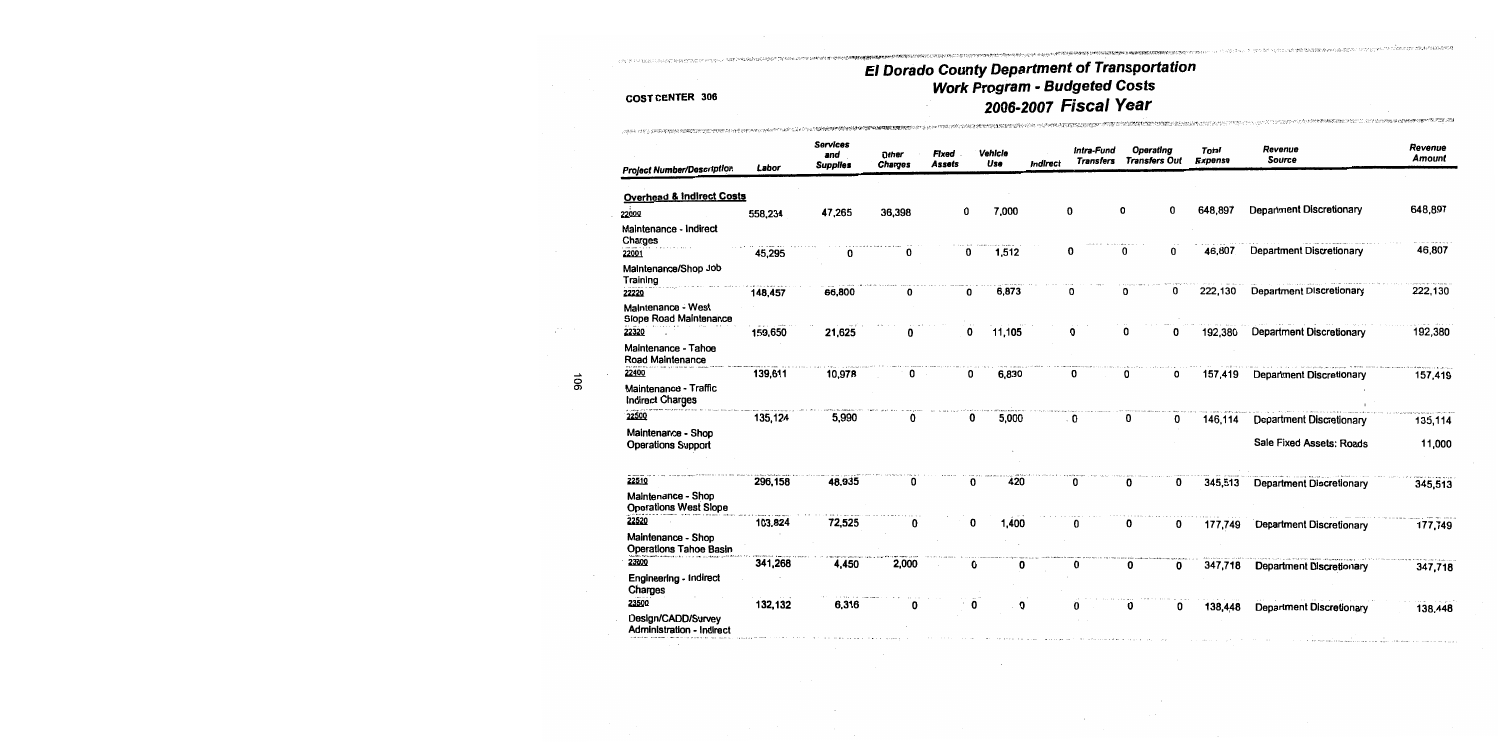The Content books in the

- 1999年10月19日,日本人民主义学家的一个人的人的人的人的人的人,但是在一个人的人的人,

## **COST CENTER 306**

THE ROOSER CLASS OF PARTICULAR STOCKING ON A SCAPE A POST O

| <b>Project Number/Description</b>                         | Labor   | <b>Services</b><br>and<br>Supplies | Other<br>Charges | Fixed<br><b>Assets</b> | Vehicle<br>Use | Indirect | Intra-Fund<br><b>Transfers</b> | Operating<br><b>Transfers Out</b> | <b>Total</b><br>Expense | Revenue<br>Source               | Revenue<br><b>Amount</b> |
|-----------------------------------------------------------|---------|------------------------------------|------------------|------------------------|----------------|----------|--------------------------------|-----------------------------------|-------------------------|---------------------------------|--------------------------|
|                                                           |         |                                    |                  |                        |                |          |                                |                                   |                         |                                 |                          |
| <b>Overhead &amp; Indirect Costs</b>                      |         |                                    |                  |                        |                |          |                                |                                   |                         |                                 |                          |
| 23510                                                     | 98,423  | 6,800                              | O                | 0                      | 0              |          | 0                              | 0<br>0                            | 105,223                 | <b>Department Discretionary</b> | 105,223                  |
| <b>CADD - Indirect Charges</b>                            |         |                                    |                  |                        |                |          |                                |                                   |                         |                                 |                          |
| 23520                                                     | 45,475  | 8,275                              |                  | 0                      | 0              |          | 0                              | 0<br>0                            | 53,750                  | Department Discretionary        | 53,750                   |
| Design - Indirect Charges                                 |         |                                    |                  |                        |                |          |                                |                                   |                         |                                 |                          |
| 23530                                                     | 57,464  | 11,139                             | 0                | 0                      | 0              |          |                                | 0<br>n                            | 68,603                  | <b>Department Discretionary</b> | 68,603                   |
| Survey - Indirect Charges                                 |         |                                    |                  |                        |                |          |                                |                                   |                         |                                 |                          |
| 23600                                                     | 207,163 | 23,788                             | 10,000           | 0                      | 0              |          | 0                              | 0<br>0                            | 240,951                 | Department Discretionary        | 240,951                  |
| West Slope Unit 2                                         |         |                                    |                  |                        |                |          |                                |                                   |                         |                                 |                          |
| 23700                                                     | 154,842 | 13,690                             | n                | 0                      | 0              |          | 0                              | 0                                 |                         |                                 |                          |
|                                                           |         |                                    |                  |                        |                |          |                                | 0                                 | 168,532                 | <b>Department Discretionary</b> | 168,532                  |
| West Slope Right of Way<br>Ind                            |         |                                    |                  |                        |                |          |                                |                                   |                         |                                 |                          |
| 24100                                                     | 330,658 | 16,408                             | 200              | 0                      | 0              |          | 0                              | 0<br>0                            | 347,266                 | Department Discretionary        | 347,266                  |
| Transportation Planning -<br>Administration/Indirect      |         |                                    |                  |                        |                |          |                                |                                   |                         |                                 |                          |
| 24200                                                     | 134,895 | 30,908                             |                  | 0                      | 0              |          | 0                              | 0<br>0                            | 165,803                 | Department Discretionary        | 165,803                  |
| Planning - Indirect<br>Charges                            |         |                                    |                  |                        |                |          |                                |                                   |                         |                                 |                          |
| 24400                                                     | 296,100 | 13,132                             | 0                | 0                      | 0              |          | 0                              | 0<br>0                            | 309,232                 | Department Discretionary        | 309,232                  |
| Development Services -<br><b>Engineering Indirect</b>     |         |                                    |                  |                        |                |          |                                |                                   |                         |                                 |                          |
| 24410                                                     | 37,000  | 0                                  | 0                | 0                      | 0              |          | 0                              | 0<br>0                            | 37,000                  | Department Discretionary        | 37,000                   |
| Development Services -<br><b>Permits Indirect Charges</b> |         |                                    |                  |                        |                |          |                                |                                   |                         |                                 |                          |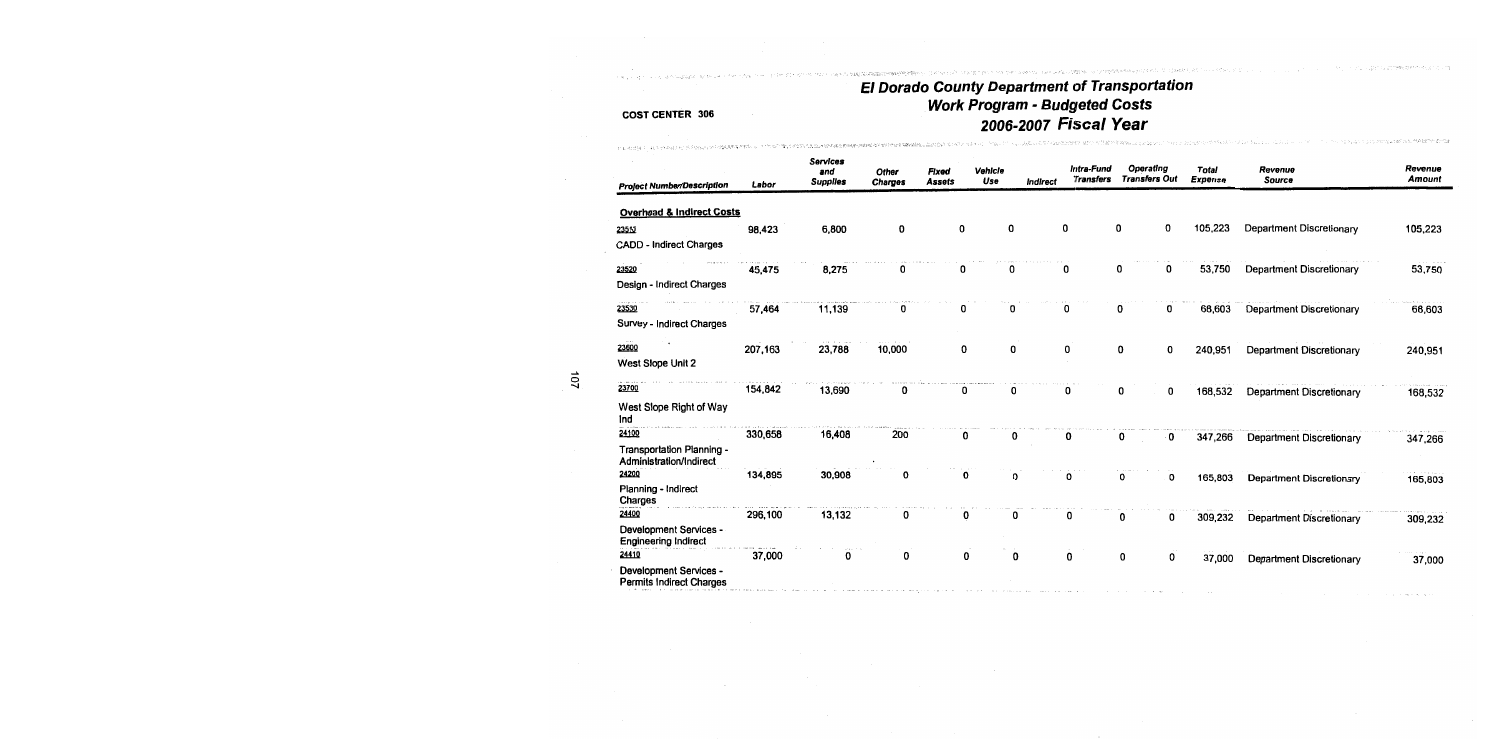para presenciale crest.

.<br>그리다 부모님은 공항(사용한 번역에서 연구하다 그리고 나서 1978년)의 사용을 확실하기 일본에 참 등 문화 역동에 발생한 전기 때마다 보고 있습니다. 그리고 있다고 있다.

constant and community of the constant

 $\mathfrak{u}_\mathcal{F} \rightarrow \mathfrak{u}_\mathcal{G} \mathfrak{u}_\mathcal{G} \mathfrak{u}_\mathcal{G} \mathfrak{u}_\mathcal{G} \mathfrak{u}_\mathcal{G} \mathfrak{u}_\mathcal{G} \mathfrak{u}_\mathcal{G} \mathfrak{u}_\mathcal{G} \mathfrak{u}_\mathcal{G} \mathfrak{u}_\mathcal{G} \mathfrak{u}_\mathcal{G} \mathfrak{u}_\mathcal{G} \mathfrak{u}_\mathcal{G} \mathfrak{u}_\mathcal{G} \mathfrak{u}_\mathcal{G} \mathfrak{u}_\mathcal$ 

.<br>- Policinus - 스넷 같은 PORT TRANSPORT APPRIL PROPERTY SERVER

## **COST CENTER 306**

العجماني الدامي والمحافرين استنزع والحاقل

and there

 $\mathcal{F}_{\mathcal{L}}$ 

| <b>Project Number/Description</b>                | Labor  | Services<br>and<br><b>Supplies</b> | Other<br>Charges | Fixed<br><b>Assets</b> | Vehicle<br>Use | Indirect | Intra-Fund<br><b>Transfers</b> | Operating<br><b>Transfers Out</b> | Total<br><b>Expense</b> | Revenue<br>Source                                | Revenue<br>Amount |
|--------------------------------------------------|--------|------------------------------------|------------------|------------------------|----------------|----------|--------------------------------|-----------------------------------|-------------------------|--------------------------------------------------|-------------------|
| Overhead & Indirect Costs                        |        |                                    |                  |                        |                |          |                                |                                   |                         |                                                  |                   |
| 25000                                            | 0      | 474,688                            | 1,064,105        | 0                      | 0              |          | 0                              | 0<br>0                            | 1,538,793               | Department Discretionary                         | (14, 494, 472)    |
| General Department                               |        |                                    |                  |                        |                |          |                                |                                   |                         | Fund Balance                                     | 2,322,972         |
|                                                  |        |                                    |                  |                        |                |          |                                |                                   |                         | Tax: Timber Yield                                | 16,720            |
|                                                  |        |                                    |                  |                        |                |          |                                |                                   |                         | Rev: Interest                                    | 75,000            |
|                                                  |        |                                    |                  |                        |                |          |                                |                                   |                         | Rent: Land & Buildings                           | 22,621            |
|                                                  |        |                                    |                  |                        |                |          |                                |                                   |                         | ST: 2104A Adm / Eng<br>Hwy Tax                   | 20,004            |
|                                                  |        |                                    |                  |                        |                |          |                                |                                   |                         | ST: 2104B Snow Removal<br>Hwy Tax                | 998,000           |
|                                                  |        |                                    |                  |                        |                |          |                                |                                   |                         | St: 2104d,e,f Unrestricted Hwy<br>Tax            | 2,585,000         |
|                                                  |        |                                    |                  |                        |                |          |                                |                                   |                         | ST: 2105 Prop 111<br>Hwy<br>Tax                  | 1,962,000         |
|                                                  |        |                                    |                  |                        |                |          |                                |                                   |                         | ST: 2106 Unrestricted Hwy<br>Tax                 | 873,000           |
|                                                  |        |                                    |                  |                        |                |          |                                |                                   |                         | FED: Forest Reserve Revenue                      | 1,775,000         |
|                                                  |        |                                    |                  |                        |                |          |                                |                                   |                         | Other Sales                                      | 6,000             |
|                                                  |        |                                    |                  |                        |                |          |                                |                                   |                         | Operating Transfer In: TDA                       | 293,730           |
|                                                  |        |                                    |                  |                        |                |          |                                |                                   |                         | Operating Transfer In - RDT                      | 4,635,777         |
|                                                  |        |                                    |                  |                        |                |          |                                |                                   |                         | Operating Transfer In: Utility<br>Franchise Fees | 447,441           |
| 25004                                            | 27,338 | 0                                  | 0                | U                      |                |          | 0                              | 0<br>0                            | 27,338                  | Department Discretionary                         |                   |
| Union Activities - Meet<br>and Confer/Grievances |        |                                    |                  |                        |                |          |                                |                                   |                         |                                                  | 27,338            |
| 25009<br>Drug and Alcohol<br>Testing/Maintenance | 0      | 3,020                              | 0                | 0                      | O              |          | 0                              | 0<br>0                            | 3,020                   | Department Discretionary                         | 3,020             |

 $\frac{108}{108}$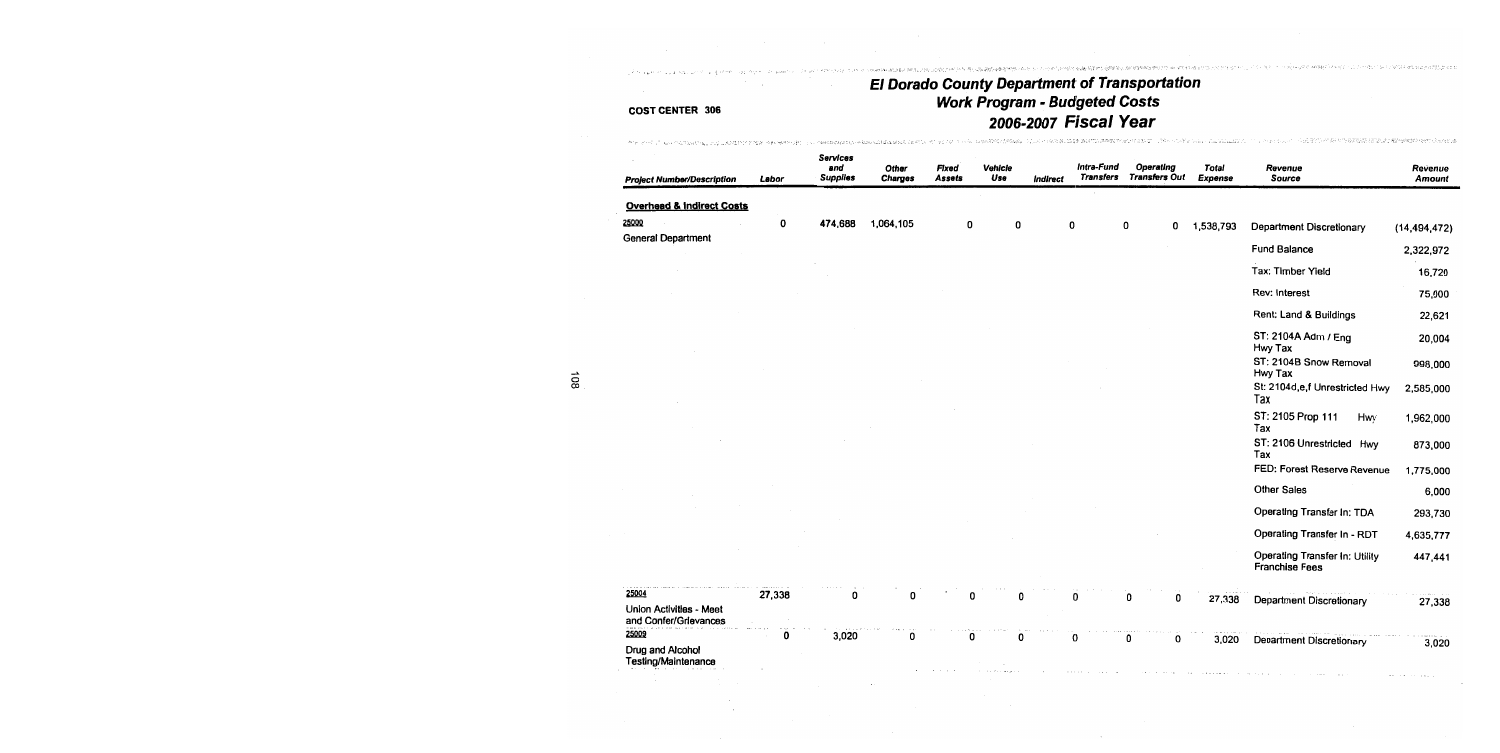## ma matematica e de compaña de la compaña de la compaña de la compaña de la compaña de la compaña de la compaña El Dorado County Department of Transportation<br>Work Program - Budgeted Costs 2006-2007 Fiscal Year

 $\langle \mathcal{L}^{\mathcal{A}}(A) \mathcal{L}^{\mathcal{A}}(A) \mathcal{L}^{\mathcal{A}}(A) \mathcal{L}^{\mathcal{A}}(A) \mathcal{L}^{\mathcal{A}}(A) \mathcal{L}^{\mathcal{A}}(A) \mathcal{L}^{\mathcal{A}}(A) \mathcal{L}^{\mathcal{A}}(A) \mathcal{L}^{\mathcal{A}}(A) \mathcal{L}^{\mathcal{A}}(A) \mathcal{L}^{\mathcal{A}}(A) \mathcal{L}^{\mathcal{A}}(A) \mathcal{L}^{\mathcal{A}}(A) \mathcal{L}^{\mathcal$ 

integrituata passang sukra ili merekakhajang di bilanca malakhil terhani

in Library <sup>Prope</sup> Participant Car

## **COST CENTER 306**

والجحاري والجواري

complete as a necessary and a spec-

and in the problem and choose and complete statements assets

| <b>Project Number/Description</b>                          | Labor     | <b>Services</b><br>and<br><b>Supplies</b> | Other<br>Charges | <b>Fixed</b><br><b>Assets</b> | Vehicle<br>Use | Indirect | Intra-Fund<br><b>Transfers</b> |       | Operating<br><b>Transfers Out</b> | Total<br>Expense | Revenue<br>Source               | Revenue<br><b>Amount</b> |
|------------------------------------------------------------|-----------|-------------------------------------------|------------------|-------------------------------|----------------|----------|--------------------------------|-------|-----------------------------------|------------------|---------------------------------|--------------------------|
| Overhead & Indirect Costs                                  |           |                                           |                  |                               |                |          |                                |       |                                   |                  |                                 |                          |
| 25011                                                      | 0         | 21,000                                    | 0                | 0                             | 0              |          | 5.700<br>0                     |       | 0                                 | 26,700           | Department Discretionary        | 26,700                   |
| Administration - Human<br><b>Resources</b>                 |           |                                           |                  |                               |                |          |                                |       |                                   |                  |                                 |                          |
| 25012                                                      | 0         | 1,000                                     | 0                | 0                             | 0              |          | 0                              | 0     | 0                                 | 1,000            | Department Discretionary        | 1,000                    |
| <b>Employee Recognition</b><br>Program                     |           |                                           |                  |                               |                |          |                                |       |                                   |                  |                                 |                          |
| 25013                                                      | 0         | 1,000                                     | 0                | 0                             | 0              |          | 0                              | 0     | 0                                 | 1,000            | <b>Department Discretionary</b> | 1,000                    |
| Public Outreach Program                                    |           |                                           |                  |                               |                |          |                                |       |                                   |                  |                                 |                          |
| 27000                                                      | 912,363   | 365,950                                   | 3.113            | 0                             | 0              |          | 0                              | 0     | 0                                 | 1,281,426        | <b>Department Discretionary</b> | 1,281,426                |
| Tahoe Engineering -<br><b>Indirect Charges</b>             |           |                                           |                  |                               |                |          |                                |       |                                   |                  |                                 |                          |
| 28000                                                      | 470,384   | 56,850                                    | 300              | 0                             | 0              |          | 0                              | 0     | 0                                 | 527,534          | <b>Department Discretionary</b> | 527,534                  |
| <b>Construction -Indirect</b>                              |           |                                           |                  |                               |                |          |                                |       |                                   |                  |                                 |                          |
| 29000                                                      | 361,036   | 79,755                                    | 1,016            | 0                             | 0              |          | 0                              | 0     | 0                                 | 441,807          | <b>Department Discretionary</b> | 441,807                  |
| El Dorado Hills Eng<br><b>Indirect Charges</b>             |           |                                           |                  |                               |                |          |                                |       |                                   |                  |                                 |                          |
| Total Overhead & Indirect Costs7,228,874                   |           | 1,686,131                                 | 1,119,132        | 0                             | 40,140         |          | 0                              | 5,700 |                                   | 0 10,079,977     |                                 | 10,079,977               |
| <b>Allocated to Projects</b><br>as Overhead Chgs           | 5,497,330 | 1,282,249                                 | 851,065          | 0                             | 30,525         |          | 0                              | 4,335 |                                   | 0 7,665,504      |                                 |                          |
| Adj Category Total                                         | 1,731,544 | 403,882                                   | 268,067          | 0                             | 9,615          |          | 0                              | 1,365 | $\mathbf{0}$                      | 2,414,473        |                                 |                          |
| <b>Undistributed Engineering</b>                           |           |                                           |                  |                               |                |          |                                |       |                                   |                  |                                 |                          |
| 31104                                                      | 0         | 1,000                                     | 0                | 0                             | 0              |          | 0                              | 0     | 0                                 | 1,000            | Department Discretionary        | 1,000                    |
| <b>Surface Mining Area</b><br><b>Reclamation Act</b>       |           |                                           |                  |                               |                |          |                                |       |                                   |                  |                                 |                          |
| 31107<br>Mello Roos - Serrano<br><b>Acquistion Reports</b> | 0         | 30,000                                    | 0                | 0                             | 0              |          | 0                              | 0     | 0                                 | 30,000           | <b>Charges For Services</b>     | 30,000                   |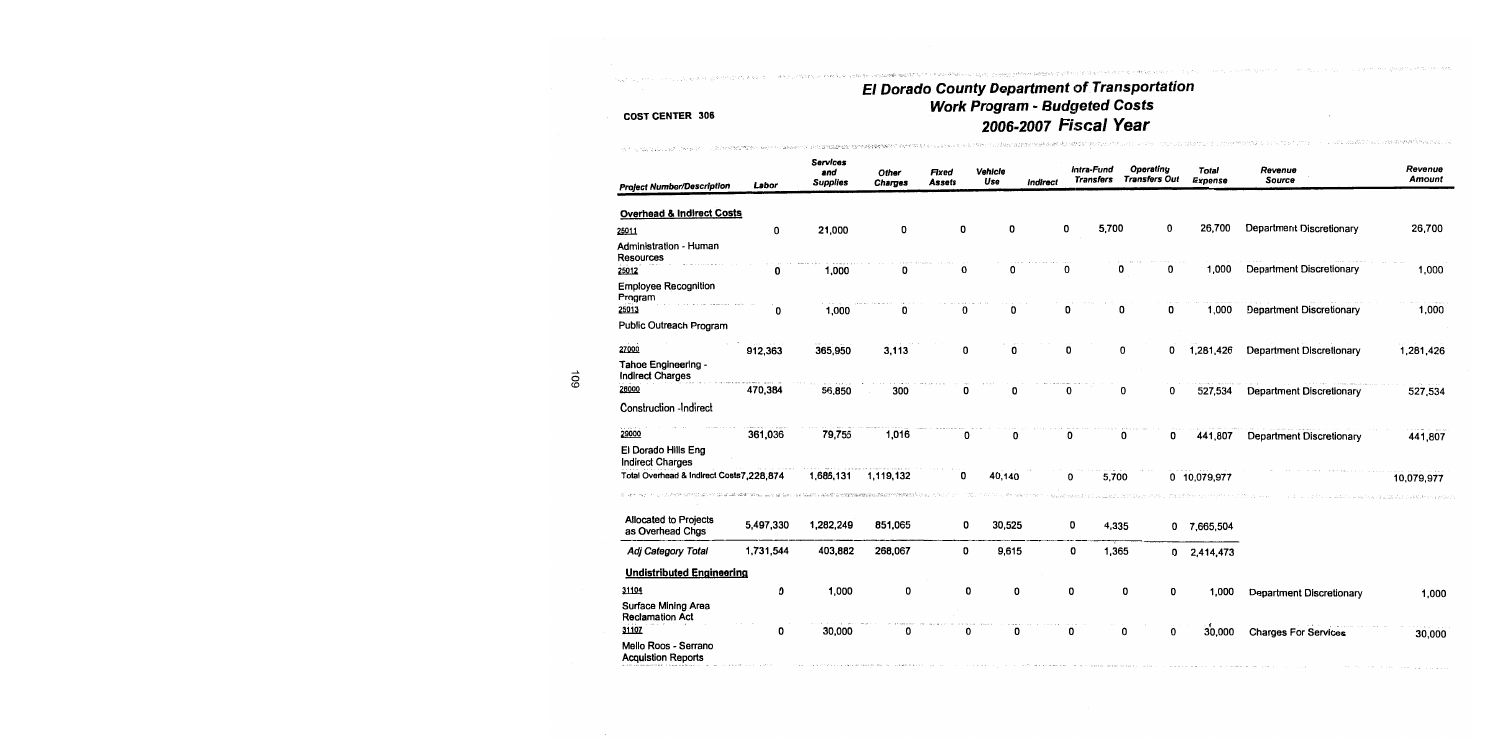## El Dorado County Department of Transportation<br>Work Program - Budgeted Costs<br>2006-2007 Fiscal Year - TA TA TA TA TA 1999년 1999년 2월 대학교 대학원 대학교 2월 2일 대학교 전 1999년 1월 1일 1일 1일 1일 1일 1일 1일 대학생 대학생 대학교 대학 전 시간을 통해 대학교 대학

**CONTACTOR ON ANY PROPERTY OF A STATE OF A STATE OF A STATE OF A STATE OF A STATE OF A STATE OF A STATE OF A ST** 

prices, the content of the experiment begins.

#### COST CENTER 306

the Chapter of the Contraction of the Contract of the Second Secondary of the Contract of the Contract of the Secondary of the Secondary of the Secondary of the Secondary of the Secondary of the Secondary of the Secondary

\* All lacences イアウト・イアヘアのぞくしょるのは新聞の作品(A)

| <b>Project Number/Description</b>                      | Labor   | Services<br>and<br><b>Supplies</b> | Other<br>Charges | Fixed<br>Assets | Vehicle<br>Use | <i><b>Indirect</b></i> | intra-Fund<br><b>Transfers</b> | Operating<br><b>Transfers Out</b> | Total<br>Expense | Revenue<br>Source               | Revenue<br><b>Amount</b> |
|--------------------------------------------------------|---------|------------------------------------|------------------|-----------------|----------------|------------------------|--------------------------------|-----------------------------------|------------------|---------------------------------|--------------------------|
| <b>Undistributed Engineering</b>                       |         |                                    |                  |                 |                |                        |                                |                                   |                  |                                 |                          |
| 31108                                                  | 0       | 20,000                             | 0                | 0               | 0              |                        | 0                              | 0<br>0                            | 20,000           | <b>Charges For Services</b>     | 20,000                   |
| Mello Roos - Promontory<br><b>Formation Costs</b>      |         |                                    |                  |                 |                |                        |                                |                                   |                  |                                 |                          |
| 31109                                                  | 12,772  | 10,000                             | O                | O               | 0              |                        | $\Omega$                       | 0<br>0                            | 22,772           | <b>Charges For Services</b>     | 22,772                   |
| MC and FP (Master<br>Circulation & Funding             |         |                                    |                  |                 |                |                        |                                |                                   |                  |                                 |                          |
| 31111                                                  | 0       | 50,000                             | 0                | 0               | 0              |                        | 0                              | 0<br>0                            | 50,000           | Operating Transfers In          | 50,000                   |
| <b>Bass Lake Hills Specific</b><br>Plan Administration |         |                                    |                  |                 |                |                        |                                |                                   |                  |                                 |                          |
| 33000                                                  | 143,916 | $\bf{0}$                           | 0                | 0               |                | 83,122<br>0            |                                | 0<br>0                            | 227,038          | Department Discretionary        | 227,038                  |
| West Slope Undistributed<br>Engineering                |         |                                    |                  |                 |                |                        |                                |                                   |                  |                                 |                          |
| 33225                                                  | 10,733  | 0                                  | n                | O               |                | 0<br>9,326             |                                | 0<br>0                            | 20,059           | Department Discretionary        | 16,636                   |
| Abandonment Of<br>Easement - General                   |         |                                    |                  |                 |                |                        |                                |                                   |                  | Abandonment Of Easement         | 3,423                    |
| 33235                                                  | 13,061  | 0                                  | 0                |                 | 0              | 11,362<br>0            |                                | 0<br>0                            | 24,423           | Department Discretionary        | 21,000                   |
| IOD (Irrevocable Offer of<br>Dedication)               |         |                                    |                  |                 |                |                        |                                |                                   |                  | Abandonment Of Easement         | 3,423                    |
| 33402                                                  | 37,555  | 0                                  |                  |                 | o              | 32,433<br>0            |                                | ŋ                                 | 0<br>69,988      | Department Discretionary        | 69,988                   |
| Public Improvements<br>Design Manual                   |         |                                    |                  |                 |                |                        |                                |                                   |                  |                                 |                          |
| 33510                                                  | 12,626  | 0                                  | 0                |                 | 0              | O<br>9,456             |                                | 0                                 | 22,082<br>0      | <b>Department Discretionary</b> | 22,082                   |
| <b>Undistributed</b><br>Engineering - CADD Unit        |         |                                    |                  |                 |                |                        |                                |                                   |                  |                                 |                          |
| 33530                                                  | 5,708   | 0                                  | 0                |                 | 0              | 0<br>3,595             |                                | 0<br>0                            | 9,303            | Department Discretionary        | 9,303                    |
| <b>Undistributed</b><br>Engineering - Survey           |         |                                    |                  |                 |                |                        |                                |                                   |                  |                                 |                          |
| 34000                                                  | 119,293 | 0                                  | 0                |                 | 0              | 0<br>103,022           |                                | 0<br>0                            | 222,315          | Department Discretionary        | 222,315                  |
| Tran Planning & Land<br><b>DVLP Undistributed</b>      |         |                                    |                  |                 |                |                        |                                |                                   |                  |                                 |                          |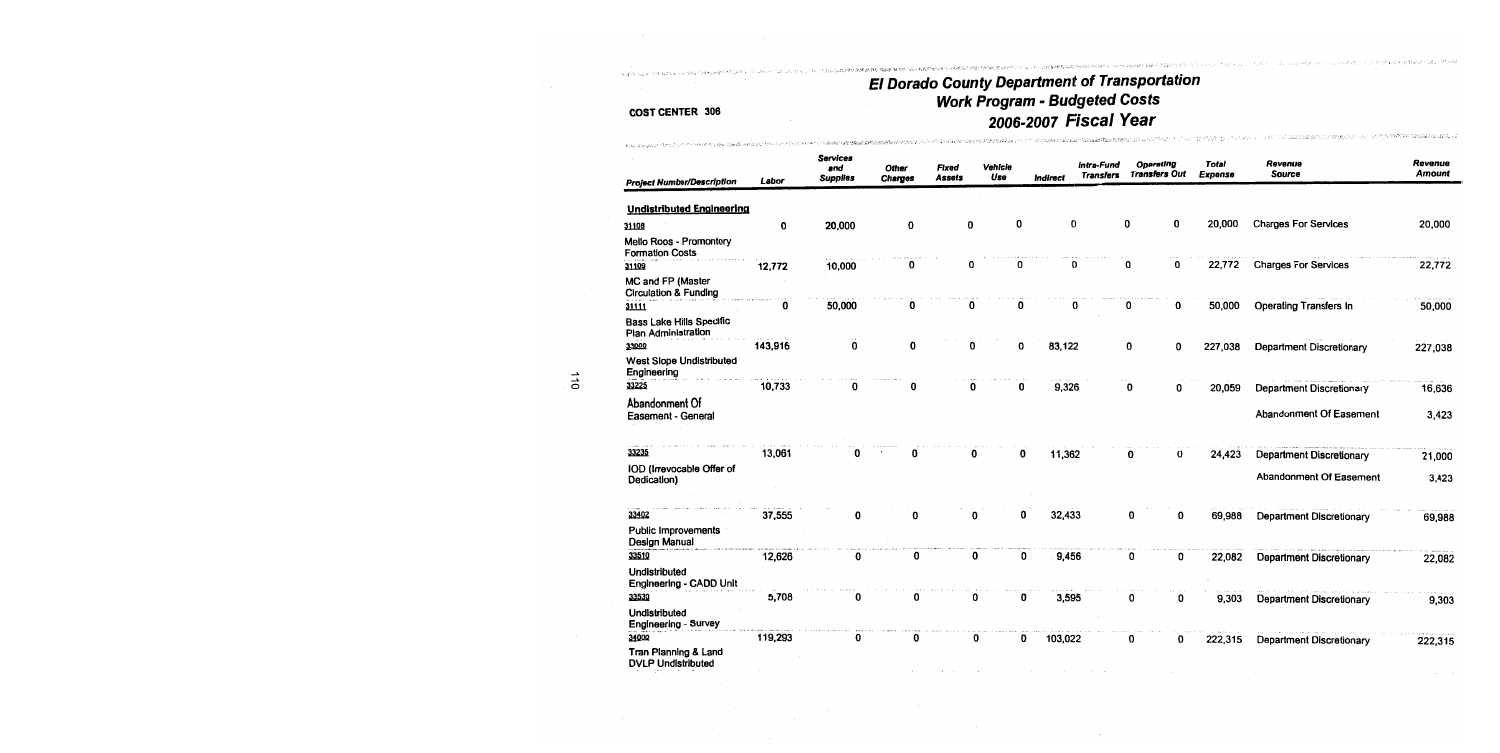.<br>La considerazione dell'articologicale dall'il

.<br>Professorente

.<br>Tradicional de la contra composta de la componecimiente de la componecimiente de la componecimiente de la comp

|                                               |         | Services<br>and<br><b>Supplies</b> | Other<br><b>Charges</b> | Fixed<br>Assets | Vehicle<br>Use |       | Indirect | Intra-Fund<br><b>Transfers</b> | Operating<br><b>Transfers Out</b> | <b>Total</b><br><b>Expense</b> | Revenue<br>Source                                  | Revenue<br>Amount |
|-----------------------------------------------|---------|------------------------------------|-------------------------|-----------------|----------------|-------|----------|--------------------------------|-----------------------------------|--------------------------------|----------------------------------------------------|-------------------|
| <b>Project Number/Description</b>             | Labor   |                                    |                         |                 |                |       |          |                                |                                   |                                |                                                    |                   |
| <b>Undistributed Engineering</b>              |         |                                    |                         |                 |                |       |          |                                |                                   |                                |                                                    |                   |
| 34002                                         | 22,408  | 0                                  | 0                       |                 | 0              | 0     | 0        |                                | 0<br>0                            | 22,408                         | Department Discretionary                           | 22,408            |
| Undistributed<br>Engineering - CIP            |         |                                    |                         |                 |                |       |          |                                |                                   |                                |                                                    |                   |
| 34003                                         | 56,291  | 202,500                            | 0                       |                 | 0              | 0     | 42,073   |                                | 0<br>0                            | 300,864                        | Department Discretionary                           | 300,864           |
| Undistributed<br><b>Engineering - General</b> |         |                                    |                         |                 |                |       |          |                                |                                   |                                |                                                    |                   |
| 34007                                         | 131,692 | 202,500                            | o                       |                 | 0              | 0     | 83,477   |                                | 0<br>0                            | 417,669                        | Department Discretionary                           | (193, 682)        |
| General Plan<br><b>Transportation Impact</b>  |         |                                    |                         |                 |                |       |          |                                |                                   |                                | Operating Transfer In: Silva<br>Valley Interchange | 53,188            |
|                                               |         |                                    |                         |                 |                |       |          |                                |                                   |                                | Operating Transfer In: County<br><b>TIM</b>        | 256,767           |
|                                               |         |                                    |                         |                 |                |       |          |                                |                                   |                                | Operating Transfer In: Interim<br>HWY 50 TIM       | 88,340            |
|                                               |         |                                    |                         |                 |                |       |          |                                |                                   |                                | Operating Transfers In: RIF                        | 213,056           |
| 34008                                         | 21,866  | 45,000                             | 0                       |                 | 0              | 0     | 13,355   |                                | 0<br>0                            | 80,221                         | <b>Department Discretionary</b>                    | 80,221            |
| General Plan<br>Implementation                |         |                                    |                         |                 |                |       |          |                                |                                   |                                |                                                    |                   |
| 34009                                         | 33,113  | 50,000                             | 0                       |                 | 0              | 0     | 28,597   |                                | 0<br>0                            | 111,710                        | <b>Department Discretionary</b>                    | (5, 567)          |
| General Plan<br>Implementation (General       |         |                                    |                         |                 |                |       |          |                                |                                   |                                | Operating Transfers In                             | 117,277           |
|                                               |         |                                    |                         |                 |                |       |          |                                |                                   |                                |                                                    |                   |
| 34010                                         | 28,269  | 0                                  | 0                       |                 | 0              | 0     | 13,355   |                                | 0<br>0                            | 41,624                         | <b>Department Discretionary</b>                    | 41,624            |
| Admin. Records for "No<br>Gridlock" Lawsuit   |         |                                    |                         |                 |                |       |          |                                |                                   |                                |                                                    |                   |
| 34115                                         | 149,927 | 1,500                              | 0                       |                 |                | 2,350 | 67,453   |                                | 0<br>0                            | 221,230                        | Department Discretionary                           | 221,230           |
| Traffic Engineering -<br>Average Annual Daily |         |                                    |                         |                 |                |       |          |                                |                                   |                                |                                                    |                   |
| 34400                                         | 123,292 | 10,000                             | 0                       |                 | 0              | 2,000 | 107,934  |                                | 0<br>0                            | 243,226                        | <b>Department Discretionary</b>                    | 243,226           |
| Undistributed<br>Engineering -                |         |                                    |                         |                 |                |       |          |                                |                                   |                                |                                                    |                   |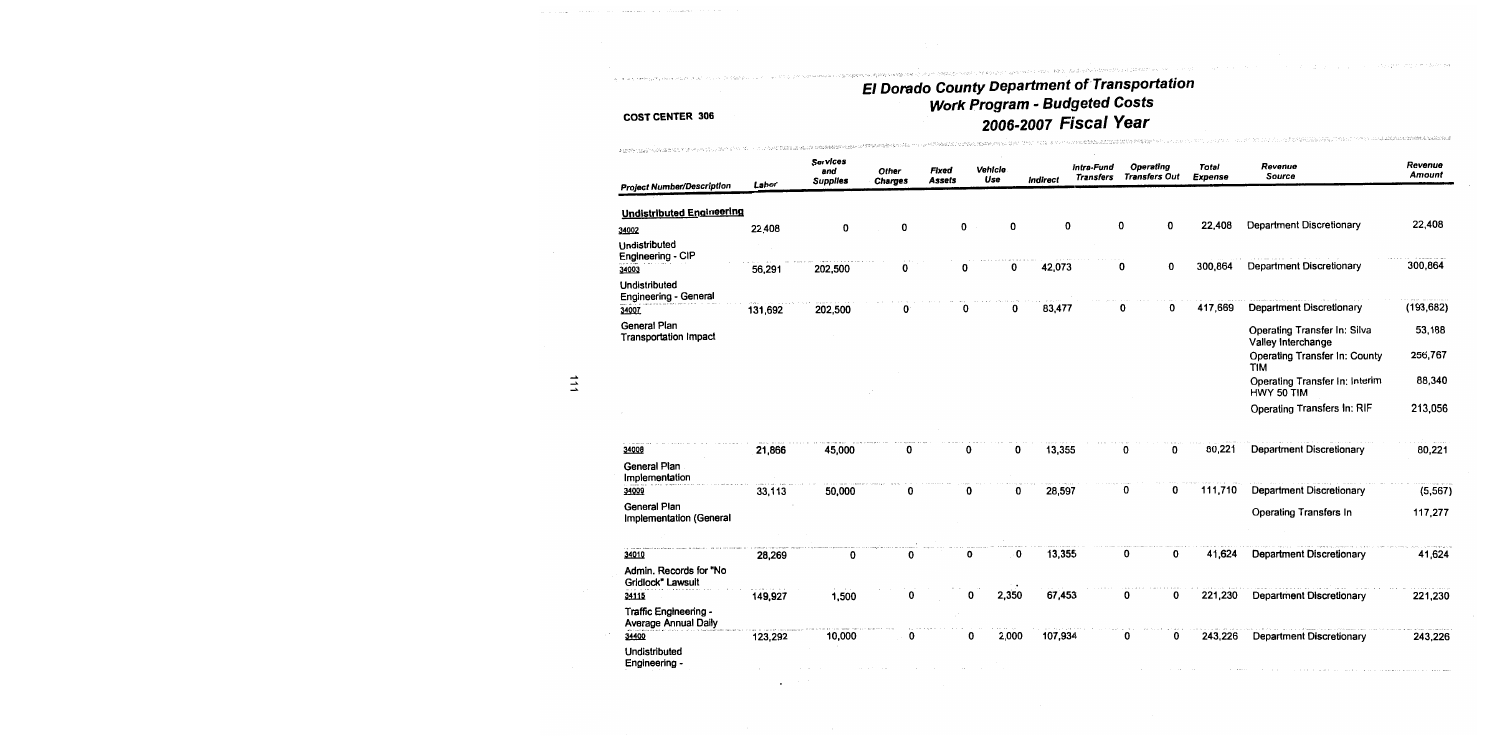| <b>Project Number/Description</b>                | Labor   | <b>Services</b><br>and<br><b>Supplies</b> | Other<br>Charges | Fixed<br>Assets | Vehicle<br>Use | <b>Indirect</b> | Intra-Fund<br><b>Transfers</b> | Operating<br><b>Transfers Out</b> | <b>Total</b><br><b>Expense</b> | Revenue<br>Source        | Revenue<br>Amount |
|--------------------------------------------------|---------|-------------------------------------------|------------------|-----------------|----------------|-----------------|--------------------------------|-----------------------------------|--------------------------------|--------------------------|-------------------|
|                                                  |         |                                           |                  |                 |                |                 |                                |                                   |                                |                          |                   |
| <b>Undistributed Engineering</b>                 |         |                                           |                  |                 |                |                 |                                |                                   |                                |                          |                   |
| 35000                                            | 0       | 364,713                                   | 5,200            | 173,500         | 0              | 0               | 14,983                         | 0                                 | 558,396                        | Department Discretionary | 1,055,236         |
| Services Support -<br>Operating                  |         |                                           |                  |                 |                |                 |                                |                                   |                                | <b>Fund Balance</b>      | (496, 840)        |
|                                                  |         |                                           |                  |                 |                |                 |                                | 0                                 |                                |                          |                   |
| 36000                                            | 84,512  | 0                                         | 0                | 0               | 415            | 73,985          |                                | 0                                 | 158,912                        | Department Discretionary | (11, 625)         |
| Encroachments -<br>Operating                     |         |                                           |                  |                 |                |                 |                                |                                   |                                | Permit: Road Privileges  | 170,537           |
| 36001                                            | 32,446  | 0                                         | 0                | 0               | 3,433          | 27,576          |                                | 0<br>0                            | 63,455                         | Department Discretionary | (5,518)           |
| Encroachments - Tahoe                            |         |                                           |                  |                 |                |                 |                                |                                   |                                | Permit: Road Privileges  | 68,973            |
| 36190                                            | 42,256  | 0                                         | 0                | 0               | 0              | 36,992          |                                | 0<br>0                            | 79,248                         | Department Discretionary | (6,021)           |
| Oversize Load<br>Permits/CAL PERMITS             |         |                                           |                  |                 |                |                 |                                |                                   |                                | Permit: Road Privileges  | 85,269            |
|                                                  |         |                                           |                  |                 |                |                 |                                |                                   |                                |                          |                   |
| 37000                                            | 24,367  | 0                                         | 0                | 0               | 720            | 20,709          |                                | 0<br>0                            | 45,796                         | Department Discretionary | 45,796            |
| Undistributed<br><b>Engineering - South Lake</b> |         |                                           |                  |                 |                |                 |                                |                                   |                                |                          |                   |
| 38000                                            | 225,006 | 0                                         | 0                | 0               | 6,750          | 79,597          |                                | 0<br>0                            | 311,353                        | Department Discretionary | 311,353           |
| Traffic Engineering -<br>Operating               |         |                                           |                  |                 |                |                 |                                |                                   |                                |                          |                   |
| Total Undistributed Engineering 1,331,109        |         | 987,213                                   | 5,200            | 173,500         | 15,668         | 847,419         | 14,983                         | 0                                 | 3,375,092                      |                          | 3,375,092         |
|                                                  |         |                                           |                  |                 |                |                 |                                |                                   |                                |                          |                   |
| <b>Road Maintenance Projects</b><br>41100        | 42,180  | 174,000                                   | 0                | 0               | 16,072         | 14,921          |                                | 0<br>0                            | 247,173                        | Department Discretionary | 247,173           |
| Traffic Signal and<br>Lighting Maintenance -     |         |                                           |                  |                 |                |                 |                                |                                   |                                |                          |                   |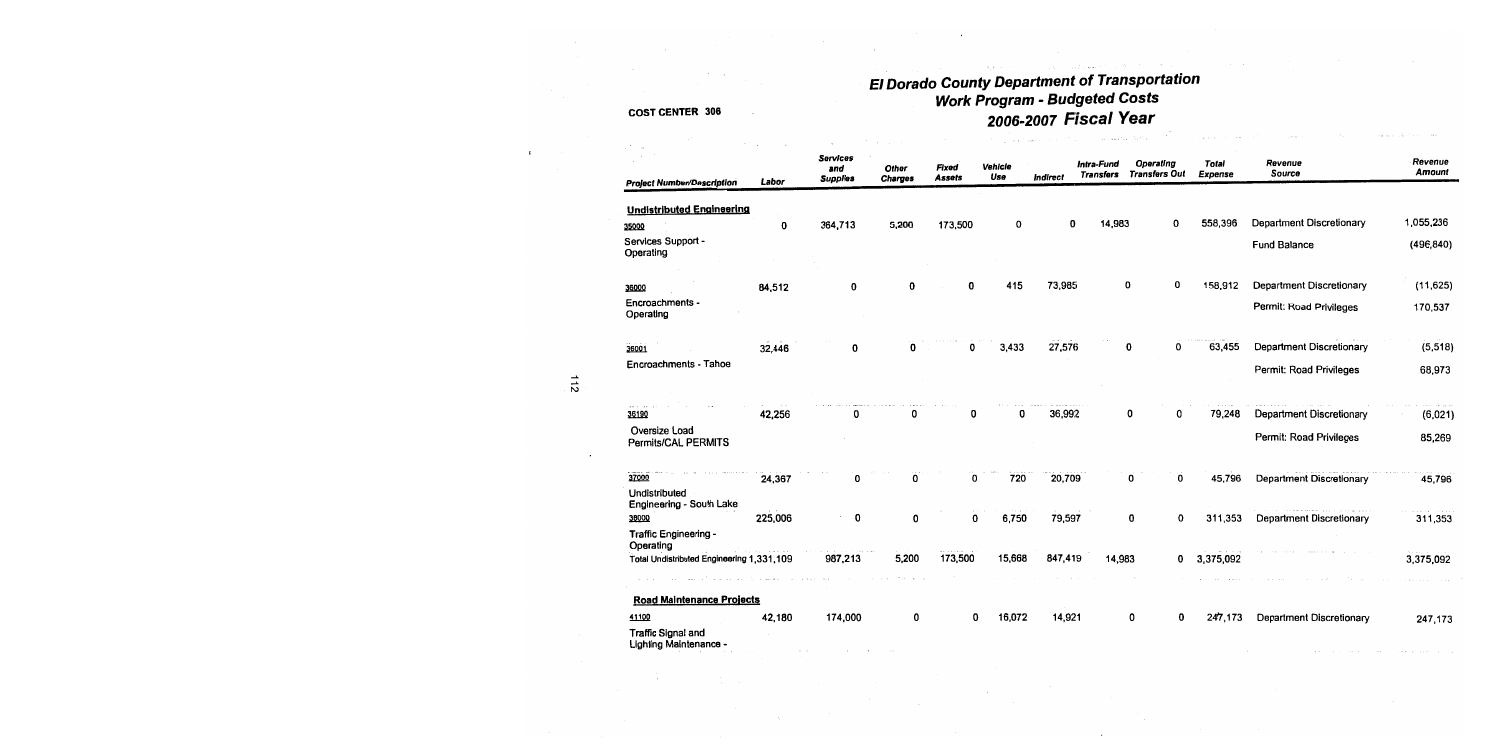i mise odgela i svije Pilino Hijelije od područava Australija i Kurijima i imenati

the banker of special at the first receives

 $\label{eq:R1} \Delta_{\mathcal{M}}(\mathcal{M}) \otimes \Delta_{\mathcal{M}}(\mathcal{M}) \otimes \Delta_{\mathcal{M}}(\mathcal{M}) \otimes \Delta_{\mathcal{M}}(\mathcal{M}) \otimes \Delta_{\mathcal{M}}(\mathcal{M}) \otimes \Delta_{\mathcal{M}}(\mathcal{M}) \otimes \Delta_{\mathcal{M}}(\mathcal{M}) \otimes \Delta_{\mathcal{M}}(\mathcal{M}) \otimes \Delta_{\mathcal{M}}(\mathcal{M}) \otimes \Delta_{\mathcal{M}}(\mathcal{M}) \otimes \Delta_{\mathcal{M}}(\mathcal{M}) \otimes \Delta_{\mathcal{M}}(\mathcal{M$ 

### **COST CENTER 306**

**CONTRACTORS IN THE REAL PROPERTY OF A SECTION AND PROPERTY AND A SECTION OF A SECTION AND RELEASED FOR A SECTION AND RELEASED FOR A SECTION AND LOCAL CONTROL CONTROL CONTROL CONTROL CONTROL CONTROL CONTROL CONTROL CONTROL** 

| <b>Project Number/Description</b>              | Labor  | <b>Services</b><br>and<br><b>Supplies</b> | Other<br><b>Charges</b> | Fixed<br><b>Assets</b> | Vehicle<br>Use | indirect | intra-Fund<br><b>Transfers</b> | Operating<br><b>Transfers Out</b> | <b>Total</b><br>Expense | Revenue<br>Source        | Revenue<br><b>Amount</b> |
|------------------------------------------------|--------|-------------------------------------------|-------------------------|------------------------|----------------|----------|--------------------------------|-----------------------------------|-------------------------|--------------------------|--------------------------|
| <b>Road Maintenance Projects</b>               |        |                                           |                         |                        |                |          |                                |                                   |                         |                          |                          |
|                                                |        |                                           |                         | 0                      | 0              | 0        |                                | 0<br>0                            | 7,500                   | Department Discretionary | 7,500                    |
| 41101                                          | 0      | 7,500                                     | 0                       |                        |                |          |                                |                                   |                         |                          |                          |
| <b>Traffic Signal</b><br>Maintenance - Tahoe   |        |                                           |                         |                        |                |          |                                |                                   |                         |                          |                          |
| 42297                                          | 0      | 0                                         | 100,000                 | 0                      | 0              | 0        |                                | 0<br>0                            | 100,000                 | Department Discretionary | 100,000                  |
| Force Account/Roadside<br><b>Litter Pickup</b> |        |                                           |                         |                        |                |          |                                |                                   |                         |                          |                          |
| 43100                                          | 87,717 | 14,000                                    | 0                       | 0                      | 17,143         | 31,030   |                                | 0<br>0                            | 149,890                 | Department Discretionary | 149,890                  |
| Install New Sign, Strip<br>and Safety          |        |                                           |                         |                        |                |          |                                |                                   |                         |                          |                          |
| 43101                                          | 4,286  | 3,000                                     | 0                       | 0                      | 857            | 1,516    |                                | 0<br>0                            | 9,659                   | Department Discretionary | 9,659                    |
| Install New Sign, Strip<br>and Safety          |        |                                           |                         |                        |                |          |                                |                                   |                         |                          |                          |
| 44100                                          | 59,787 | 81,900                                    | 0                       | 0                      | 28,698         | 13,944   |                                | 0<br>0                            | 184,329                 | Operating Transfers In   | 184,329                  |
| Force Account/Overlay -<br><b>West Slope</b>   |        |                                           |                         |                        |                |          |                                |                                   |                         |                          |                          |
| 44101                                          | 68.916 | 68,000                                    | 0                       | 0                      | 11,716         | 20,086   |                                | 0<br>0                            | 168,718                 | Department Discretionary | 168,718                  |
| Force Account/Overlay -<br>Tahoe Basin         |        |                                           |                         |                        |                |          |                                |                                   |                         |                          |                          |
| 46100                                          | 9,553  | 0                                         | 0                       | 0                      | 3,000          | 8,801    |                                | 0<br>0                            | 21,354                  | Department Discretionary | 21,354                   |
| Chip Seal - West Slope                         |        |                                           |                         |                        |                |          |                                |                                   |                         |                          |                          |
| 48100                                          | 76,566 | 2,300                                     | 0                       | o                      | 5,000          |          | 0                              | 0<br>0                            | 83,866                  | Department Discretionary | 83,866                   |
| Pavement Management<br>System                  |        |                                           |                         |                        |                |          |                                |                                   |                         |                          |                          |
| 48101                                          | 19,589 | contractor and<br>1,500                   | 0                       | 0                      | 1,000          |          | 0                              | 0<br>0                            | 22,089                  | Department Discretionary | 22,089                   |
| Maintained Mileage                             |        |                                           |                         |                        |                |          |                                |                                   |                         |                          |                          |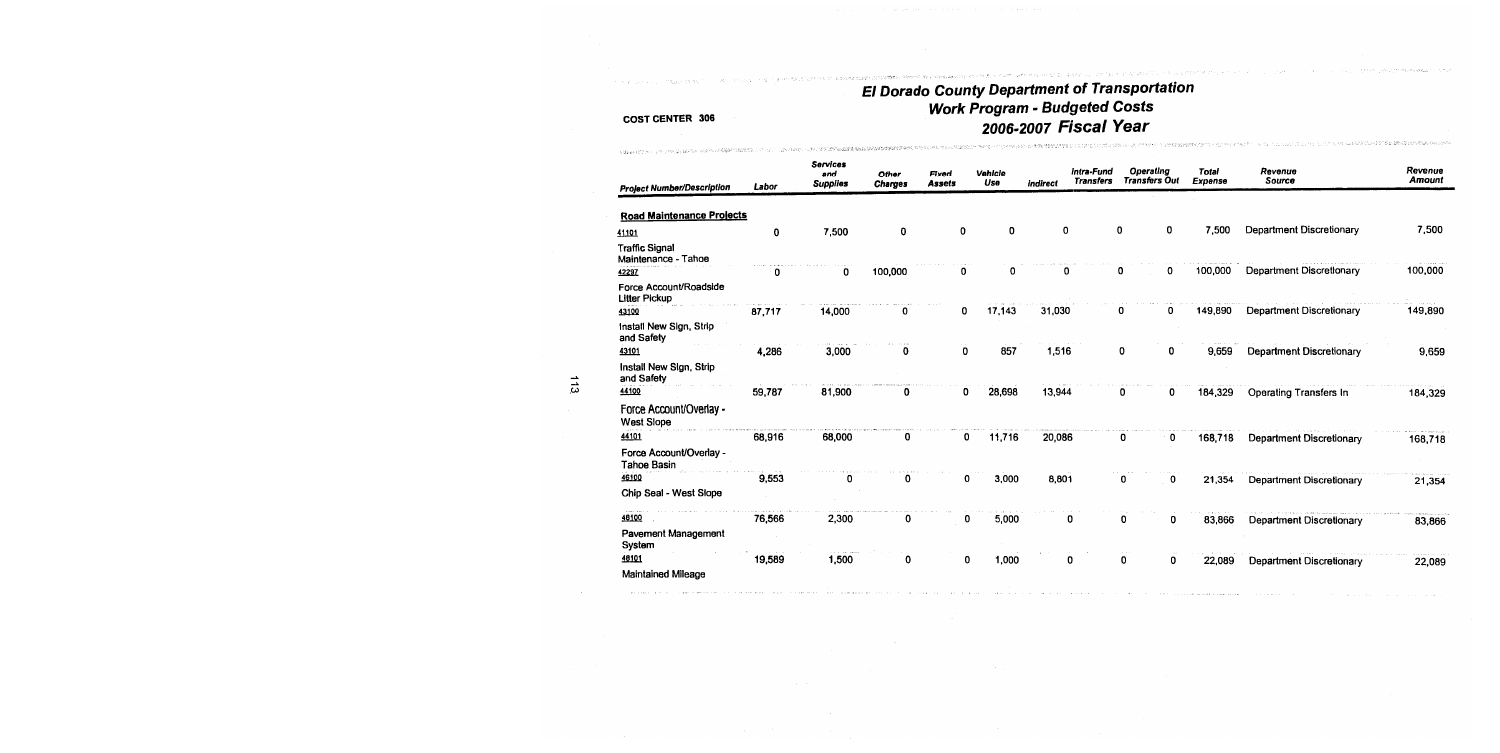## **COST CENTER 306**

, naše svojan

| <b>Project Number/Description</b>                  | Labor     | <b>Services</b><br>and<br><b>Supplies</b> | <b>Other</b><br><b>Charges</b> | Fixed<br>Assets | Vehicle<br>Use | indirect | Intra-Fund<br><b>Transfers</b> | Operating<br><b>Transfers Out</b> | <b>Total</b><br>Expense | Revenue<br>Source                         | Revenue<br>Amount |
|----------------------------------------------------|-----------|-------------------------------------------|--------------------------------|-----------------|----------------|----------|--------------------------------|-----------------------------------|-------------------------|-------------------------------------------|-------------------|
| <b>Road Maintenance Projects</b>                   |           |                                           |                                |                 |                |          |                                |                                   |                         |                                           |                   |
| 46102                                              | 1,217,110 | 2,003,000                                 | 0                              | 0               | 805,183        | 303,022  |                                | 0<br>0                            | 4,328,315               | Department Discretionary                  | 1,720,389         |
| Routine Maintenance -<br><b>Asphalt Patching</b>   |           |                                           |                                |                 |                |          |                                |                                   |                         | ST: Rstp 182.6h Rgnl<br>Surface Tran Plan | 37,255            |
|                                                    |           |                                           |                                |                 |                |          |                                |                                   |                         | Operating Transfers In                    | 2,570,671         |
|                                                    |           |                                           |                                |                 |                |          |                                |                                   |                         |                                           |                   |
| 48104                                              | 81,152    | 25,000                                    |                                | 0               | 29,815         | 21,663   |                                | 0<br>0                            | 157,630                 | <b>Department Discretionary</b>           | 157,630           |
| Routine Maintenance -<br><b>Crack Seals</b>        |           |                                           |                                |                 |                |          |                                |                                   |                         |                                           |                   |
| 48105                                              | 128,115   | 8,000                                     | 0                              | 0               | 87,118         | 29,881   |                                | 0<br>0                            | 253,114                 | <b>Department Discretionary</b>           | 253,114           |
| Routine Maintenance -<br>Road Surface Grading      |           |                                           |                                |                 |                |          |                                |                                   |                         |                                           |                   |
| 48107                                              | 614,491   | 2,575                                     | 0                              | 0               | 234,824        | 146,948  |                                | 0<br>0                            | 998,838                 | <b>Department Discretionary</b>           | 998,838           |
| Routine Maintenance -<br><b>Brush and Weed</b>     |           |                                           |                                |                 |                |          |                                |                                   |                         |                                           |                   |
| 18108                                              | 227,059   | 26,000                                    | 0                              | 0               | 129,471        | 55,237   |                                | 0<br>0                            | 437,767                 | <b>Department Discretionary</b>           | 337,767           |
| Routine Maintenance -<br>Road Side Ditching        |           |                                           |                                |                 |                |          |                                |                                   |                         | ST: Rstp 182.6h Rgnl<br>Surface Tran Plan | 100,000           |
| 48110                                              | 214,970   | 6,600                                     | 0                              | 0               | 178,440        | 54,698   |                                | 0<br>0                            | 454,708                 | <b>Department Discretionary</b>           | 454,708           |
| Routine Maintenance -<br>Sweeping                  |           |                                           |                                |                 |                |          |                                |                                   |                         |                                           |                   |
| 48111                                              | 443,653   | 32,300                                    | 0                              | 0               | 199,306        | 109,916  |                                | 0<br>0                            | 785,175                 | <b>Department Discretionary</b>           | 785,175           |
| Routine Maintenance -<br>Clean and Repair Culvert  |           |                                           |                                |                 |                |          |                                |                                   |                         |                                           |                   |
| 18113                                              | 51,246    | 30,800                                    | 0                              | 0               | 23,324         | 11,952   |                                | 0<br>0                            | 117,322                 | <b>Department Discretionary</b>           | 117,322           |
| Routine Maintenance -<br>Fence, Guardrail, Barrier |           |                                           |                                |                 |                |          |                                |                                   |                         |                                           |                   |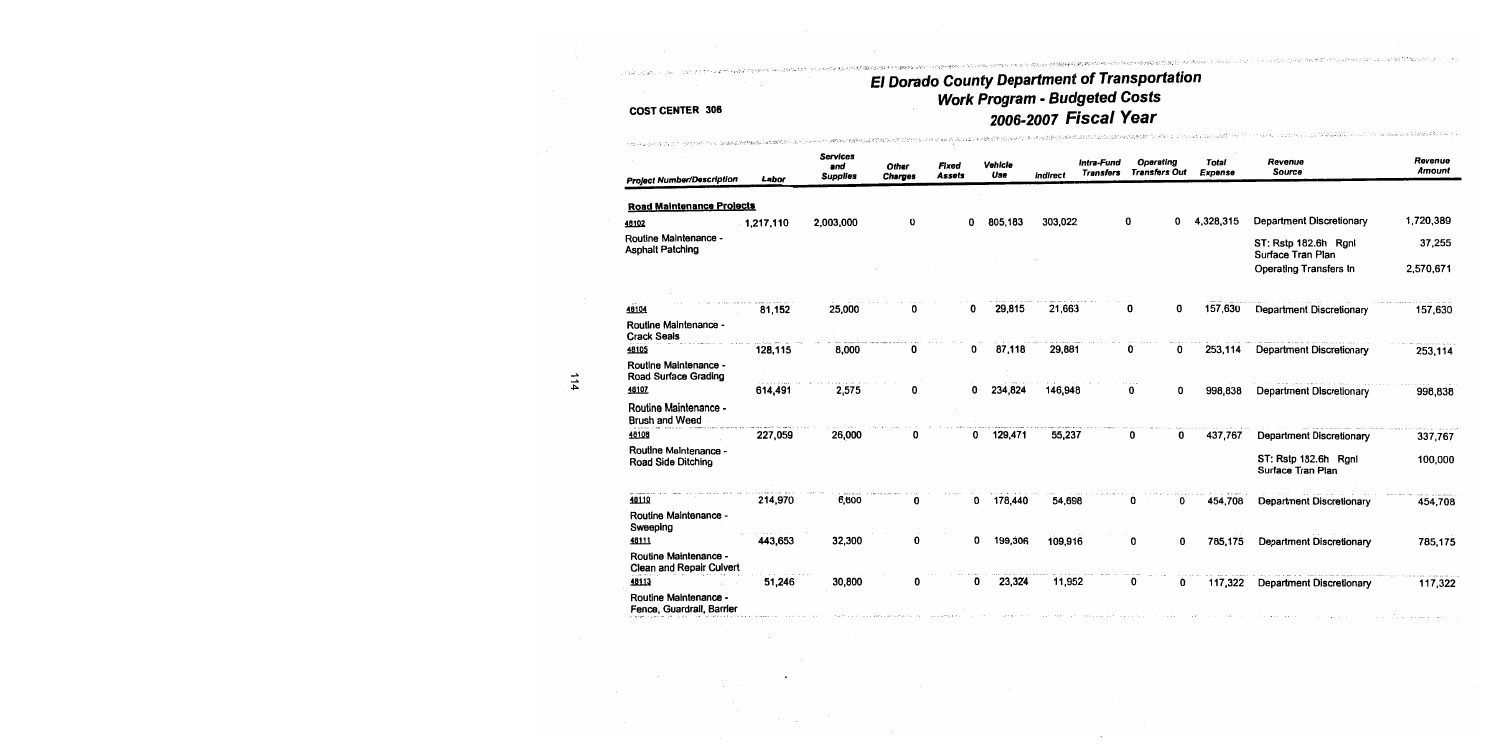.<br>Se nome seus professiones de terre la 1990 de 1990 de la 1990 de la 1990 de 1990 de la 1990 de la 1990 de la

CONSTITUTO PORT TOP TWO PLIZES AND LIMITED SERVER.

#### **COST CENTER 306**

There is a move to police a technology of the edi-

ካንናዊ አካላዊ የድምፍ የውጭር የአማራ መሥራት ያሉ አለ

we easy end of disk

| <b>Project Number/Description</b>                     | Labor   | <b>Services</b><br>and<br><b>Supplies</b> | Other<br><b>Charges</b> | Fixed<br><b>Assets</b> | Vehicle<br>Use | <b>Indirect</b> | Intra-Fund<br><b>Transfers</b> | Operating<br><b>Transfers Out</b> | <b>Total</b><br>Expense | Revenue<br>Source               | Revenue<br>Amount |
|-------------------------------------------------------|---------|-------------------------------------------|-------------------------|------------------------|----------------|-----------------|--------------------------------|-----------------------------------|-------------------------|---------------------------------|-------------------|
| <b>Road Maintenance Projects</b>                      |         |                                           |                         |                        |                |                 |                                |                                   |                         |                                 |                   |
| 46114                                                 | 232,363 | 30,000                                    | 0                       | 0                      | 23,037         | 82,199          |                                | 0<br>0                            | 367,599                 | Department Discretionary        | 347,599           |
| Routine Maintenance -<br>Sign Maintenance - West      |         |                                           |                         |                        |                |                 |                                |                                   |                         | Misc: Reimbursement             | 20,000            |
| 48115                                                 | 264,856 | 159,900                                   | n                       | 0                      | 101,253        | 93,694          |                                | 0<br>0                            | 619,703                 | Department Discretionary        | 619,703           |
| Routine Maintenance -<br>Centerline and Marker        |         |                                           |                         |                        |                |                 |                                |                                   |                         |                                 |                   |
| 48116                                                 | 0       | 19,000                                    | 57,000                  | 0                      | 0              | 0               |                                | 0<br>0                            | 76,000                  | <b>Department Discretionary</b> | 76,000            |
| Routine Maintenance -<br>Dead Animal Removal          |         |                                           |                         |                        |                |                 |                                |                                   |                         |                                 |                   |
| 48118                                                 | 105,908 | 32,191                                    | 0                       | 0                      | 22,241         | 24,702          |                                | 0<br>0                            | 185,042                 | Department Discretionary        | 185,042           |
| Routine Maintenance -<br>Bridge Maintenance -         |         |                                           |                         |                        |                |                 |                                |                                   |                         |                                 |                   |
| 48119                                                 | 76,159  | 34,000                                    | 0                       | 0                      | 11,894         | 18,219          |                                | 0<br>0                            | 140,272                 | Department Discretionary        | 140,272           |
| <b>Building and Yard</b><br>Maintenance               |         |                                           |                         |                        |                |                 |                                |                                   |                         |                                 |                   |
| 46120                                                 | 0       | 5,300                                     | 0                       | 0                      | 0              | 0               |                                | 0<br>0                            | 5,300                   | Department Discretionary        | 5,300             |
| <b>Somerset Mine</b><br>Maintenance                   |         |                                           |                         |                        |                |                 |                                |                                   |                         |                                 |                   |
| 48122                                                 | 15,350  | 0                                         | 0                       | 0                      | 8,748          | 4,474           |                                | 0<br>0                            | 28,572                  | Department Discretionary        | 28,572            |
| Routine Maintenance -<br><b>Erosion Control</b>       |         |                                           |                         |                        |                |                 |                                |                                   |                         |                                 |                   |
| 48123                                                 | 16,636  | 2,500                                     | 0                       | 0                      | 3,776          | 4,444           |                                | 0<br>0                            | 27,356                  | Department Discretionary        | 27,356            |
| <b>Emergency Response</b>                             |         |                                           |                         |                        |                |                 |                                |                                   |                         |                                 |                   |
| 48124                                                 | 68,328  | 71,570                                    | 0                       | 0                      | 32,299         | 15,937          |                                | 0<br>0                            | 188,134                 | Department Discretionary        | 188,134           |
| Routine Maintenance -<br>Spraying                     |         |                                           |                         |                        |                |                 |                                |                                   |                         |                                 |                   |
| 48126                                                 | 3,418   | n                                         | 0                       | 0                      | 683            | 797             |                                | 0<br>0                            | 4,898                   | Department Discretionary        | 4,898             |
| <b>Routine Maintenance -</b><br>Landscape Maintenance |         |                                           |                         |                        |                |                 |                                |                                   |                         |                                 |                   |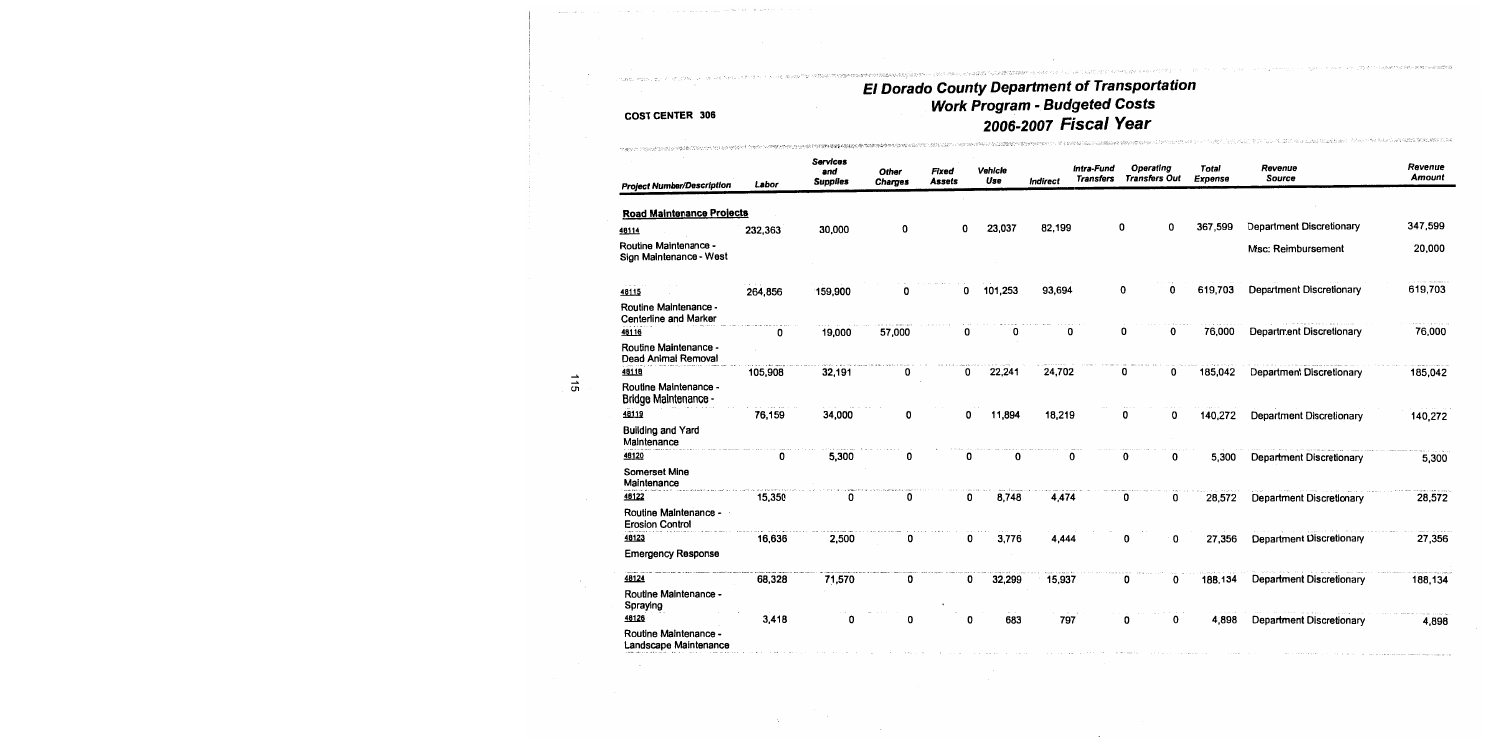化高温电极电压电电阻 机电子 医无耳状的 化硫化碳化合物 计相关 化二氯化合物 化硫酸氢化钠 计编码的

## **COST CENTER 306**

of positive control of the properties in the control of the set of the set of the set of the set of

| <b>Project Number/Description</b>                    | Labor   | Services<br>and<br><b>Supplies</b> | Other<br>Charges | Fixed<br>Assets | Vehicle<br>Use | Indirect | intra-Fund<br><b>Transfers</b> | Operating<br><b>Transfers Out</b> |   | Total<br>Expense | Revenue<br>Source               | Revenue<br><b>Amount</b> |
|------------------------------------------------------|---------|------------------------------------|------------------|-----------------|----------------|----------|--------------------------------|-----------------------------------|---|------------------|---------------------------------|--------------------------|
| <b>Road Maintenance Projects</b>                     |         |                                    |                  |                 |                |          |                                |                                   |   |                  |                                 |                          |
| 48127                                                | 196,443 | 53,000                             | 0                | 0               | 80,542         | 45,817   |                                | 0                                 | 0 | 375,802          | Department Discretionary        | 375,802                  |
| Routine Maintenance -<br>Durapatching                |         |                                    |                  |                 |                |          |                                |                                   |   |                  |                                 |                          |
| 48128                                                | 3,416   | 11,000                             | 0                | 0               | 684            | 797      |                                | 0                                 | 0 | 15,897           | Department Discretionary        | 15,897                   |
| Hazard - Tree Removal                                |         |                                    |                  |                 |                |          |                                |                                   |   |                  |                                 |                          |
| 48131                                                | 10,715  | 3,500                              | 0                | 0               | 1,420          | 3,790    |                                | 0                                 | 0 | 19,425           | <b>Department Discretionary</b> | 19,425                   |
| Routine Maintenance -<br>Sign Maintenance            |         |                                    |                  |                 |                |          |                                |                                   |   |                  |                                 |                          |
| 48132                                                | 44,268  | 35,100                             | 0                | 0               | 763            | 34,859   |                                | 0                                 | 0 | 114,990          | Department Discretionary        | 114,990                  |
| Routine Maintenance -<br>Centerline Maintenance -    |         |                                    |                  |                 |                |          |                                |                                   |   |                  |                                 |                          |
| 48134                                                | 32,003  | 500                                | 0                | 0               | 11,413         | 8,194    |                                | 0                                 | 0 | 52,110           | <b>Department Discretionary</b> | 52,110                   |
| Routine Maintenance -<br>Fence, Guardrail, Barrier   |         |                                    |                  |                 |                |          |                                |                                   |   |                  |                                 |                          |
| 48135                                                | 4,263   | 0                                  | 0                | 0               | 1,174          | 1,076    |                                | 0                                 | 0 | 6,513            | <b>Department Discretionary</b> | 6,513                    |
| Routine Maintenance -<br><b>Bridge Maintenance -</b> |         |                                    |                  |                 |                |          |                                |                                   |   |                  |                                 |                          |
| 48137                                                | 30,748  | 7,500                              | 0                | 0               | 7,379          | 7,171    |                                | O                                 | 0 | 52,798           | <b>Department Discretionary</b> | 52,798                   |
| Routine Maintenance -<br>Mosquito Bridge only        |         |                                    |                  |                 |                |          |                                |                                   |   |                  |                                 |                          |
| 18140                                                | 5.125   | 3,500                              | 0                | 0               | 820            | 1,195    |                                | 0                                 | 0 | 10,640           | Department Discretionary        | 10,640                   |
| Routine Maintenance -<br>Remove Graffiti from        |         |                                    |                  |                 |                |          |                                |                                   |   |                  |                                 |                          |
| 48141                                                | 3,416   | 3,000                              | 0                | 0               | 547            | 797      |                                | 0                                 | 0 | 7,760            | Department Discretionary        | 7,760                    |
| Greenwood Maintenance<br><b>Yard Recovery</b>        |         |                                    |                  |                 |                |          |                                |                                   |   |                  |                                 |                          |
| 49100                                                | 326,580 | 47,100                             | 0                | 0               | 227,257        | 86,227   |                                | 0                                 | 0 | 687,164          | <b>Department Discretionary</b> | 687,164                  |
| Snow Removal/West<br>Slope                           |         |                                    |                  |                 |                |          |                                |                                   |   |                  |                                 |                          |
| 49101                                                | 901,042 | 126,050                            | 530              | 0               | 603,838        | 289,489  |                                | 0                                 | 0 | 1,920,949        | <b>Department Discretionary</b> | 1,920,949                |
| Snow Removal/Tahoe<br>Basin                          |         |                                    |                  |                 |                |          |                                |                                   |   |                  |                                 |                          |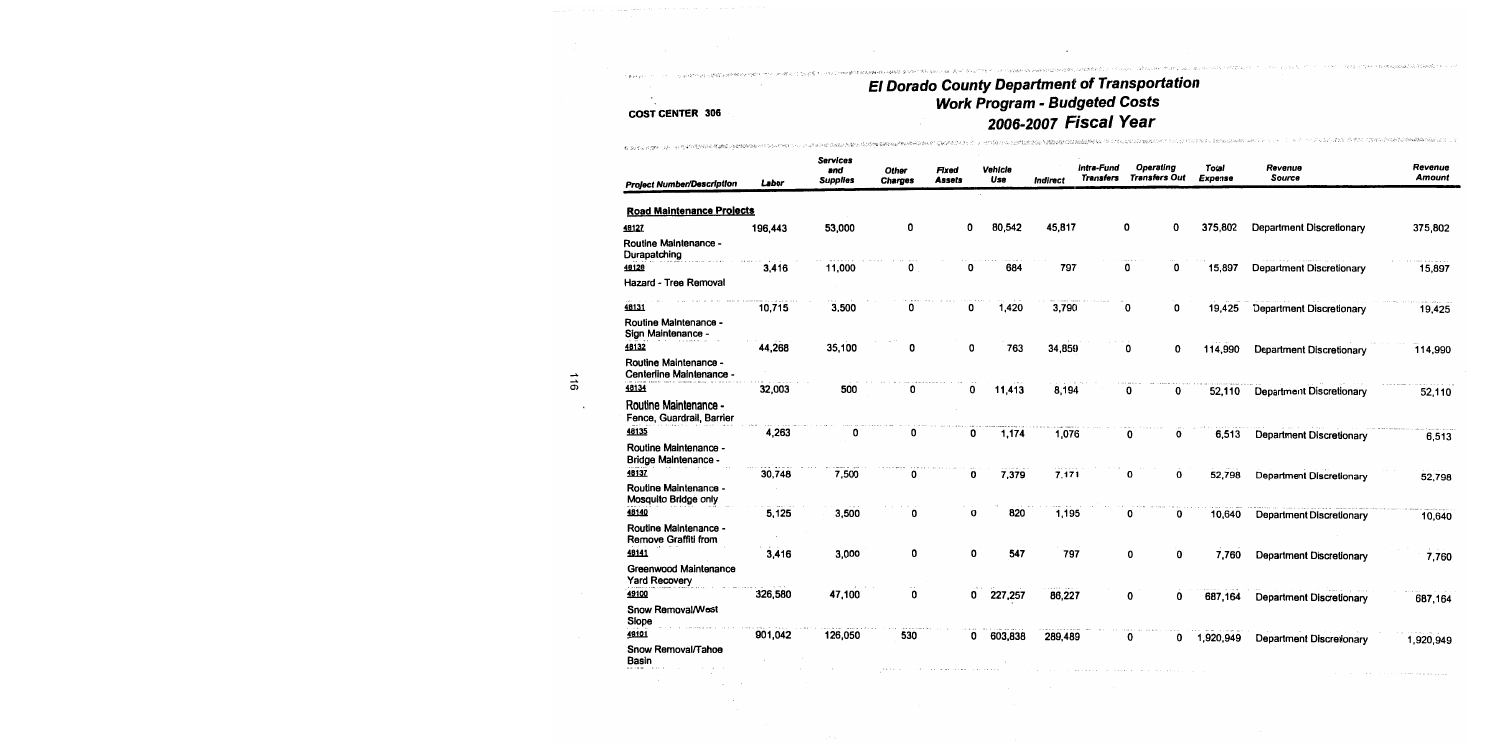spessedence sett

and the same

ET, harly store was a proposed

## **COST CENTER 306**

 $\frac{N}{2}$ 

povere a sur de

| TORNATION IN PRODUCT CONSIDERATION OF THE REPORT MORAL CONTINUES ON THE SECOND DRAG DRAG DISPOSITION CONTINUES<br><b>Project Number/Description</b> | Labor     | Services<br>and<br><b>Supplies</b> | Other<br><b>Charges</b>                                            | Fixed<br><b>Assets</b> | Vehicle<br>Use        | Indirect | Intra-Fund<br><b>Transfers</b> | Operating<br><b>Transfers Out</b> | Total<br>Expense | Revenue<br><b>Source</b>                               | Revenue<br><b>Amount</b> |
|-----------------------------------------------------------------------------------------------------------------------------------------------------|-----------|------------------------------------|--------------------------------------------------------------------|------------------------|-----------------------|----------|--------------------------------|-----------------------------------|------------------|--------------------------------------------------------|--------------------------|
| <b>Road Maintenance Projects</b>                                                                                                                    |           |                                    |                                                                    |                        |                       |          |                                |                                   |                  |                                                        |                          |
| 49269                                                                                                                                               | 4,264     | 0                                  | 0                                                                  | 0                      | 1,276                 | 1,243    |                                | $\mathbf 0$<br>0                  | 6,783            | <b>Department Discretionary</b>                        | (717)                    |
| Maintenance Erosion<br>Control - Air Projects                                                                                                       |           |                                    |                                                                    |                        |                       |          |                                |                                   |                  | <b>TRPA - Tahoe Regional</b><br>Planning Agency        | 7,500                    |
| 49271                                                                                                                                               | 4,264     | Ω                                  | 0                                                                  | 0                      | 1,276                 | 1,243    |                                | 0<br>0                            | 6,783            | <b>Department Discretionary</b>                        | (717)                    |
| Maintenance Erosion<br>Control - Water Projects                                                                                                     |           |                                    |                                                                    |                        |                       |          |                                |                                   |                  | <b>TRPA - Tahoe Regional</b><br><b>Planning Agency</b> | 7,500                    |
| 49294                                                                                                                                               | 9,643     |                                    | Ω                                                                  | 0                      | 1,926                 | 2,810    |                                | 0<br>0                            | 14,379           | Department Discretionary                               | (1,621)                  |
| <b>Maintenance Erosion</b><br>Control - Pioneer Trail                                                                                               |           |                                    |                                                                    |                        |                       |          |                                |                                   |                  | Misc: Revenue                                          | 16,000                   |
| 49300                                                                                                                                               | 7,500     | 4,629                              | 0                                                                  | 0                      | 0                     | 1.749    |                                | 0                                 | 13,878<br>0      | <b>Department Discretionary</b>                        | 2,878                    |
| <b>Traffic Accident</b><br>Repair/Sign, Bridge,                                                                                                     |           |                                    |                                                                    |                        |                       |          |                                |                                   |                  | Misc: Reimbursement                                    | 11,000                   |
| <b>Total Road Maintenance</b>                                                                                                                       | 5,713,098 | 3,135,815                          | 157,530                                                            |                        | 0 2,915,213 1,554,538 |          |                                | 0                                 | 0 13,476,194     |                                                        | 13,476,194               |
|                                                                                                                                                     |           |                                    | te, 4 terrori e humano i manza a roma con a cara della calla calla |                        |                       |          |                                |                                   |                  |                                                        |                          |
| <b>Reimburseables</b><br>60000                                                                                                                      | 366,382   | 115,000                            | 0                                                                  | 0                      | 10,597                | 247,889  |                                | 0                                 | 739,868<br>0     | <b>Department Discretionary</b>                        | (60, 781)                |
| Permits                                                                                                                                             |           |                                    |                                                                    |                        |                       |          |                                |                                   |                  |                                                        |                          |
|                                                                                                                                                     |           |                                    |                                                                    |                        |                       |          |                                |                                   |                  | Permit: Road Privileges                                | 14,471                   |
|                                                                                                                                                     |           |                                    |                                                                    |                        |                       |          |                                |                                   |                  | Misc: Inspections Or Services                          | 516,198                  |
|                                                                                                                                                     |           |                                    |                                                                    |                        |                       |          |                                |                                   |                  | <b>Public Utility Inspections</b>                      | 247,023                  |
|                                                                                                                                                     |           |                                    |                                                                    |                        |                       |          |                                |                                   |                  | Operating Transfer In: Utility<br>Insnection           | 22,957                   |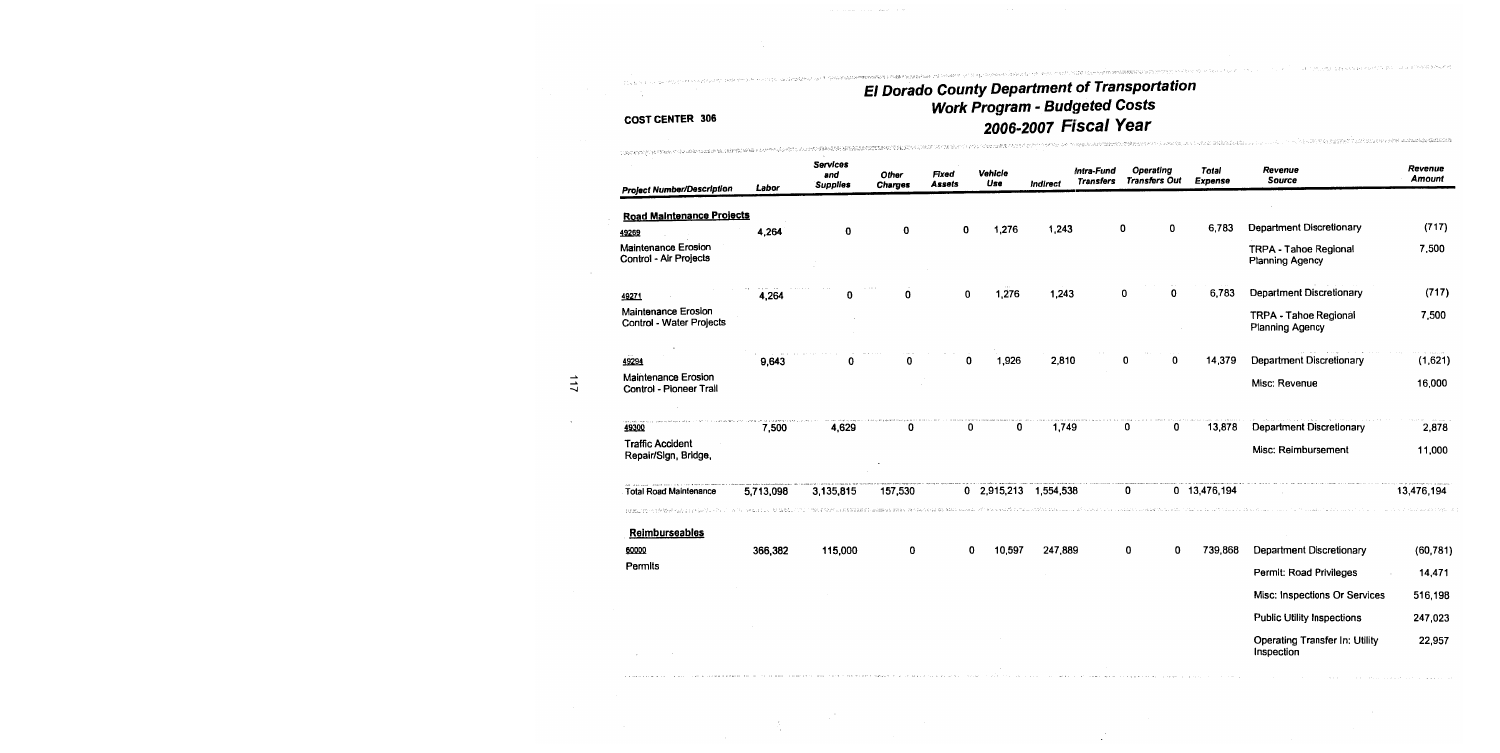in di sul stranana kako strukst

#### **COST CENTER 306**

The contract of the company's contract of the second contract.

| <b>Project Number/Description</b>                        | Labor    | <b>Services</b><br>and<br><b>Supplies</b> | Other<br><b>Charges</b> | Fixed<br><b>Assets</b> | Vehicle<br>Use | <b>Indirect</b> | Intra-Fund<br><b>Transfers</b> |   | Operating<br><b>Transfers Out</b> | Total<br>Expense | Revenue<br><b>Source</b>        | Revenue<br><b>Amount</b> |
|----------------------------------------------------------|----------|-------------------------------------------|-------------------------|------------------------|----------------|-----------------|--------------------------------|---|-----------------------------------|------------------|---------------------------------|--------------------------|
|                                                          |          |                                           |                         |                        |                |                 |                                |   |                                   |                  |                                 |                          |
| <b>Fixed Assets</b>                                      |          |                                           |                         |                        |                |                 |                                |   |                                   |                  |                                 |                          |
| 81150                                                    | 0        | 0                                         | 0                       | 3,000                  | 0              | 0               |                                | 0 | 0                                 | 3,000            | Department Discretionary        | 3,000                    |
| FA: Stencil Cleaning<br>Area Improvements                |          |                                           |                         |                        |                |                 |                                |   |                                   |                  |                                 |                          |
| 81151                                                    | 0        | O                                         | 0                       | 2,000                  | 0              | 0               |                                | 0 | 0                                 | 2,000            | Department Discretionary        | 2,000                    |
| FA: Concrete Apron for<br>Sign Barn                      |          |                                           |                         |                        |                |                 |                                |   |                                   |                  |                                 |                          |
| 81995                                                    | 3,416    | 0                                         | 0                       | 0                      | 547            | 797             |                                | 0 | 0                                 | 4,760            | <b>Department Discretionary</b> | 4,760                    |
| Revisions - Headington                                   |          |                                           |                         |                        |                |                 |                                |   |                                   |                  |                                 |                          |
| 81997                                                    | 0        | 5,000                                     | 0                       | 0                      | 0              | 0               |                                | 0 | 0                                 | 5,000            | Department Discretionary        | 5,000                    |
| <b>Fixed Asset - Property</b><br>Acquistion - South Lake |          |                                           |                         |                        |                |                 |                                |   |                                   |                  |                                 |                          |
| 82125                                                    | 0        | 0                                         | 18,178                  | 0                      | O              |                 | 0                              | ი | 0                                 | 18,178           | <b>Department Discretionary</b> | 18,178                   |
| <b>Fixed Asset - Vactor</b><br><b>Culvert Cleaner</b>    |          |                                           |                         |                        |                |                 |                                |   |                                   |                  |                                 |                          |
| 82126                                                    | 0        | 0                                         | 39,836                  | 0                      | 0              |                 | 0                              | 0 | 0                                 | 39,836           | Department Discretionary        | 39,836                   |
| Fixed Asset - (2) 10-<br><b>Wheel Dump Trucks</b>        |          |                                           |                         |                        |                |                 |                                |   |                                   |                  |                                 |                          |
| 82127                                                    | $\Omega$ | 0                                         | 11,513                  | 0                      | 0              |                 | O                              | 0 | 0                                 | 11,513           | Department Discretionary        | 11,513                   |
| <b>Fixed Asset - Backhoe</b>                             |          |                                           |                         |                        |                |                 |                                |   |                                   |                  |                                 |                          |
| 82128                                                    | 0        | 0                                         | 19,632                  | 0                      | 0              |                 | 0                              | 0 | 0                                 | 19,632           | <b>Department Discretionary</b> | 19,632                   |
| Fixed Asset - PB Patcher                                 |          |                                           |                         |                        |                |                 |                                |   |                                   |                  |                                 |                          |
| 82129                                                    | 0        | 0                                         | 5,116                   | 0                      | 0              |                 | 0                              | 0 | 0                                 | 5,116            | Department Discretionary        | 5,116                    |
| Fixed Asset - Cab &<br>Chassis - Bridge Truck            |          |                                           |                         |                        |                |                 |                                |   |                                   |                  |                                 |                          |
| 82130                                                    | 0        | 0                                         | 5,116                   | 0                      | 0              |                 | 0                              | 0 | 0                                 | 5,116            | Department Discretionary        | 5,116                    |
| Fixed Asset - Cab &<br>Chassis - Stencil Truck           |          |                                           |                         |                        |                |                 |                                |   |                                   | v                |                                 |                          |
| 82131                                                    | 0        | 0                                         | 5,678                   | 0                      | 0              |                 | 0                              | 0 | 0                                 | 5,678            | Department Discretionary        | 5,678                    |
| Fixed Asset - Cab &<br>Chassis - Service Truck           |          |                                           |                         |                        |                |                 |                                |   |                                   |                  |                                 |                          |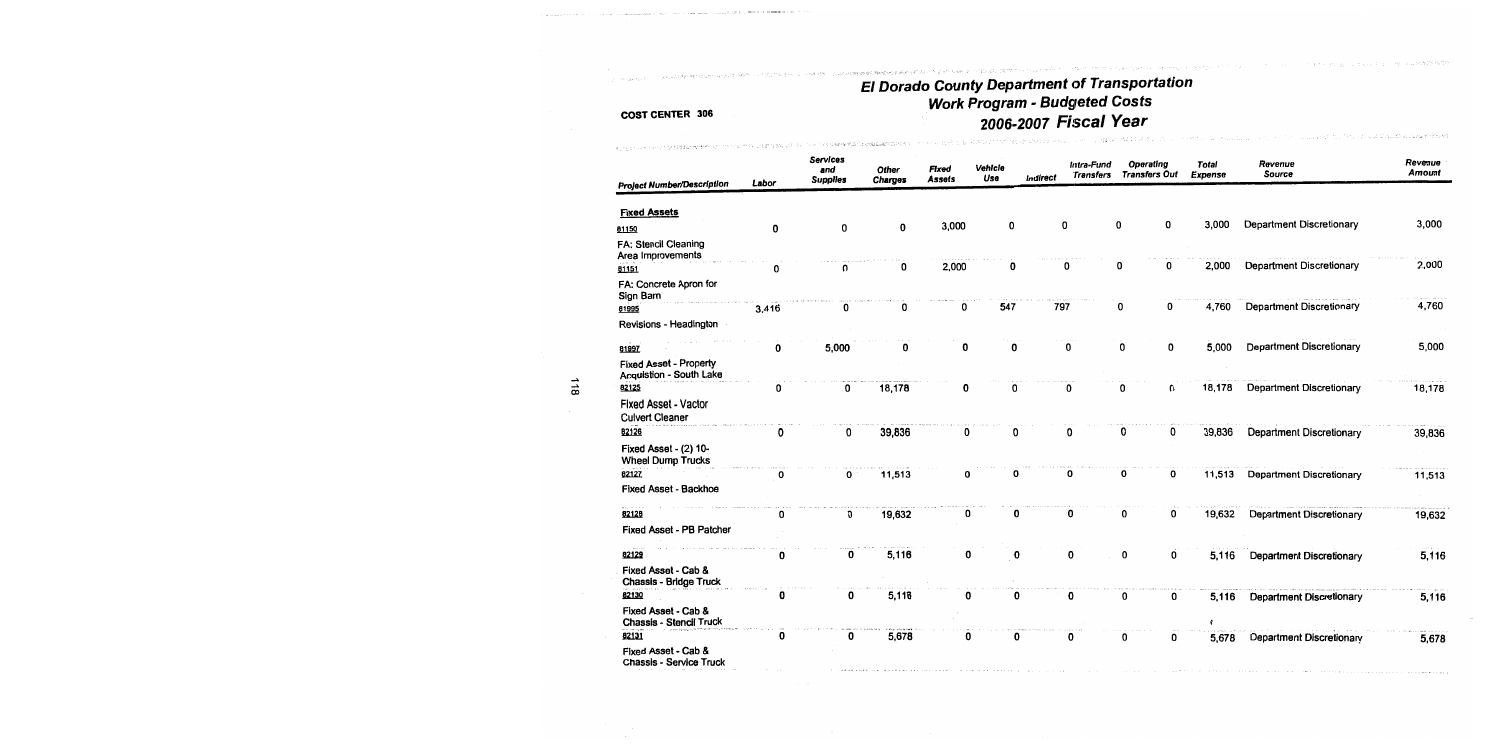## **COST CENTER 306**

APP OF

| преподавой состоянии и <b>политичес</b>                |           |                                    |                  |                                                                                                                       |                |          |                                |                                   |                  |                                 |                   |
|--------------------------------------------------------|-----------|------------------------------------|------------------|-----------------------------------------------------------------------------------------------------------------------|----------------|----------|--------------------------------|-----------------------------------|------------------|---------------------------------|-------------------|
| <b>Project Number/Description</b>                      | Labor     | Services<br>and<br><b>Supplies</b> | Other<br>Charges | Fixed<br>Assets                                                                                                       | Vehicle<br>Use | Indirect | Intra-Fund<br><b>Transfers</b> | Operating<br><b>Transfers Out</b> | Total<br>Expense | Revenue<br>Source               | Revenue<br>Amount |
|                                                        |           |                                    |                  |                                                                                                                       |                |          |                                |                                   |                  |                                 |                   |
| Reimburseables                                         |           |                                    |                  |                                                                                                                       |                |          |                                |                                   |                  |                                 | 739,868           |
| Total Reimburseables                                   | 366,382   | 115,000                            | 0                | 0                                                                                                                     | 10,597         | 247,889  | O                              | 0                                 | 739,868          |                                 |                   |
| ነው መፍጠር የአማርኛ የመልክ አንድ የአማርኛ አንድ በአማርኛ በአማርኛ አንድ       |           |                                    |                  |                                                                                                                       |                |          |                                |                                   |                  |                                 |                   |
| <b>Capital Improvement Projects</b>                    |           |                                    |                  |                                                                                                                       |                |          |                                |                                   |                  |                                 |                   |
| 70000                                                  | 3,118,870 | 0                                  | 0                | 0                                                                                                                     | 44,682         |          | 1,876,060 (4,852,138)          | 0                                 | 187,474          | <b>Department Discretionary</b> | 187,474           |
| Roll Up                                                |           |                                    |                  |                                                                                                                       |                |          |                                |                                   |                  |                                 |                   |
| <b>Total Capital Improvement</b>                       | 3,118,870 | 0                                  |                  | O                                                                                                                     | 44,682         |          | 1,876,060 (4,852,138)          | 0                                 | 187,474          |                                 | 187,474           |
|                                                        |           |                                    |                  | <b>Pierazies voor de sterne keelen van de verken van de verken van de verken van de verken van de verken van de v</b> |                |          |                                |                                   |                  |                                 |                   |
| <b>Fixed Assets</b>                                    |           |                                    |                  |                                                                                                                       |                |          |                                |                                   |                  |                                 |                   |
| 81122                                                  | 2,000     | 0                                  | 0                | 0                                                                                                                     | 0              | 583      |                                | 0<br>0                            | 2,583            | Department Discretionary        | 2,583             |
| <b>Fixed Asset - Shed Roof</b>                         |           |                                    |                  |                                                                                                                       |                |          |                                |                                   |                  |                                 |                   |
| Over Propane/Tahoe                                     |           |                                    |                  |                                                                                                                       |                |          |                                |                                   |                  |                                 |                   |
| 81123                                                  | 3,000     | ŋ                                  | 0                | 0                                                                                                                     | 0              | 874      |                                | 0<br>0                            | 3,874            | <b>Department Discretionary</b> | 3,874             |
| <b>Fixed Asset - Steel</b><br><b>Storage Shed Roof</b> |           |                                    |                  |                                                                                                                       |                |          |                                |                                   |                  |                                 |                   |
| 81134                                                  | 25,581    | O                                  | 0                | 0                                                                                                                     | 0              | 15,579   |                                | 0<br>0                            | 41,160           | <b>Department Discretionary</b> | 41,160            |
| Wash Rack & Sewer<br>Connection                        |           |                                    |                  |                                                                                                                       |                |          |                                |                                   |                  |                                 |                   |
| 81143                                                  | 6,833     | 0                                  | 0                | 0                                                                                                                     | 1,093          | 1,594    |                                | 0<br>0                            | 9,520            | <b>Department Discretionary</b> | 9,520             |
| <b>FA: GREENWOOD</b><br>YARD IMPROVEMENTS              |           |                                    |                  |                                                                                                                       |                |          |                                |                                   |                  |                                 |                   |
| 81147                                                  | 0         | 0                                  | 0                | 4,000                                                                                                                 | 0              |          | 0                              | 0<br>0                            | 4,000            | <b>Department Discretionary</b> | 4,000             |
| FA: Welding Shop Cooler<br>Replacement                 |           |                                    |                  |                                                                                                                       |                |          |                                |                                   |                  |                                 |                   |
| 81148                                                  | 0         | 0                                  | 0                | 1,550                                                                                                                 | 0              |          | 0                              | 0<br>0                            | 1,550            | <b>Department Discretionary</b> | 1,550             |
| FA: Exhaust Evacuation<br>System                       |           |                                    |                  |                                                                                                                       |                |          |                                |                                   |                  |                                 |                   |
| 01149                                                  | 0         | 0                                  | 0                | 5,000                                                                                                                 | 0              |          | 0                              | 0<br>0                            | 5,000            | <b>Department Discretionary</b> | 5,000             |
| FA: Additional Power<br><b>Headington Yard</b>         |           |                                    |                  |                                                                                                                       |                |          |                                |                                   |                  |                                 |                   |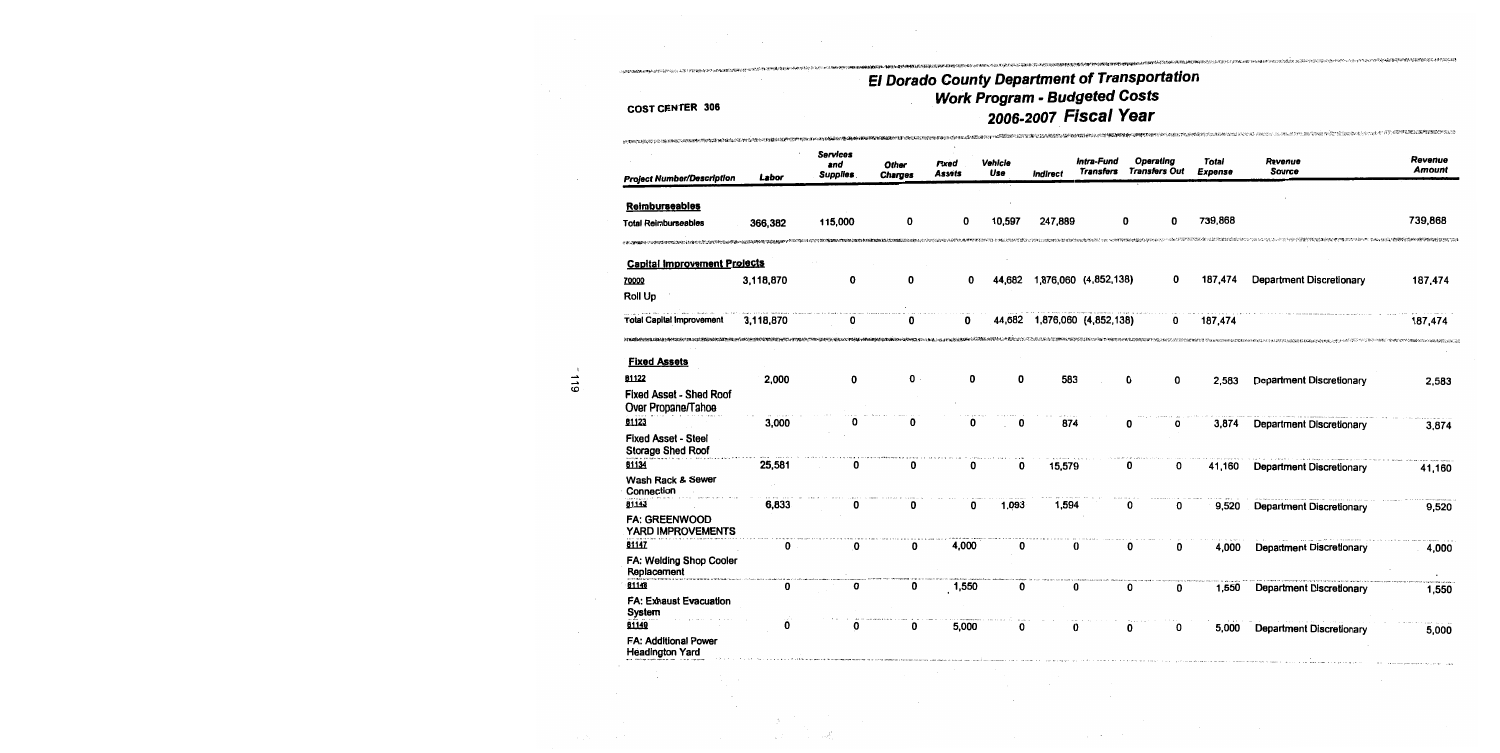see parte and marketing that intends

## **COST CENTER 306**

 $\bullet$ 

| <b>Project Number/Description</b>             | Labor     | Services<br>and<br><b>Supplies</b> | Other<br><b>Charges</b> | Fixed<br>Assets | Vehicle<br>Use | Indirect | Intra-Fund<br><b>Transfers</b> | Operating<br><b>Transfers Out</b> | Total<br>Expense | Revenue<br>Source                                  | Revenue<br><b>Amount</b> |
|-----------------------------------------------|-----------|------------------------------------|-------------------------|-----------------|----------------|----------|--------------------------------|-----------------------------------|------------------|----------------------------------------------------|--------------------------|
| <b>Fixed Assets</b>                           |           |                                    |                         |                 |                |          |                                |                                   |                  |                                                    |                          |
| 83106                                         | $\bf{0}$  | 0                                  | 0                       | 20,000          | 0              | 0        | 0                              | 0                                 | 20,000           | <b>Department Discretionary</b>                    | 20,000                   |
| FA:<br><b>SCANNER/PLOTTER</b>                 |           |                                    |                         |                 |                |          |                                |                                   |                  |                                                    |                          |
| <b>Total Fixed Assets</b>                     | 40,830    | 5,000                              | 141.710                 | 173,150         | 1,640          | 19,427   | 0                              | 161,000                           | 542,757          |                                                    | 542,757                  |
| <b>Support to Other County Departments</b>    |           |                                    |                         |                 |                |          |                                |                                   |                  |                                                    |                          |
| 91100                                         | 3,214     | 0                                  | 0                       | 0               | 600            | 2,732    | 0                              | 0                                 | 6.546            | <b>Department Discretionary</b>                    | (287)                    |
| South Lake Tahoe Transit                      |           |                                    |                         |                 |                |          |                                |                                   |                  | Interfnd Rev: Service Between<br><b>Fund Types</b> | 6,833                    |
| 91200                                         | 23,411    | 0                                  |                         | 0               | 720            | 19,897   |                                | 0<br>0                            | 44,028           | Operating Transfer In: Utility                     | 44,028                   |
| South Lake Tahoe<br>Planning to Include South |           |                                    |                         |                 |                |          |                                |                                   |                  | <b>Franchise Fees</b>                              |                          |
| 92000                                         | 11,035    | Ω                                  | 0                       | 0               | 0              | 10,484   |                                | 0<br>0                            | 21,519           | <b>Department Discretionary</b>                    | (1,981)                  |
| Fleet Management -<br>Vehicle Maintenance     |           |                                    |                         |                 |                |          |                                |                                   |                  | Interfnd Rev: Service Between<br>Fund Types        | 23,500                   |
| 95000                                         | 1,353,123 |                                    | o                       | 0               | 24,002         |          | 1,133,825 (2,538,425)          | 0                                 | (27, 475)        | Department Discretionary                           | (27, 475)                |
| Erosion Control Roll Up                       |           |                                    |                         |                 |                |          |                                |                                   |                  |                                                    |                          |
| 96000                                         | 1,523,510 |                                    | 0                       | 0               | 102,161        | 964,301  |                                | 0<br>0                            | 2,589,972        | <b>Department Discretionary</b>                    | (156, 231)               |
| County Engineer - Misc                        |           |                                    |                         |                 |                |          |                                |                                   |                  | Interfnd Rev: County Engineer                      | 2,746,203                |
| 98000                                         | 196,779   |                                    | 0                       | 0               | 14,349         | 28,147   |                                | 0<br>0                            | 239,275          | <b>Department Discretionary</b>                    | (7, 277)                 |
| Special Districts -<br>Drainage Zones         |           |                                    |                         |                 |                |          |                                |                                   |                  | Interfnd Rev: Special Districts                    | 246,552                  |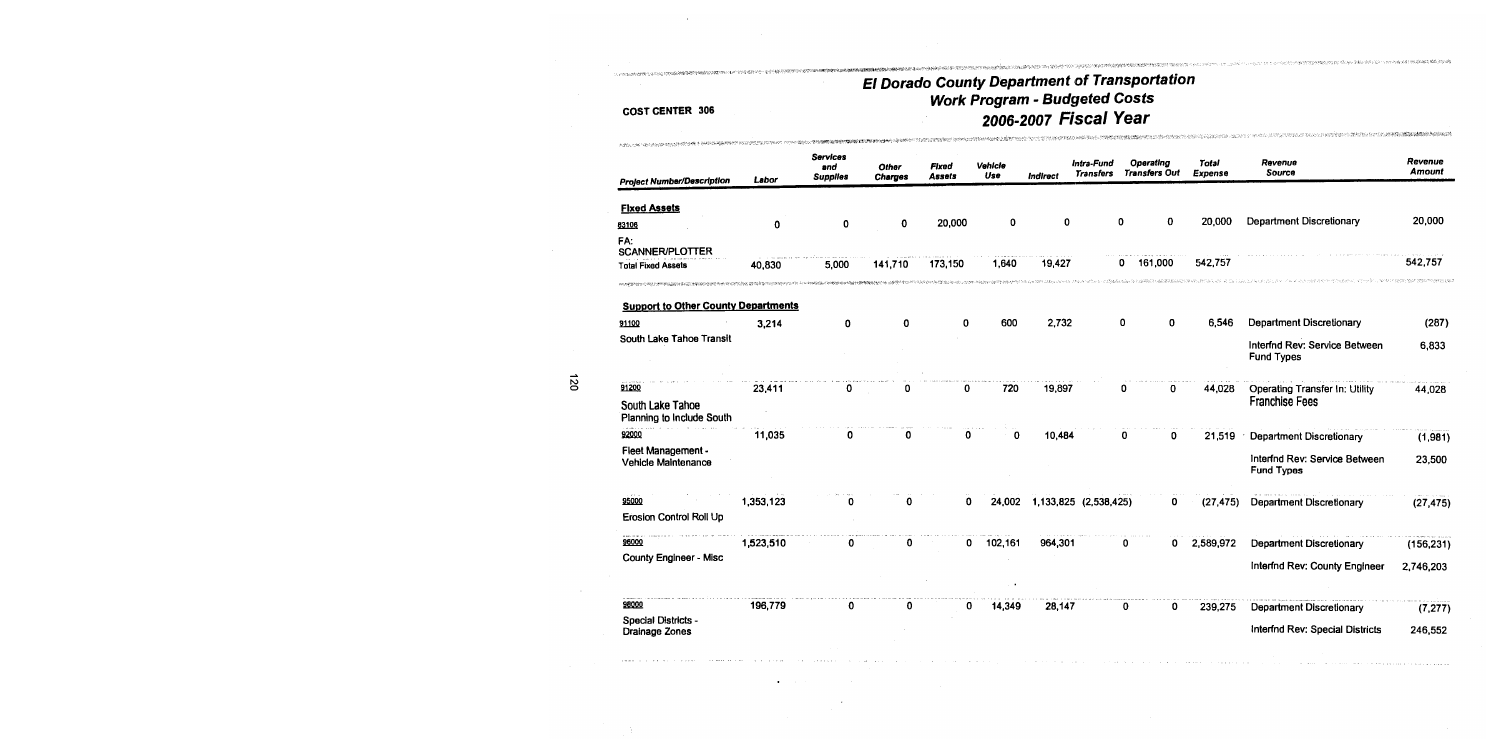## El Dorado County Department of Transportation<br>Work Program - Budgeted Costs<br>2006-2007 Fiscal Year the sensor of the property of the control of the control of the sensor of the theoretic present of the sensor sensor of the sensor of the sensor of the sensor of the sensor of the sensor of the sensor of the sensor of the

.<br>Martin adalah persampang pangkatan di pangkalan ang

|                                                                      | Labor | Services<br>and<br><b>Supplies</b> | Other<br>Charges | <b>Fixed</b><br><b>Assets</b> | Vehicle<br>Use | Indirect | Intra-Fund<br><b>Transfers</b> | Operating<br><b>Transfers Out</b> |         | Total<br>Expense | Revenue<br>Source               | Revenue<br>Amount |
|----------------------------------------------------------------------|-------|------------------------------------|------------------|-------------------------------|----------------|----------|--------------------------------|-----------------------------------|---------|------------------|---------------------------------|-------------------|
| <b>Project Number/Description</b>                                    |       |                                    |                  |                               |                |          |                                |                                   |         |                  |                                 |                   |
| <b>Fixed Assets</b>                                                  |       |                                    |                  |                               |                |          |                                |                                   |         |                  |                                 |                   |
| 82132                                                                | 0     | 0                                  | 5,169            | 0                             | 0              |          | 0                              | 0                                 | 0       | 5,169            | Department Discretionary        | 5,169             |
| Fixed Asset - Crack Filler<br>Machine                                |       |                                    |                  |                               |                |          |                                |                                   |         |                  |                                 |                   |
| 82133                                                                |       | 0                                  | 3,289            | ŋ                             | 0              |          | 0                              | 0                                 | 0       | 3,289            | <b>Department Discretionary</b> | 3,289             |
| Fixed Asset - Boot Pot,<br>500 gal<br>62134                          |       | 0                                  | 28,183           | 0                             | 0              |          | 0                              | 0                                 | 0       | 28,183           | <b>Department Discretionary</b> | 28,183            |
|                                                                      |       |                                    |                  |                               |                |          |                                |                                   |         |                  |                                 |                   |
| Fixed Asset - Chip<br>Spreader<br>82137                              | 0     | 0                                  | 0                | 0                             | 0              |          | 0                              | 0                                 | 113,000 | 113,000          | Department Discretionary        | 113,000           |
| <b>Fixed Asset - Used</b><br>Vehicles Construction                   |       |                                    |                  |                               |                |          |                                |                                   |         |                  |                                 |                   |
| 82139                                                                | 0     | 0                                  | 0                | 60,000                        | 0              |          | 0                              | 0                                 | 0       | 60,000           | <b>Department Discretionary</b> | 60,000            |
| <b>Fixed Asset -</b><br><b>Thermoplastic Grinder</b>                 |       |                                    |                  |                               |                |          |                                |                                   |         |                  |                                 |                   |
| 82160                                                                | 0     | 0                                  | 0                | 5,500                         | 0              |          | 0                              | 0                                 | 0       | 5,500            | <b>Department Discretionary</b> | 5,500             |
| FA: Cargo Container                                                  |       |                                    |                  |                               |                |          |                                |                                   |         |                  |                                 |                   |
| 83070                                                                | 0     | <sup>0</sup>                       | 0                | 21,000                        | 0              |          | 0                              | o                                 | 0       | 21,000           | Department Discretionary        | 21,000            |
| <b>Fixed Asset - Computers</b><br>and Printers                       |       |                                    |                  |                               |                |          |                                |                                   |         |                  |                                 |                   |
| 83089                                                                | 0     | n                                  | 0                | 13,500                        | 0              |          | 0                              | 0                                 | 0       | 13,500           | <b>Department Discretionary</b> | 13,500            |
| Fixed Asset - (2)<br>Workstations                                    |       |                                    |                  |                               |                |          |                                |                                   |         |                  |                                 |                   |
| 83091                                                                | 0     | 0                                  | 0                | 7,000                         | 0              |          | 0                              | 0                                 | 0       | 7,000            | Department Discretionary        | 7,000             |
| <b>Fixed Asset - Vehicle</b><br><b>Utility Shell</b>                 |       |                                    |                  |                               |                |          |                                |                                   |         |                  |                                 |                   |
| 03097                                                                | 0     | 0                                  | 0                | 0                             | 0              |          | 0                              | 0                                 | 48,000  | 48,000           | Department Discretionary        | 48,000            |
| Fixed Asset - Vehicle -<br>Utility                                   |       |                                    |                  |                               |                |          |                                |                                   |         |                  |                                 |                   |
| 83099                                                                | 0     | 0                                  | 0                | 30,600                        | 0              |          | 0                              | 0                                 | 0       | 30,600           | Department Discretionary        | 30,600            |
| <b>Fixed Asset - Leica Total</b><br><b>Station Survey Instrument</b> |       |                                    |                  |                               |                |          |                                |                                   |         |                  |                                 |                   |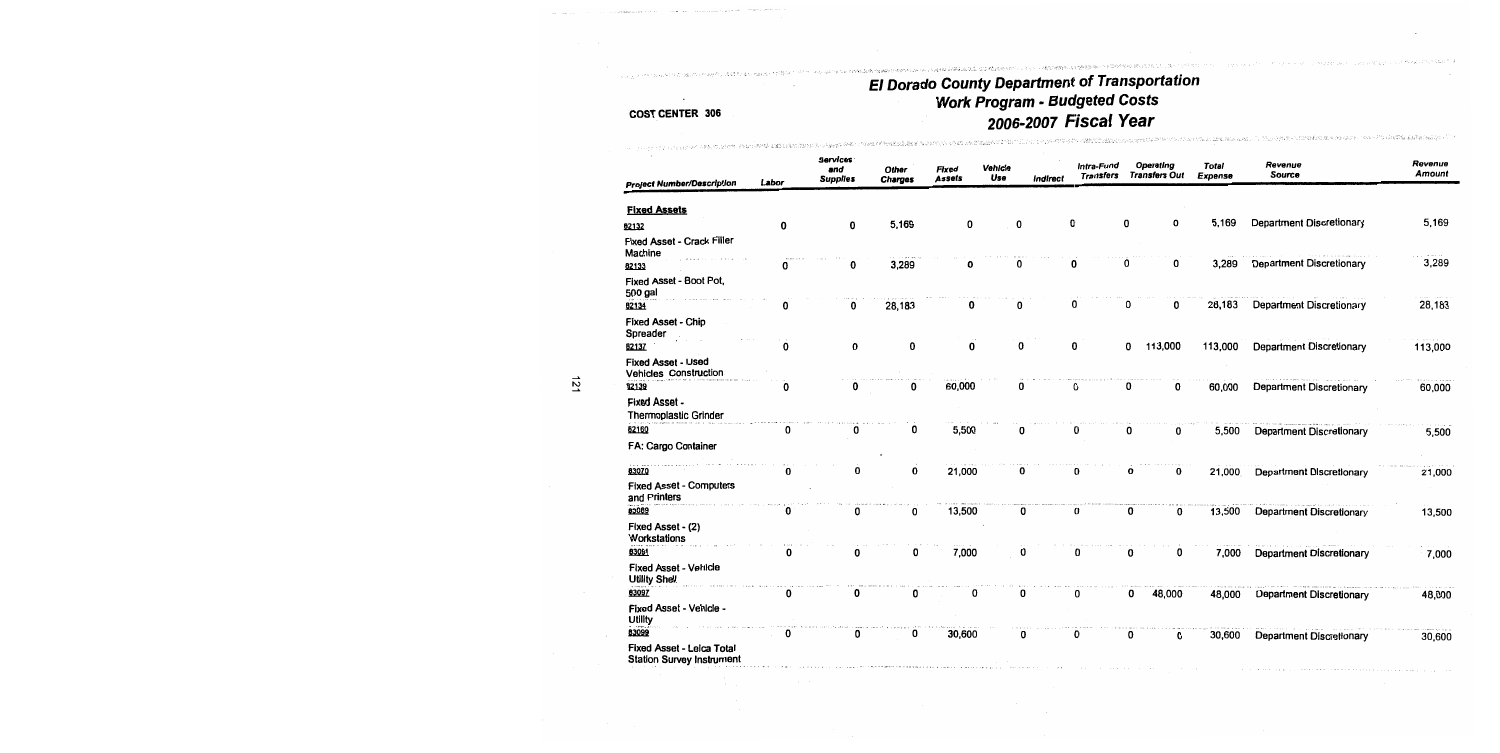## **COST CENTER 306**

.<br>U da med *hatt* 1997

| ም በመጨዋታ በተደረቀው አይተማመት የሚመድረስ አማርኛ ነው። በዚህ አይተማል የአማር አይታወቁ የአማር መሆኑ የሚያስተው የአማር አይታወቁ የአማር አይታወቁ የአማር አይታወቁ የአማ |        |                                    |                         | ALLEY THE RESPONSE FOR A LOCAL CONTRACTOR CONTRACTOR OF THE RESPONSE OF THE RESPONSE OF THE RESPONSE OF THE RE |                |          |                                |                                   |                  | And the control of the condition was representated the analysis of the property of the control of the |                          |
|-----------------------------------------------------------------------------------------------------------------|--------|------------------------------------|-------------------------|----------------------------------------------------------------------------------------------------------------|----------------|----------|--------------------------------|-----------------------------------|------------------|-------------------------------------------------------------------------------------------------------|--------------------------|
| <b>Project Number/Description</b>                                                                               | Labor  | Services<br>and<br><b>Supplies</b> | Other<br><b>Charges</b> | Fixed<br><b>Assets</b>                                                                                         | Vehicle<br>Use | Indirect | Intra-Fund<br><b>Transfers</b> | Operating<br><b>Transfers Out</b> | Total<br>Expense | Revenue<br>Source                                                                                     | Revenue<br><b>Amount</b> |
|                                                                                                                 |        |                                    |                         |                                                                                                                |                |          |                                |                                   |                  |                                                                                                       |                          |
| <b>Support to Other County Departments</b>                                                                      |        |                                    |                         |                                                                                                                |                |          |                                |                                   |                  |                                                                                                       |                          |
| 99230<br>NPDES- SLT (National                                                                                   | 85,716 | 380,000                            | 24,000                  | 0                                                                                                              | 1,200          | 72,850   |                                | 0<br>0                            | 563,766          | <b>Department Discretionary</b>                                                                       | (14, 410)                |
| <b>Pollutant Discharge</b>                                                                                      |        |                                    |                         |                                                                                                                |                |          |                                |                                   |                  | Interfnd Rev: County Engineer                                                                         | 289,088                  |
|                                                                                                                 |        |                                    |                         |                                                                                                                |                |          |                                |                                   |                  | <b>Operating Transfer In: Utility</b><br><b>Franchise Fees</b>                                        | 289,088                  |
| 99240                                                                                                           | 64,860 | 230,000                            | 24,000                  | 0                                                                                                              | 2,000          | 47,642   |                                | 0<br>0                            | 368,502          | Department Discretionary                                                                              | (10, 904)                |
| <b>NPDES-WS</b>                                                                                                 |        |                                    |                         |                                                                                                                |                |          |                                |                                   |                  | Interfnd Rev: County Engineer                                                                         | 189,703                  |
|                                                                                                                 |        |                                    |                         |                                                                                                                |                |          |                                |                                   |                  | Operating Transfer In: Utility<br><b>Franchise Fees</b>                                               | 189,703                  |
| 99408                                                                                                           | 3,594  | 0                                  | 0                       | 0                                                                                                              | 110            | 2,263    |                                | 0<br>0                            | 5,967            | Department Discretionary                                                                              | (604)                    |
| Environmental                                                                                                   |        |                                    |                         |                                                                                                                |                |          |                                |                                   |                  |                                                                                                       |                          |
| Management - Union                                                                                              |        |                                    |                         |                                                                                                                |                |          |                                |                                   |                  | Interfnd Rev: Service Between<br><b>Fund Types</b>                                                    | 6,571                    |
| 99410                                                                                                           | 3,594  |                                    | 0                       | 0                                                                                                              | 110            | 2,263    |                                | 0<br>0                            | 5,967            | Department Discretionary                                                                              | (604)                    |
| Union Mine Landfill Aerial<br>Topo                                                                              |        |                                    |                         |                                                                                                                |                |          |                                |                                   |                  | Interfnd Rev: Service Between<br><b>Fund Types</b>                                                    | 6,571                    |
| 99550                                                                                                           | 670    | 400                                | 0                       | 0                                                                                                              | 0              | 617      |                                | 0<br>0                            | 1,687            | <b>Department Discretionary</b>                                                                       | (113)                    |
| Environmental<br>Management - Billings                                                                          |        |                                    |                         |                                                                                                                |                |          |                                |                                   |                  | Interfnd Rev: Service Between<br>Fund Types                                                           | 1,800                    |
| 99558                                                                                                           | 3,703  | ŋ                                  | 0                       | ŋ                                                                                                              | 113            | 2,332    |                                | 0<br>0                            | 6,148            | Department Discretionary                                                                              | (622)                    |
| General Svcs - ROW<br><b>Acquisition Bass Lake</b>                                                              |        |                                    |                         |                                                                                                                |                |          |                                |                                   |                  | Interfnd Rev: Service Between<br><b>Fund Types</b>                                                    | 6,770                    |

communications and analysis

122

 $\sim$   $\sim$ 

 $\mathbb{I}$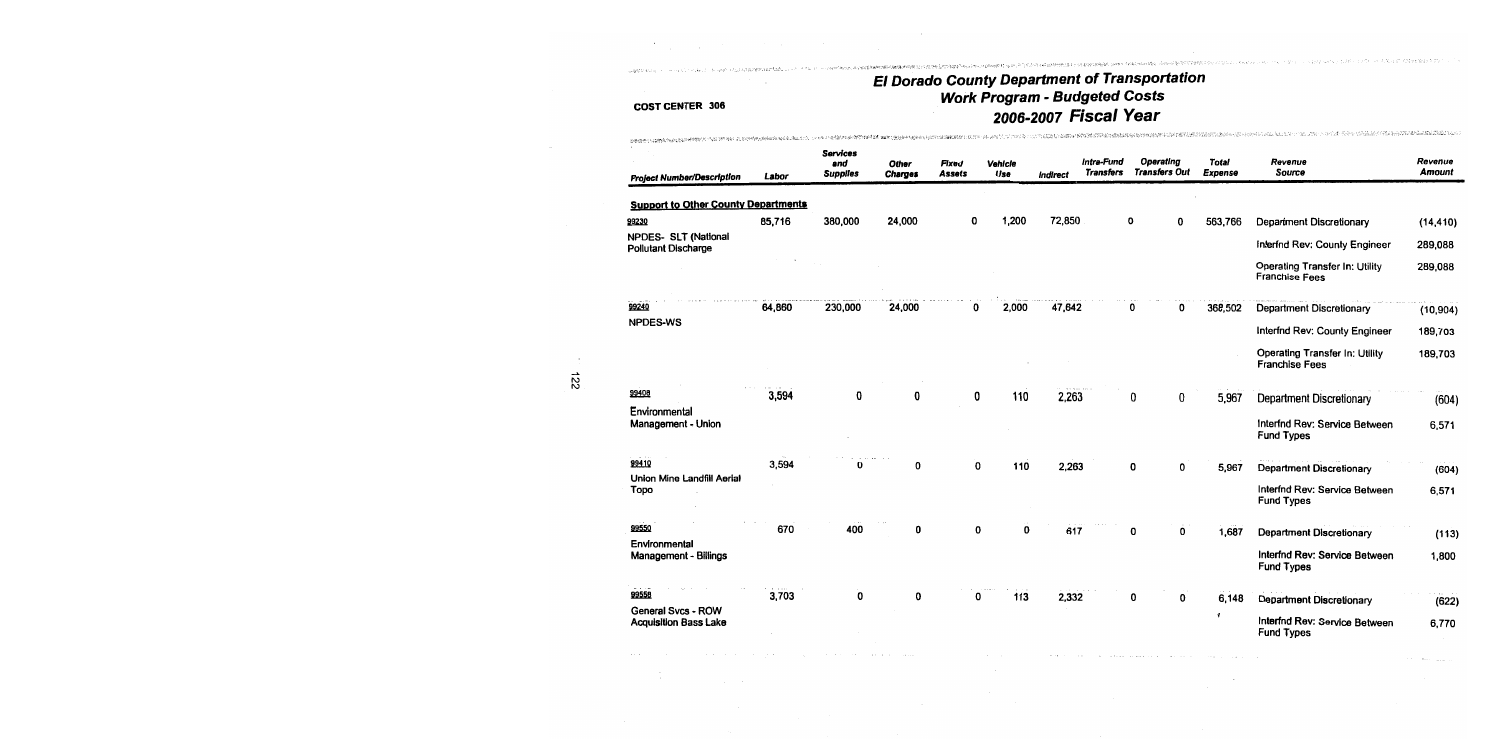## .<br>1994-1994 - January Maria Maria Maria (1995-1994) El Dorado County Department of Transportation<br>Work Program - Budgeted Costs 2006-2007 Fiscal Year

Machine with the property of the state of the state of the state of the school

two your responsibilities (Base, 1980), the 2010/2010/2010 Every Co.

| <b>Project Number/Description</b>                                                     | Labor         | <b>Services</b><br>and<br><b>Supplies</b> | Other<br>Charges              | Fixed<br>Assets | Vehicle<br>Use                           | Indirect               | Intra-Fund<br><b>Transfers</b>  | Operating<br>Transfers Out | Total<br>Expense | Revenue<br>Source | Revenue<br>Amount                                             |
|---------------------------------------------------------------------------------------|---------------|-------------------------------------------|-------------------------------|-----------------|------------------------------------------|------------------------|---------------------------------|----------------------------|------------------|-------------------|---------------------------------------------------------------|
| <b>Support to Other County Departments</b><br>Total Support to Other County 3,273,209 |               | 610,400                                   | 48,000                        | 0               | 145,365                                  |                        | 2,287,353 (2,538,425)           | 0                          | 3.825,902        |                   | 3,825,902<br>ていこう コウティット はこ Mission made アニュー おうろうか はんがいぶ パンか |
| Subtotal                                                                              | 21,939,662    | 8,501,704                                 | 1,475,271                     | 346,650         |                                          |                        | 3,188,004 7,665,504 (7,369,880) | 161,000                    | 35,907,915       |                   |                                                               |
| <b>Total Allocated Costs</b>                                                          | (6, 248, 535) | (2,981,766)                               | (854, 268)                    | 0               |                                          | $(43,257)$ $(721,347)$ | (4, 335)                        |                            | $0$ (10,853,508) |                   |                                                               |
| Total                                                                                 | 15,691,127    | 5,519,938                                 | 621,003                       | 346,650         | 3,144,747                                |                        | 6,944,157 (7,374,215)           | 161,000                    | 25,054,407       |                   |                                                               |
|                                                                                       |               |                                           | Intra-Fund CIP - Account 7252 |                 |                                          |                        |                                 | 4,852,138                  |                  |                   | 4,852,138                                                     |
|                                                                                       |               |                                           |                               |                 | Intra-Fund Erosion Contro - Account 7253 |                        |                                 | 2,538,425                  |                  |                   | 2,538,425                                                     |
|                                                                                       |               |                                           | <b>Adjusted Total</b>         |                 |                                          |                        |                                 | 32,444,970                 |                  |                   | 32,444,970                                                    |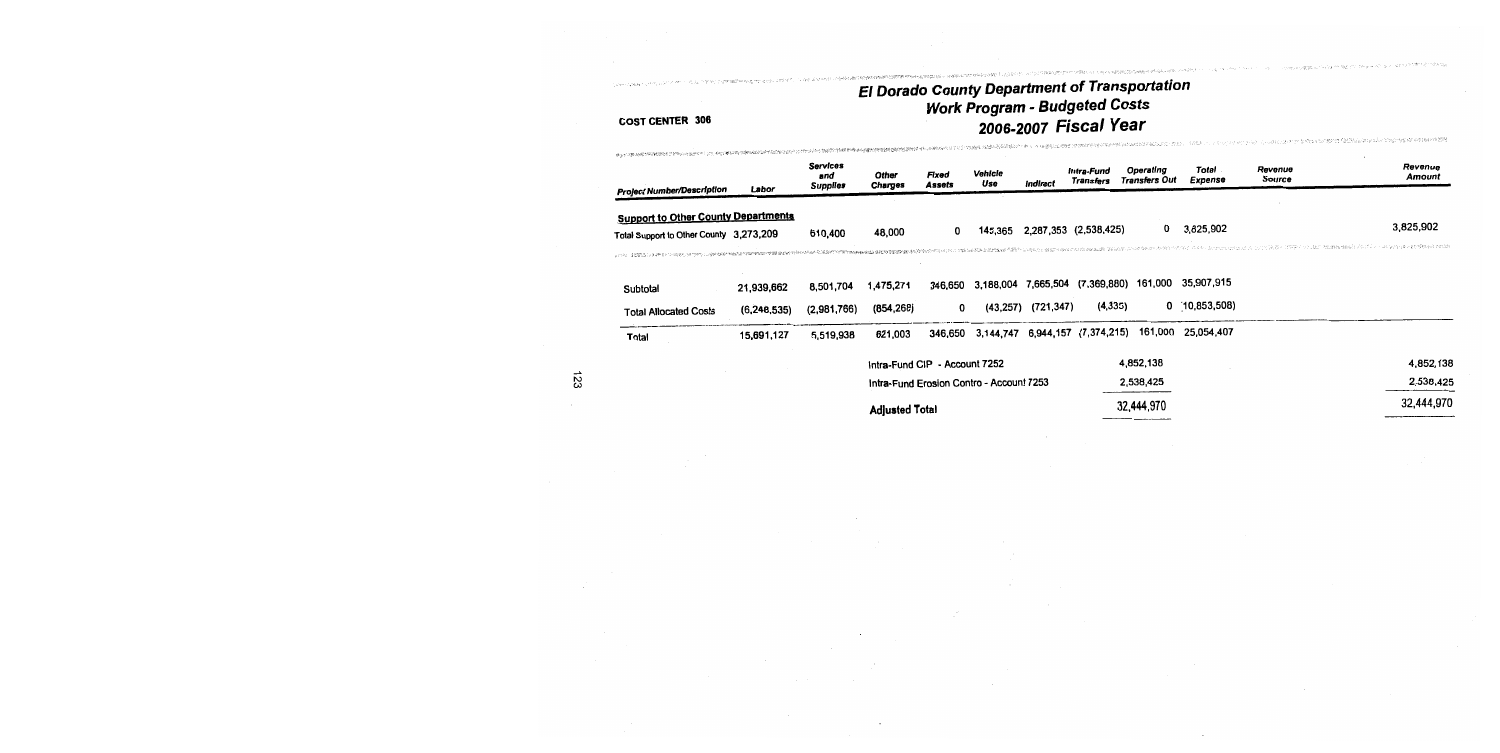THE TRANSPORT THE STATE OF THE STATE OF THE RELEASE OF THE STATE OF THE LANGE THE STATE OF THE STATE OF THE STATE OF THE STATE OF THE STATE OF THE STATE OF THE STATE OF THE STATE OF THE STATE OF THE STATE OF THE STATE OF T

## El Dorado County Department of Transportation<br>Work Program - Budgeted Costs 2006-2007 Fiscal Year

| <b>Project Number/Description</b>                                                               | Labor  | <b>Services</b><br>and<br><b>Supplies</b> | Other<br>Charges     | Fixed<br>Assets | Vehicle<br>Use | <b>Indirect</b> | Intra-Fund<br>Transfers | Operating<br><b>Transfers Out</b> | Total<br>Expense | Revenue<br>Source                                                                                                           | Revenue<br>Amount              |
|-------------------------------------------------------------------------------------------------|--------|-------------------------------------------|----------------------|-----------------|----------------|-----------------|-------------------------|-----------------------------------|------------------|-----------------------------------------------------------------------------------------------------------------------------|--------------------------------|
| <b>Support to Other Government Agencies</b>                                                     |        |                                           |                      |                 |                |                 |                         |                                   |                  |                                                                                                                             |                                |
| 52101                                                                                           | 0      | 0                                         | 8,938                | 0               | 0              | 0               |                         | 0<br>0                            |                  | 8,938 Fund Balance                                                                                                          | 8,938                          |
| <b>Advocacy Contribution</b>                                                                    |        |                                           |                      |                 |                |                 |                         |                                   |                  |                                                                                                                             |                                |
| 53110                                                                                           | 0      | 800,000                                   | 4,000                | 0               | 0              | 0               | 296,000                 | 0                                 | 1,100,000        | Operating Transfer In: Interim                                                                                              | 1,100,000                      |
| US 50 El Dorado Hills<br>Boulevard to Cambridge                                                 |        |                                           |                      |                 |                |                 |                         |                                   |                  | HWY 50 TIM                                                                                                                  |                                |
| 53119                                                                                           | 0      | 100,000                                   | 5,000                | 0               | 0              | 0               | 10,000                  | 0                                 | 115,000          | Operating Transfer In: Interim                                                                                              | 115,000                        |
| Cambridge Road Park &<br>Ride Cooperative                                                       |        |                                           |                      |                 |                |                 |                         |                                   |                  | HWY 50 TIM                                                                                                                  |                                |
| Total Support to Other                                                                          | 0      | 900,000                                   | 17,938               | 0               | 0              | 0               | 306,000                 | 0                                 | 1,223,938        |                                                                                                                             | 1,223,938                      |
| <b>Capital Improvement Projects</b><br>71317<br>Missouri Flat<br>Interchange - Phase I<br>71319 | 0<br>0 | 10,656,000<br>0                           | 3,050,000<br>100,000 | 0<br>0          | 0<br>0         | 0<br>0          | 800,000<br>150,000      | 0<br>0                            | 14,506,000       | Operating Transfer In: County<br>TIM<br>Operating Transfer In: State<br>TIM<br>Operating Transfer In: Interim<br>HWY 50 TIM | 50,500<br>14,405,000<br>50,500 |
| US 50 through Camino -                                                                          |        |                                           |                      |                 |                |                 |                         |                                   | 250,000          | Operating Transfer In: State<br>TIM                                                                                         | 0                              |
| Interchange                                                                                     |        |                                           |                      |                 |                |                 |                         |                                   |                  | Operating Transfer In: Interim<br>HWY 50 TIM                                                                                | 250,000                        |
| 71321                                                                                           | 0      | 420,000                                   | 5,000                | 0               | 0              | 0               | 25,000                  | 0                                 |                  | 450,000 Operating Transfers In: RIF                                                                                         | 450,000                        |
| <b>EDH Boulevard</b><br>Interchange Saratoga                                                    |        |                                           |                      |                 |                |                 |                         |                                   |                  |                                                                                                                             |                                |
| 71322                                                                                           | 0      | 0                                         | 0                    | 0               | 0              | 0               |                         | O<br>0                            |                  | 0 Operating Transfers In: RIF                                                                                               | 0                              |
| <b>EDH Boulevard</b><br>Interchange                                                             |        |                                           |                      |                 |                |                 |                         |                                   |                  |                                                                                                                             |                                |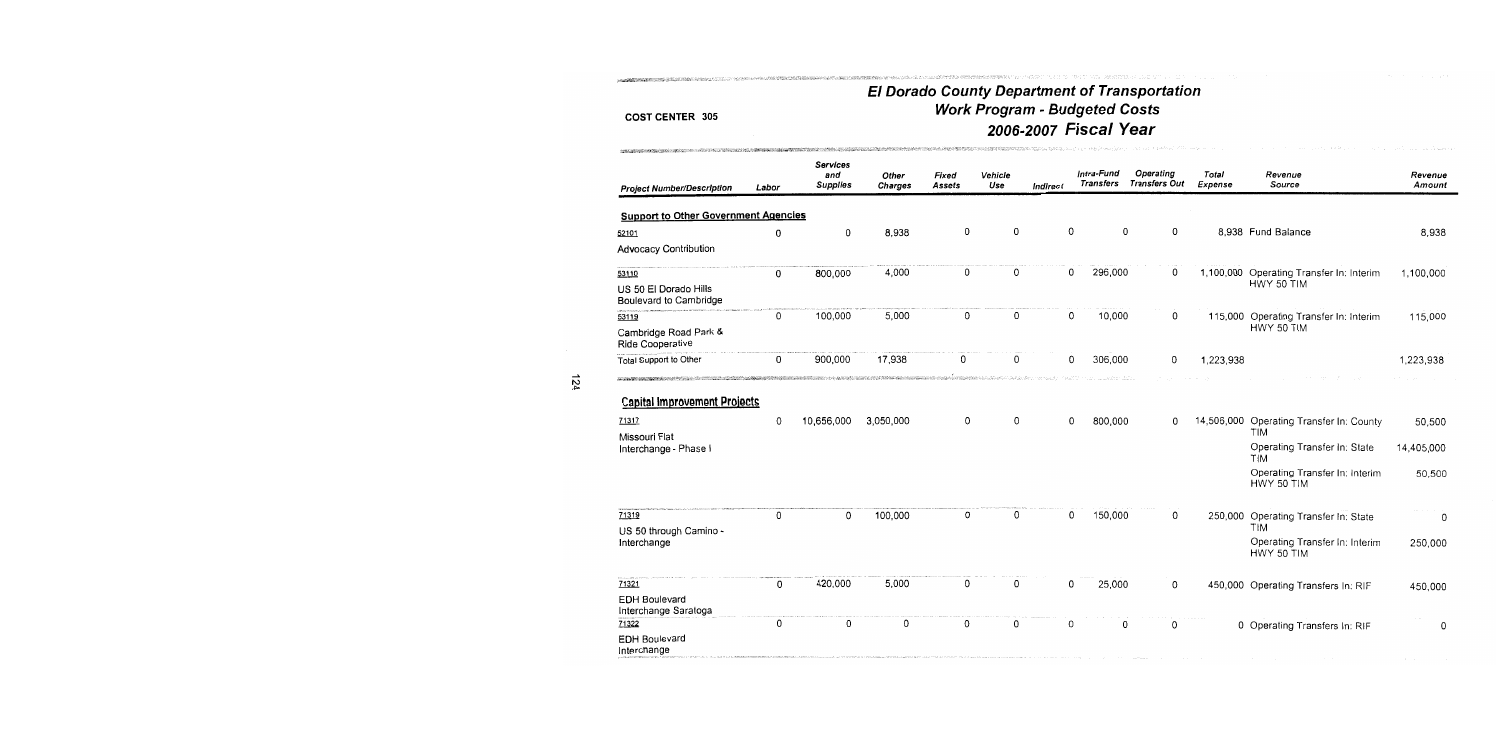THE CONFIDENTIAL CONSTITUTION OF THE CONFIDENTIAL CONFIDENTIAL CONTINUES AND CONFIDENTIAL CONFIDENTIAL CONFIDENTIAL CONFIDENTIAL CONFIDENTIAL CONFIDENTIAL CONFIDENTIAL CONFIDENTIAL CONFIDENTIAL CONFIDENTIAL CONFIDENTIAL CO

**NORTHERN AND CONSTRUCTIONS OF A STATE OF A STATE OF A STATE OF A STATE OF A STATE OF A STATE OF A STATE OF A S** 

## El Dorado County Department of Transportation<br>Work Program - Budgeted Costs 2006-2007 Fiscal Year

| <b>Project Number/Description</b>        | Labor | Services<br>and<br><b>Supplies</b> | Other<br>Charges | Fixed<br><b>Assets</b> | Vehicle<br>Use | <b>Indirect</b> |   | Intra-Fund<br>Transfers | Operating<br><b>Transfers Out</b> | Total<br>Expense | Revenue<br>Source                            | Revenue<br>Amount |
|------------------------------------------|-------|------------------------------------|------------------|------------------------|----------------|-----------------|---|-------------------------|-----------------------------------|------------------|----------------------------------------------|-------------------|
| <b>Capital Improvement Projects</b>      |       |                                    |                  |                        |                |                 |   |                         |                                   |                  |                                              |                   |
| 71324                                    | 0     | 115,000                            | 25,000           | 0                      | 0              |                 | 0 | 200,000                 | 0                                 |                  | 340,000 Operating Transfers In: RIF          | 340,000           |
| Saratoga Way Extension<br>to County Line |       |                                    |                  |                        |                |                 |   |                         |                                   |                  |                                              |                   |
| 71328                                    | 0     | 195,000                            | 5,000            | 0                      | 0              |                 | 0 | 0                       | 0                                 |                  | 200,000 Operating Transfer In: Silva         | 200,000           |
| Us 50 Silva Valley Road<br>Interchange   |       |                                    |                  |                        |                |                 |   |                         |                                   |                  | Valley Interchange                           |                   |
| 71330                                    | 0     | 350,000                            | 20,000           | 0                      | 0              |                 | 0 | 100,000                 | 0                                 | 470,000          | Operating Transfer In: County<br><b>TIM</b>  | 117,500           |
| US 50 Bass Lake Road<br>Interchange      |       |                                    |                  |                        |                |                 |   |                         |                                   |                  | Operating Transfer In: Interim<br>HWY 50 TIM | 235,000           |
|                                          |       |                                    |                  |                        |                |                 |   |                         |                                   |                  | Operating Transfers In: RIF                  | 117,500           |
| 71332                                    | 0     | 75,000                             | 0                | 0                      | 0              |                 | 0 | 25,000                  | 0                                 | 100,000          | Operating Transfer In: County                | 50,000            |
| US 50 Cambridge                          |       |                                    |                  |                        |                |                 |   |                         |                                   |                  | <b>TIM</b>                                   |                   |
| Interchange                              |       |                                    |                  |                        |                |                 |   |                         |                                   |                  | Operating Transfer In: State<br>TIM          | 0                 |
|                                          |       |                                    |                  |                        |                |                 |   |                         |                                   |                  | Operating Transfer In: Interim<br>HWY 50 TIM | 50,000            |
| 71333<br>US 50/Ponderosa/S.              | 0     | 370,000                            | $\Omega$         | 0                      | 0              |                 | 0 | 100,000                 | 0                                 | 470,000          | Operating Transfer In: County<br><b>TIM</b>  | 235,000           |
| Shingle Interchange                      |       |                                    |                  |                        |                |                 |   |                         |                                   |                  | Operating Transfer In: State<br><b>TIM</b>   | 0                 |
|                                          |       |                                    |                  |                        |                |                 |   |                         |                                   |                  | Operating Transfer In: Interim<br>HWY 50 TIM | 235,000           |
| 71347<br>El Dorado Road/Highway          | 0     | 330,000                            | 20,000           | 0                      | 0              |                 | 0 | 130,000                 | 0                                 | 480,000          | Operating Transfer In: County<br>TIM         | 240,000           |
| 50 Interchange                           |       |                                    |                  |                        |                |                 |   |                         |                                   |                  | Operating Transfer In: Interim<br>HWY 50 TIM | 240,000           |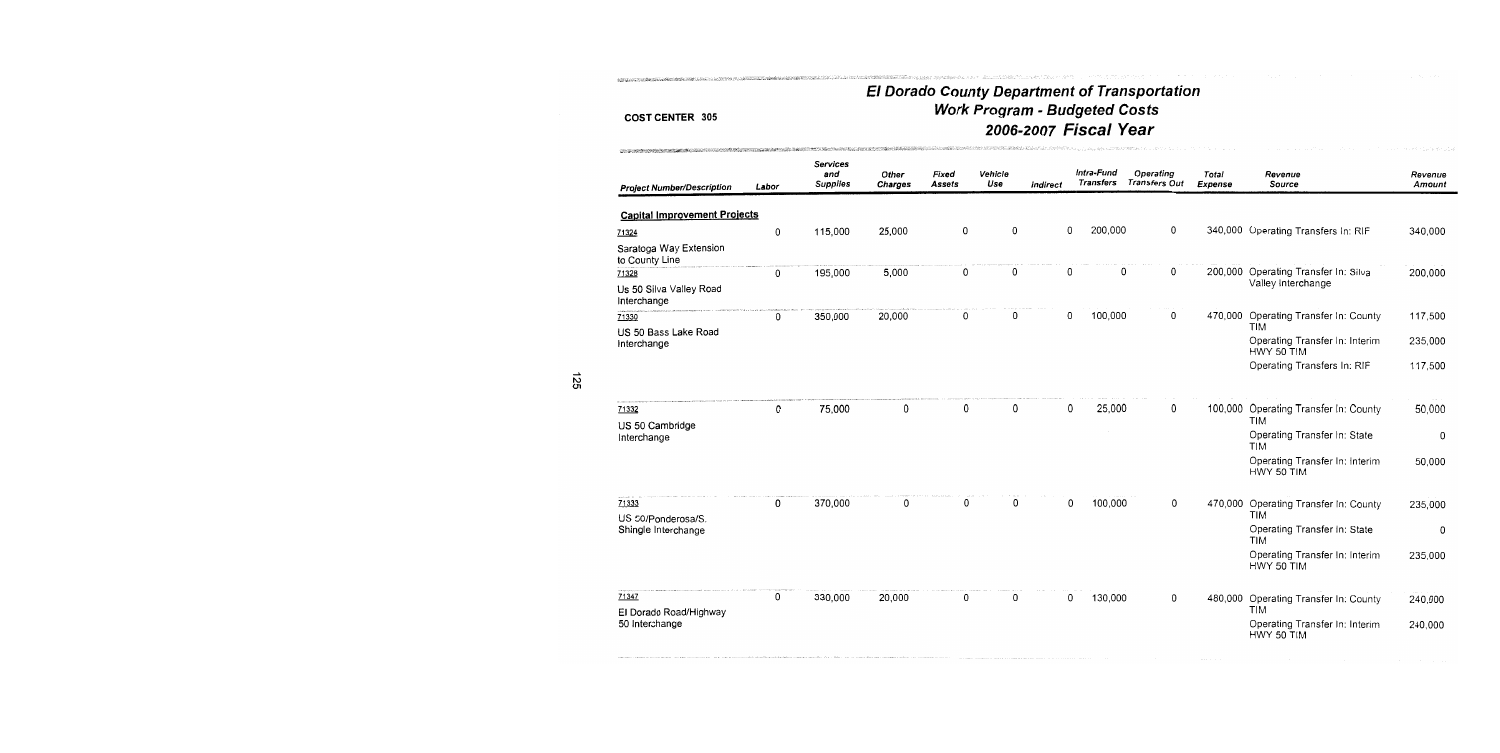ALLANGER MARCHERSTON SAN SPERANTANIA

The March of the Second Second Second Second Second Second Second Second Second Second Second Second Second Second Second Second Second Second Second Second Second Second Second Second Second Second Second Second Second Se

## El Dorado County Department of Transportation **Work Program - Budgeted Costs** 2006-2007 Fiscal Year

| <b>Project Number/Description</b>                         | Labor | <b>Services</b><br>and<br><b>Supplies</b> | Other<br>Charges | Fixed<br>Assets | Vehicle<br>Use | Indirect | Intra-Fund<br>Transfers |   | Operating<br><b>Transfers Out</b> | Total<br>Expense | Revenue<br>Source                                 | Revenue<br>Amount |
|-----------------------------------------------------------|-------|-------------------------------------------|------------------|-----------------|----------------|----------|-------------------------|---|-----------------------------------|------------------|---------------------------------------------------|-------------------|
| <b>Capital Improvement Projects</b>                       |       |                                           |                  |                 |                |          |                         |   |                                   |                  |                                                   |                   |
| 71356                                                     | 0     | 50,000                                    | 0                | 0               | 0              |          | 0                       | 0 | 0                                 |                  | 50,000 Operating Transfer In: County              | 50,000            |
| El Dorado<br>Road/Headington Traffic                      |       |                                           |                  |                 |                |          |                         |   |                                   |                  | <b>TIM</b>                                        |                   |
| 72169                                                     | 0     | 254,850                                   | 0                | 0               | 0              |          | 0                       | 0 | 0                                 |                  | 254,850 ST: Rstp 182.6d1 Rgnl                     | 254,850           |
| Road Rehabilitation                                       |       |                                           |                  |                 |                |          |                         |   |                                   |                  | Surface Tran Plan                                 |                   |
| 72170                                                     | 0     | 568,873                                   | 0                | 0               | 0              |          | 0                       | 0 | $\mathbf 0$                       |                  | 568,873 St: Traffic Congestion Relief             | 195,506           |
| Contract Overlay-Gold<br>Hill Rd (2.73 Miles)             |       |                                           |                  |                 |                |          |                         |   |                                   |                  | Operating Transfers In                            | 373,367           |
| 72171                                                     | 0     | 360,000                                   | 0                | 0               | 0              |          | 0                       | 0 | 0                                 |                  | 360,000 St: Traffic Congestion Relief             | 42,100            |
| Contract Overlay El<br>Dorado Hills Blvd -                |       |                                           |                  |                 |                |          |                         |   |                                   |                  | FED: Stp - Surface Transport<br>Program           | 317,900           |
| 72172                                                     | 0     | 145,150                                   | 0                | 0               | 0              |          | 0                       | 0 | 0                                 |                  | 145,150 Fund Balance                              | 145,150           |
| Francisco Dr.                                             |       |                                           |                  |                 |                |          |                         |   |                                   |                  |                                                   |                   |
| 72173                                                     | 0     | 465,304                                   | 0                | 0               | 0              |          | 0                       | 0 | 0                                 |                  | 465,304 St: Traffic Congestion Relief             | 159,960           |
| Starbuck Rd.                                              |       |                                           |                  |                 |                |          |                         |   |                                   |                  | Operating Transfers In                            | 305,344           |
| 72304                                                     | 0     | 50,000                                    | 0                | 0               | 0              |          | 0<br>50,000             |   | 0                                 |                  | 100,000 ST: Rstp 182.6h Rgnl<br>Surface Tran Plan | 10,000            |
| Northside School Bike<br>Path & Bike Lane                 |       |                                           |                  |                 |                |          |                         |   |                                   |                  | FED: Tea - Transport<br><b>Enhancement Act</b>    | 90,000            |
| 72332<br>Francisco Dr/El Dorado<br>Hills Blvd - Northerly | 0     | 50,000                                    | 30,000           | 0               | 0              |          | 0<br>70,000             |   | 0                                 |                  | 150,000 Operating Transfers In: RIF               | 150,000           |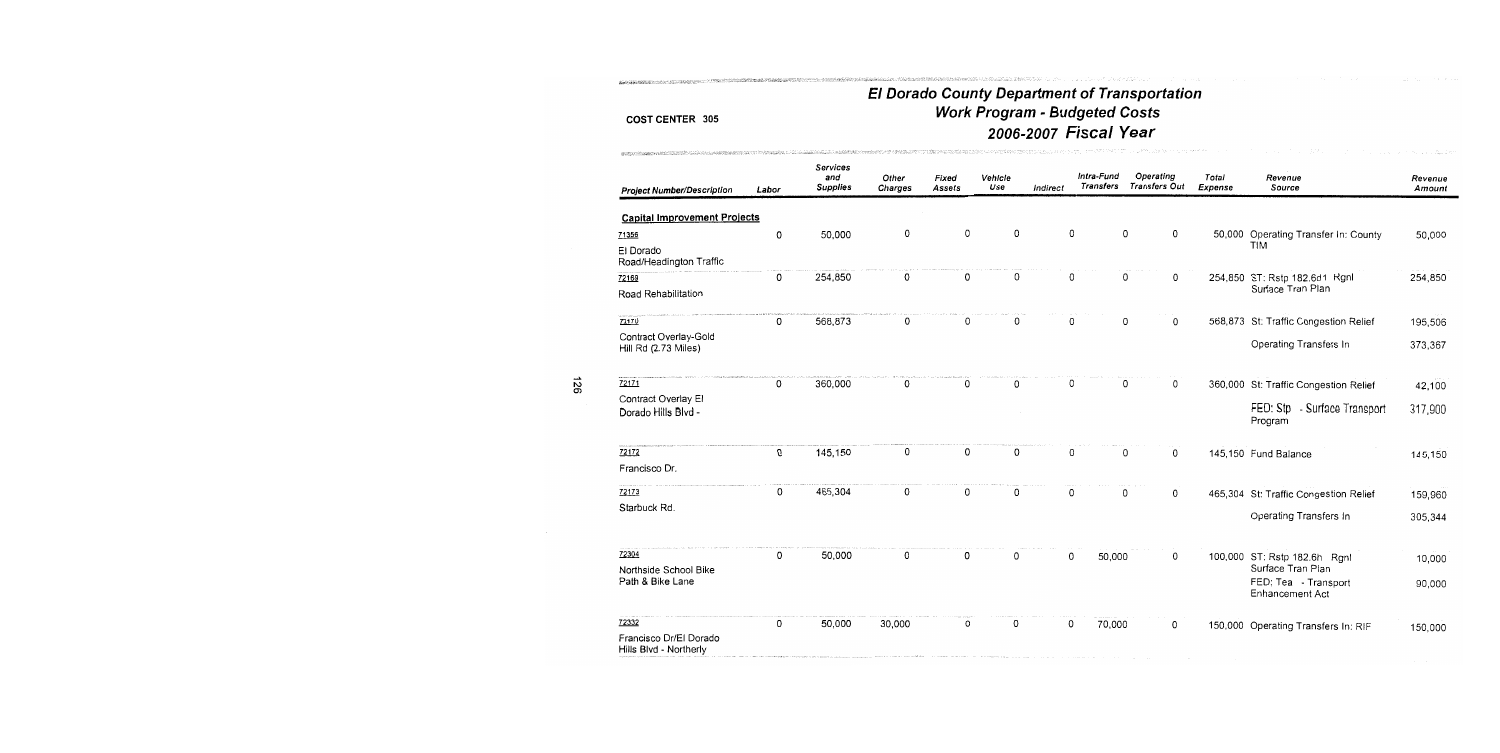- new political construction of the control of the construction

## El Dorado County Department of Transportation **Work Program - Budgeted Costs** 2006-2007 Fiscal Year

| <b>Project Number/Description</b>               | Labor | Services<br>and<br><b>Supplies</b> | Other<br><b>Charges</b> | Fixed<br>Assets | Vehicle<br>Use | Indirect | Intra-Fund<br><b>Transfers</b> | Operating<br><b>Transfers Out</b> | Total<br><b>Expense</b> | Revenue<br>Source                            | Revenue<br>Amount |
|-------------------------------------------------|-------|------------------------------------|-------------------------|-----------------|----------------|----------|--------------------------------|-----------------------------------|-------------------------|----------------------------------------------|-------------------|
| <b>Capital Improvement Projects</b>             |       |                                    |                         |                 |                |          |                                |                                   |                         |                                              |                   |
| 72334                                           | 0     | 104,644                            | 149,659                 | 0               | 0              | 0        | 45,697                         | 0                                 |                         | 300,000 Operating Transfer In: County        | 300,000           |
| Missouri Flat - Pleasant<br>Valley Connector    |       |                                    |                         |                 |                |          |                                |                                   |                         | TIM                                          |                   |
| 72335                                           | 0     | 245,000                            | 0                       | 0               | 0              | 0        | 11,000                         | 0                                 |                         | 256,000 Operating Transfers In: RIF          | 256,000           |
| Latrobe Road Widening -<br>White Rock Road to   |       |                                    |                         |                 |                |          |                                |                                   |                         |                                              |                   |
| 72343                                           | 0     | 300,000                            | 0                       | 0               | 0              | 0        | 50,000                         | 0                                 |                         | 350,000 ST: Rstp 182.6d1 Rgnl                | 350,000           |
| Cameron Park Drive/Hwy<br>50 to Green Valley    |       |                                    |                         |                 |                |          |                                |                                   |                         | Surface Tran Plan                            |                   |
| 72349                                           | 0     | 0                                  | 0                       | 2,134,000       | 0              | 0        |                                | $\mathbf 0$<br>0                  | 2,134,000               | Operating Transfer In: Silva                 | 797,000           |
| White Rock Road East                            |       |                                    |                         |                 |                |          |                                |                                   |                         | Valley Interchange                           |                   |
| 5th Avenue to Silva                             |       |                                    |                         |                 |                |          |                                |                                   |                         | Operating Transfers In: RIF                  | 1,337,000         |
| 72351                                           | 0     | 0                                  | 0                       | 21,000          | 0              | 0        |                                | 0<br>0                            |                         | 21,000 Operating Transfer In: State          | 21,000            |
| St Hwy 49 & Mo Flat Rd<br>Improvement Agreement |       |                                    |                         |                 |                |          |                                |                                   |                         | <b>TIM</b>                                   |                   |
| 72355                                           | 0     | 6,800,000                          | 2,000                   | 0               | 0              | 0        | 290,000                        | 0                                 |                         | 7,092,000 ST: Rstp 182.6d1 Rgnl              | 10,000            |
| Green Valley Road                               |       |                                    |                         |                 |                |          |                                |                                   |                         | Surface Tran Plan                            |                   |
| Widening - County Line                          |       |                                    |                         |                 |                |          |                                |                                   |                         | ST: Other                                    | 40,000            |
|                                                 |       |                                    |                         |                 |                |          |                                |                                   |                         | Operating Transfer In: County<br><b>TIM</b>  | 1,966,380         |
|                                                 |       |                                    |                         |                 |                |          |                                |                                   |                         | Operating Transfer In: Interim<br>HWY 50 TIM | 2,000,000         |
|                                                 |       |                                    |                         |                 |                |          |                                |                                   |                         | Operating Transfers In: RIF                  | 3,075,620         |
| 72360                                           | 0     | 10,000                             | 100,000                 | 350,000         | 0              | 0        |                                | 0<br>0                            |                         | 460,000 Operating Transfers In: RIF          | 460,000           |
| White Rock Road West<br>County Line to          |       |                                    |                         |                 |                |          |                                |                                   |                         |                                              |                   |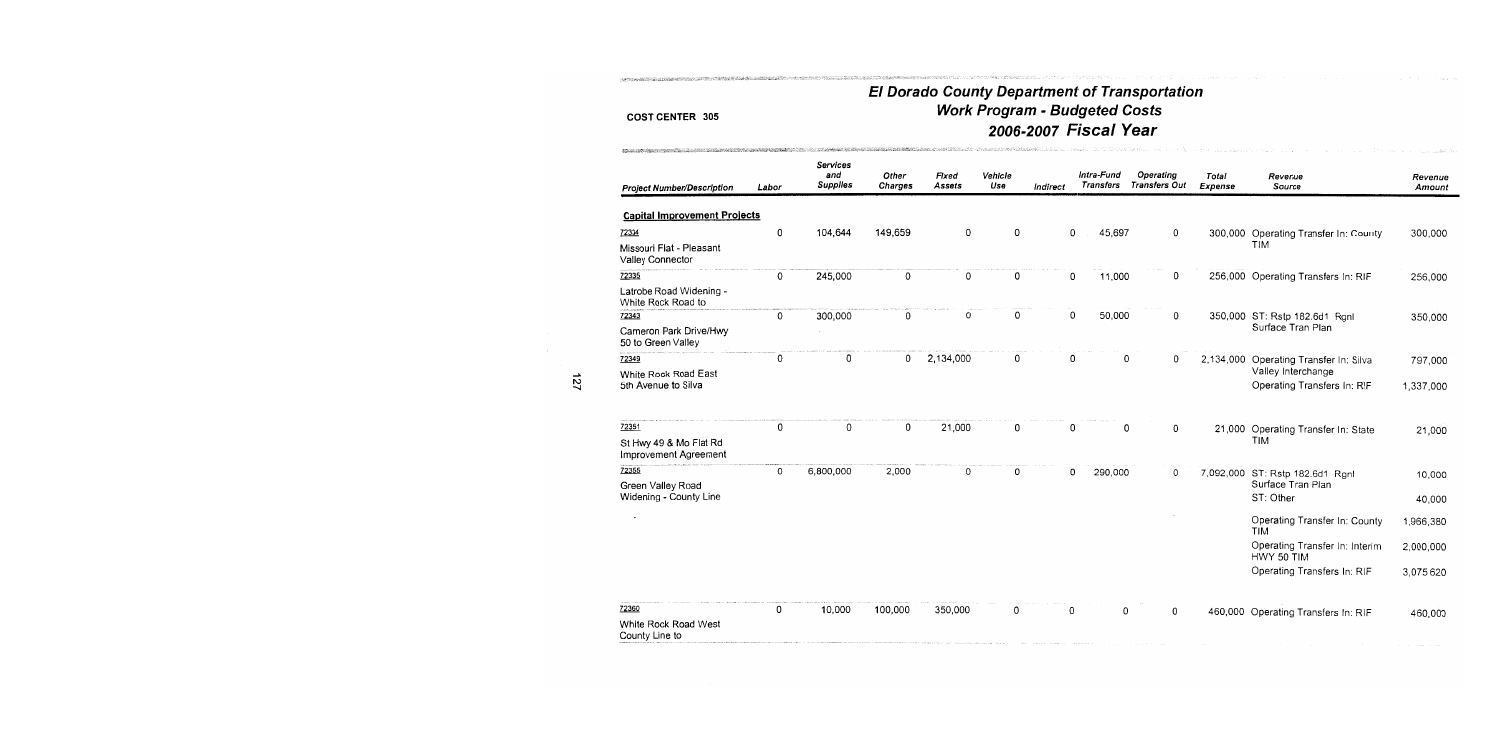PERSONAL MARK GUN DE TEMPORT LE LA REGIMIE ANNEMATICAMENTE LE PROPERT

SARASTI TARA LATA DELA 1989 DER SI GRANDE MARI ELEMBRATI ALTERITATU MULTI HOMI HARA BATA DE L'ATERITZAR

## El Dorado County Department of Transportation<br>Work Program - Budgeted Costs 2006-2007 Fiscal Year

| <b>Project Number/Description</b>                  | Labor | <b>Services</b><br>and<br><b>Supplies</b> | Other<br>Charges | Fixed<br>Assets | Vehicle<br>Use | Indirect | Intra-Fund<br>Transfers | Operating<br><b>Transfers Out</b> | Total<br>Expense | Revenue<br>Source                                          | Revenue<br>Amount |
|----------------------------------------------------|-------|-------------------------------------------|------------------|-----------------|----------------|----------|-------------------------|-----------------------------------|------------------|------------------------------------------------------------|-------------------|
| <b>Capital Improvement Projects</b>                |       |                                           |                  |                 |                |          |                         |                                   |                  |                                                            |                   |
| 72361                                              | 0     | 535,000                                   | 0                | 0               | 0              | 0        | 50,000                  | 0                                 | 585,000          | Operating Transfer In: County                              | 292,500           |
| Cameron Park Drive-<br>Highway 50 to Green         |       |                                           |                  |                 |                |          |                         |                                   |                  | <b>TIM</b><br>Operating Transfer In: Interim<br>HWY 50 TIM | 292,500           |
| 72363                                              | 0     | 0                                         | 0                | 0               | 0              |          | 0<br>0                  | 0                                 |                  | 0 Operating Transfer In: County                            | 0                 |
| Cameron Park<br>Dr/Country Club                    |       |                                           |                  |                 |                |          |                         |                                   |                  | <b>TIM</b>                                                 |                   |
| 72364                                              | 0     | 1,350,000                                 | 205,000          | 0               | 0              |          | 0<br>445,000            | 0                                 |                  | 2,000,000 Operating Transfer In: County                    | 2,000,000         |
| Cameron Park Dr/Palmer<br>Dr Intersection Imprymts |       |                                           |                  |                 |                |          |                         |                                   |                  | TIM                                                        |                   |
| 72365                                              | 0     | 1,290,000                                 | 24,800           | 0               | 0              | 0        | 165,000                 | 0                                 |                  | 1,479,800 ST: Rstp 182.6d1 Rgnl                            | 0                 |
| Cameron Park Dr/Oxford                             |       |                                           |                  |                 |                |          |                         |                                   |                  | Surface Tran Plan                                          |                   |
| Rd Intersection                                    |       |                                           |                  |                 |                |          |                         |                                   |                  | Operating Transfer In: County<br><b>TIM</b>                | 1,479,800         |
| 72366                                              | 0     | 960,000                                   | 125,000          | 0               | 0              |          | 0<br>297,000            | 0                                 |                  | 1,382,000 Operating Transfer In: County                    | 1,382,000         |
| Cameron Park Dr/La<br>Canada Intersection          |       |                                           |                  |                 |                |          |                         |                                   |                  | <b>TIM</b>                                                 |                   |
| 72401                                              | 0     | 2,040,000                                 | 1,500,000        | 0               | 0              | 0        | 0                       | 0                                 |                  | 3,540,000 Operating Transfers In: RIF                      | 3,540,000         |
| White Rock Rd West of<br>Latrobe - Utility         |       |                                           |                  |                 |                |          |                         |                                   |                  |                                                            |                   |
| 72402                                              | 0     | 2,010,000                                 | 283,500          | 0               | 0              | 0        | 0                       | 0                                 |                  | 2,293,500 Operating Transfers In: RIF                      | 2,293,500         |
| Latrobe Road - White<br>Rock Rd to Hwy 50 -        |       |                                           |                  |                 |                |          |                         |                                   |                  |                                                            |                   |
| 72403                                              | 0     | 3,150,000                                 | 1,360,000        | 0               | 0              | 0        | 0                       | 0                                 |                  | 4,510,000 Operating Transfers In: RIF                      | 4,510,000         |
| Latrobe Road - Suncast<br>Lane to Golden Foothill  |       |                                           |                  |                 |                |          |                         |                                   |                  |                                                            |                   |
| 73120                                              | 0     | 252,686                                   | 0                | 0               | 0              | 0        | 0                       | 0                                 |                  | 252,686 Fund Balance                                       | 252,686           |
| Signal - Apache Ave/US<br>50 Interchange           |       |                                           |                  |                 |                |          |                         |                                   |                  |                                                            |                   |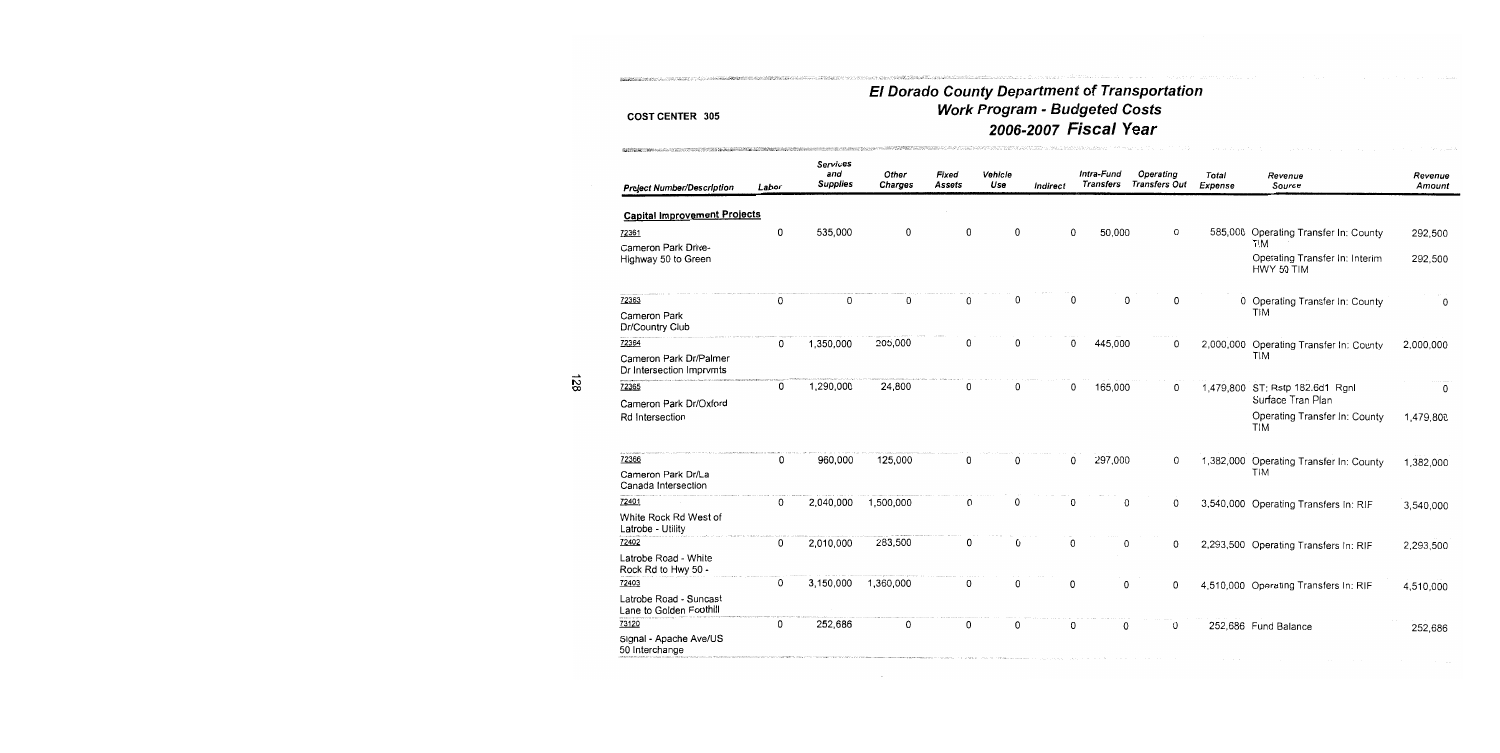and a contract of the complete state of the contract of the contract of the contract of the contract of the contract of the contract of the contract of the contract of the contract of the contract of the contract of the co

<u>Participate commence of the control of the commentation of the commentation of the commentation of the commentation of the commentation of the commentation of the commentation of the commentation of the commentation of th</u>

media and contents and content of the form of the state of the state of the state of the state of the state of

## El Dorado County Department of Transportation<br>Work Program - Budgeted Costs 2006-2007 Fiscal Year

| <b>Project Number/Description</b>                   | Labor       | Services<br>and<br><b>Supplies</b> | Other<br>Charges | Fixed<br>Assets | Vehicle<br>Use | Indirect | Intra-Fund<br>Transfers | Operating<br><b>Transfers Out</b> | Total<br>Expense | Revenue<br>Source                                                | Revenue<br>Amount |
|-----------------------------------------------------|-------------|------------------------------------|------------------|-----------------|----------------|----------|-------------------------|-----------------------------------|------------------|------------------------------------------------------------------|-------------------|
| <b>Capital Improvement Projects</b>                 |             |                                    |                  |                 |                |          |                         |                                   |                  |                                                                  |                   |
| 73125                                               | 0           | 825.794                            | 4,206            | 0               | 0              | 0        | 120,000                 | $\mathbf 0$                       |                  | 950,000 FED: Hazard Elimination                                  | 855,000           |
| Missouri Flat Road - El<br>Dorado Road              |             |                                    |                  |                 |                |          |                         |                                   |                  | Operating Transfer In: County<br><b>TIM</b>                      | 95,000            |
| 73130                                               | $\Omega$    | 1,300,000                          | 15,000           | 0               | 0              |          | 219,894<br>$\mathbf{0}$ | 0                                 |                  | 1,534,894 ST: Rstp 182.6d1 Rgnl                                  | 94,894            |
| Mother Lode Drive Two<br>Way Left Turn Widening     |             |                                    |                  |                 |                |          |                         |                                   |                  | Surface Tran Plan<br>Operating Transfer In: County<br><b>TIM</b> | 1,440,000         |
| 73307                                               | $\mathbf 0$ | 10,000                             | 0                | $\mathbf 0$     | $\mathbf 0$    |          | 0<br>60,000             | 0                                 |                  | 70,000 Operating Transfer In: County                             | 70,000            |
| Mother Lode Dr/Pleasant<br>Valley Rd Signalization  |             |                                    |                  |                 |                |          |                         |                                   |                  | <b>TIM</b>                                                       |                   |
| 73311                                               | 0           | 0                                  | 0                | 166,265         | 0              |          | 0                       | 0<br>0                            | 166,265          | Operating Transfers In: RIF                                      | 166,265           |
| Silva Valley Road @<br><b>Harvard Signalization</b> |             |                                    |                  |                 |                |          |                         |                                   |                  |                                                                  |                   |
| 73312                                               | 0           | 1,380,000                          | 0                | 0               | 0              |          | 0<br>245,000            | 0                                 |                  | 1,625,000 Operating Transfer In: County                          | 633,750           |
| Grn Vly Rd/Silva Vly<br>Prkwy Inter Signal          |             |                                    |                  |                 |                |          |                         |                                   |                  | <b>TIM</b><br>Operating Transfers In: RIF                        | 991,250           |
| 73315                                               | 0           | 0                                  | $\mathbf{0}$     | 276,000         | $\Omega$       |          | 0                       | 0<br>0                            | 276,000          | Operating Transfer In: County                                    | 276,000           |
| Green Valley<br>Road/Cambridge                      |             |                                    |                  |                 |                |          |                         |                                   |                  | <b>TIM</b>                                                       |                   |
| 73318                                               | $\mathbf 0$ | 2,045,578                          | 25,562           | 0               | 0              |          | 0<br>243,000            | 0                                 |                  | 2,314,140 FED: Hazard Elimination                                | 2,386,838         |
| Pleasant Valley Rd Two<br>Way Left Turn Lane        |             |                                    |                  |                 |                |          |                         |                                   |                  | Misc: Reimbursement                                              | 300,000           |
|                                                     |             |                                    |                  |                 |                |          |                         |                                   |                  | Operating Transfer In: County<br><b>TIM</b>                      | (372, 698)        |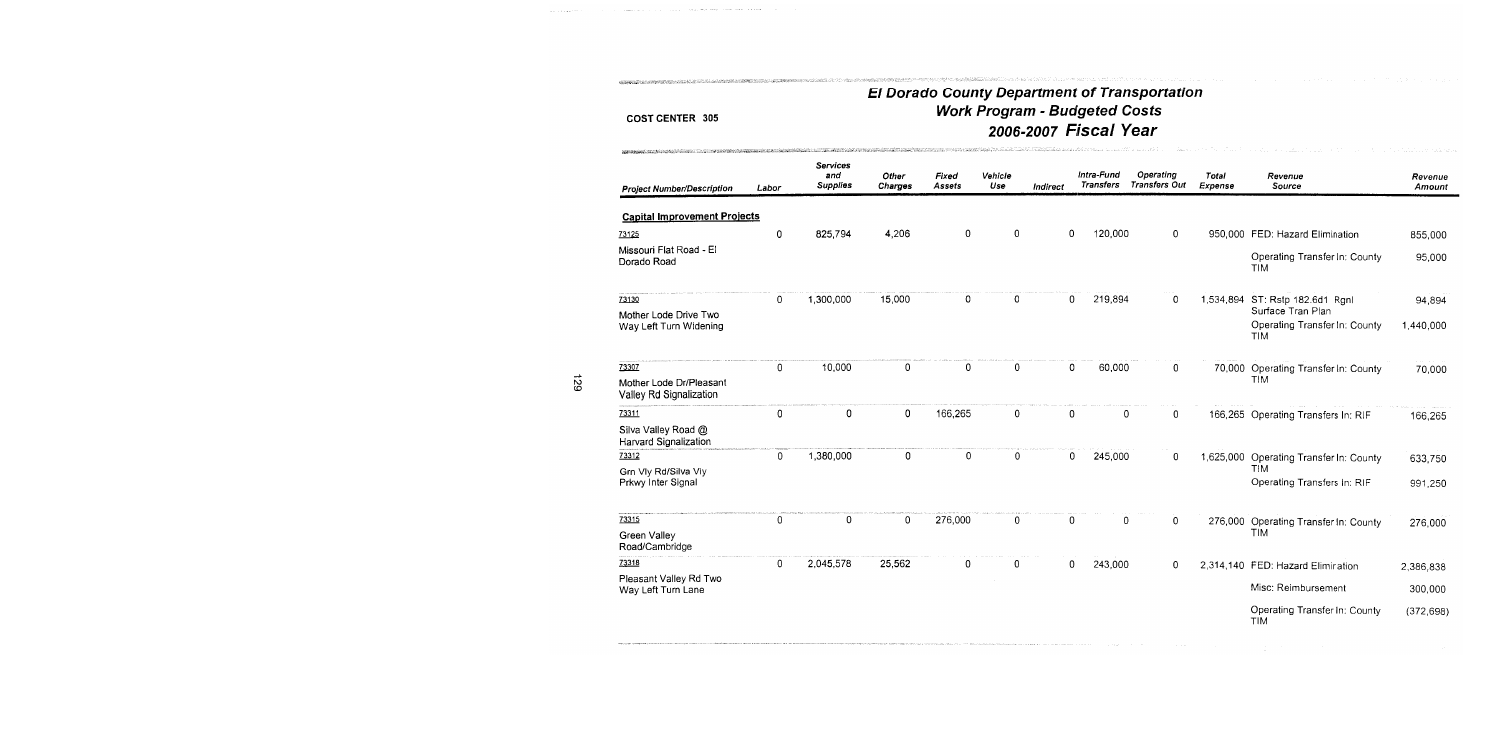**Station of Mexican Bright of** 

## El Dorado County Department of Transportation<br>Work Program - Budgeted Costs 2006-2007 Fiscal Year

| <b>Project Number/Description</b>           | Labor | <b>Services</b><br>and<br><b>Supplies</b> | Other<br>Charges | Fixed<br><b>Assets</b> | Vehicle<br>Use | Indirect |   | Intra-Fund<br><b>Transfers</b> | Operating<br><b>Transfers Out</b> | Total<br>Expense | Revenue<br>Source                                    | Revenue<br>Amount |
|---------------------------------------------|-------|-------------------------------------------|------------------|------------------------|----------------|----------|---|--------------------------------|-----------------------------------|------------------|------------------------------------------------------|-------------------|
| <b>Capital Improvement Projects</b>         |       |                                           |                  |                        |                |          |   |                                |                                   |                  |                                                      |                   |
| 73319                                       | 0     | 600,000                                   | 115,000          | 0                      | 0              |          | 0 | 157,000                        | 0                                 |                  | 872,000 Operating Transfer In: County                | 872,000           |
| Mother Lode/El Dorado<br>Road Signalization |       |                                           |                  |                        |                |          |   |                                |                                   |                  | <b>TIM</b>                                           |                   |
| 73320                                       | 0     | 100,000                                   | 275,000          | 0                      | 0              |          | 0 | 629,000                        | 0                                 | 1,004,000        | Operating Transfer In: County                        | 1,004,000         |
| Pleasant Valley                             |       |                                           |                  |                        |                |          |   |                                |                                   |                  | <b>TIM</b>                                           |                   |
| Rd/Patterson Dr                             |       |                                           |                  |                        |                |          |   |                                |                                   |                  | Operating Transfer In: State<br><b>TIM</b>           | 0                 |
| 73321                                       | 0     | 405,000                                   | 4,000            | 0                      | 0              |          | 0 | 61,000                         | 0                                 | 470,000          | Operating Transfer In: County                        | 470,000           |
| Cameron Park/Coach<br>Lane Intersection     |       |                                           |                  |                        |                |          |   |                                |                                   |                  | <b>TIM</b>                                           |                   |
| 73345<br>Cambridge                          | 0     | 1,069,300                                 | 0                | 0                      | 0              |          | 0 | 159,000                        | 0                                 |                  | 1,228,300 ST: Rstp 182.6d1 Rgnl<br>Surface Tran Plan | 181,000           |
| Road/Merrychase Drive                       |       |                                           |                  |                        |                |          |   |                                |                                   |                  | Operating Transfer In: Interim<br>HWY 50 TIM         | 1,047,300         |
| 73354                                       | 0     | 885,000                                   | 5,000            | 203,000                | 0              |          | 0 | 35,000                         | 0                                 | 1,128,000        | Operating Transfer In: RIF                           | 203,000           |
| <b>Durock Road/Business</b>                 |       |                                           |                  |                        |                |          |   |                                |                                   |                  | Misc.                                                |                   |
| Center Drive Signalization                  |       |                                           |                  |                        |                |          |   |                                |                                   |                  | Operating Transfer In: County<br><b>TIM</b>          | 925,000           |
| 73356                                       | 0     | 263,000                                   | 2,000            | 0                      | 0              |          | 0 | 60,000                         | 0                                 | 325,000          | Operating Transfer In: County                        | 325,000           |
| Missouri Flat/Golden<br>Center Signal       |       |                                           |                  |                        |                |          |   |                                |                                   |                  | TIM                                                  |                   |
| 77109                                       | 0     | 300,000                                   | 115,000          | 0                      | 0              |          | 0 | 95,000                         | 0                                 |                  | 510,000 Fund Balance                                 | 35,602            |
| Green Valley Road at                        |       |                                           |                  |                        |                |          |   |                                |                                   |                  |                                                      |                   |
| Tennessee Creek -                           |       |                                           |                  |                        |                |          |   |                                |                                   |                  | ST: Rstp 182.9<br>Rgnl Surface<br>Tran Plan          | 100,000           |
|                                             |       |                                           |                  |                        |                |          |   |                                |                                   |                  | FED: Hbrd - Highway Bridges                          | 374,398           |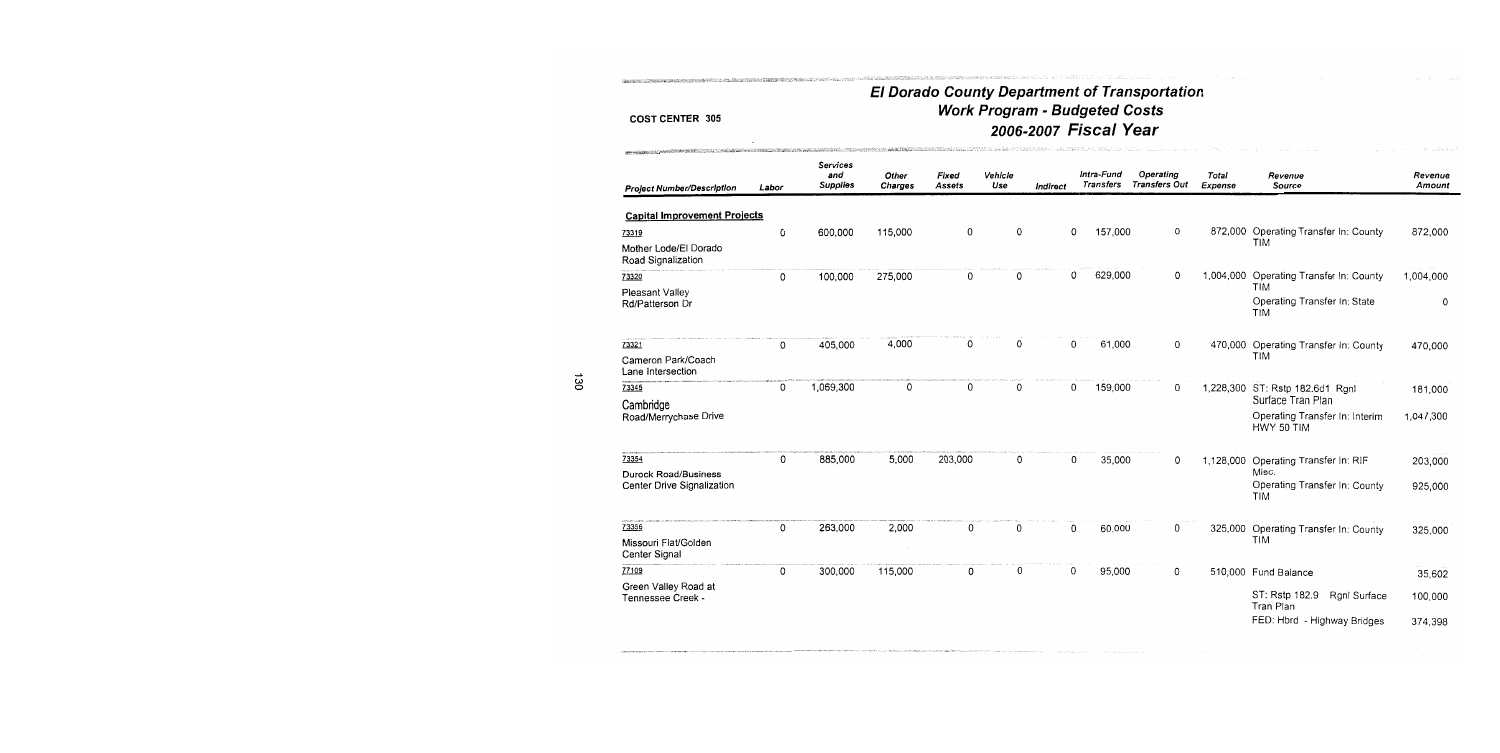NING A COMMUNIST COMMUNIST AND DESCRIPTION OF A CONTRACT OF A CONTRACT OF A CONTRACT OF A CONTRACT OF A CONTRACT OF A CONTRACT OF A CONTRACT OF A CONTRACT OF A CONTRACT OF A CONTRACT OF A CONTRACT OF A CONTRACT OF A CONTRA

.<br>Montucin coversports and the COW

.<br>2002 - 2014 - 2014 - 2014 - 2015 - 2016 - 2017 - 2018 - 2019 - 2019 - 2019 - 2019 - 2019 - 2019 - 2019 - 2019<br>2019 - 2019 - 2019 - 2019 - 2019 - 2019 - 2019 - 2019 - 2019 - 2019 - 2019 - 2019 - 2019 - 2019 - 2019 - 2019

## El Dorado County Department of Transportation Work Program - Budgeted Costs 2006-2007 Fiscal Year

| <b>Project Number/Description</b>              | Labor | <b>Services</b><br>and<br><b>Supplies</b> | Other<br>Charges | Fixed<br>Assets | Vehicle<br>Use | Indirect | Intra-Fund<br><b>Transfers</b> | Operating<br><b>Transfers Out</b> | Total<br>Expense | Revenue<br>Source                                | Revenue<br>Amount |
|------------------------------------------------|-------|-------------------------------------------|------------------|-----------------|----------------|----------|--------------------------------|-----------------------------------|------------------|--------------------------------------------------|-------------------|
| <b>Capital Improvement Projects</b>            |       |                                           |                  |                 |                |          |                                |                                   |                  |                                                  |                   |
| 77114                                          | 0     | 100,000                                   | 0                | 0               | 0              |          | 0<br>282,000                   |                                   | 0                | 382,000 ST: Rstp 182.6h Rgnl                     | 43,815            |
| Green Valley Rd. at<br>Weber Creek-Bridge      |       |                                           |                  |                 |                |          |                                |                                   |                  | Surface Tran Plan<br>FED: Hbrd - Highway Bridges | 338,185           |
| 78654                                          | 0     | 865,000                                   | 0                | 0               | 0              |          | 0                              | 0                                 | 0                | 865,000 Operation Transfer in: FEMA              | 763,000           |
| 2006 Mosquito Road -<br>Hazard Mitigation      |       |                                           |                  |                 |                |          |                                |                                   |                  | Operating Transfer in: OES                       | 102,000           |
| 78657                                          | 0     | 37,500                                    | 0                | 0               | 0              |          | 0                              | 0                                 | 0                | 37,500 Operation Transfer in: FEMA               | 30,000            |
| 2006 Church Mine Road-<br><b>Culvert Scour</b> |       |                                           |                  |                 |                |          |                                |                                   |                  | Operating Transfer in: OES                       | 7,500             |
| 78658                                          | 0     | 160,000                                   | 0                | 0               | 0              |          | 0                              | 0                                 | 0                | 160,000 Operation Transfer in: FEMA              | 125,000           |
| 2006 Cosumnes Mine<br>Road                     |       |                                           |                  |                 |                |          |                                |                                   |                  | Operating Transfer in: OES                       | 35,000            |
| 78659                                          | 0     | 12,000                                    | 0                | 0               | 0              |          | 0                              | 0                                 | 0                | 12,000 Operation Transfer in: FEMA               | 9,500             |
| 2006 Echo View Drive                           |       |                                           |                  |                 |                |          |                                |                                   |                  | Operating Transfer in: OES                       | 2,500             |
| 78661                                          | 0     | 31,000                                    | 0                | 0               | 0              |          | 0                              | 0                                 | 0                | 31,000 Operation Transfer in: FEMA               | 25,000            |
| 2006 Grass Lake Road<br>@ 3801                 |       |                                           |                  |                 |                |          |                                |                                   |                  | Operating Transfer in: OES                       | 6,000             |
| 78668                                          | 0     | 14,066                                    | 0                | 0               | 0              |          | 0                              | 0                                 | 0                | 14,066 Operation Transfer in: FEMA               | 11,048            |
| 2006 Rock Creek RD<br><b>APRIL</b>             |       |                                           |                  |                 |                |          |                                |                                   |                  | Operating Transfer in: OES                       | 3,018             |
|                                                |       |                                           |                  |                 |                |          |                                |                                   |                  |                                                  |                   |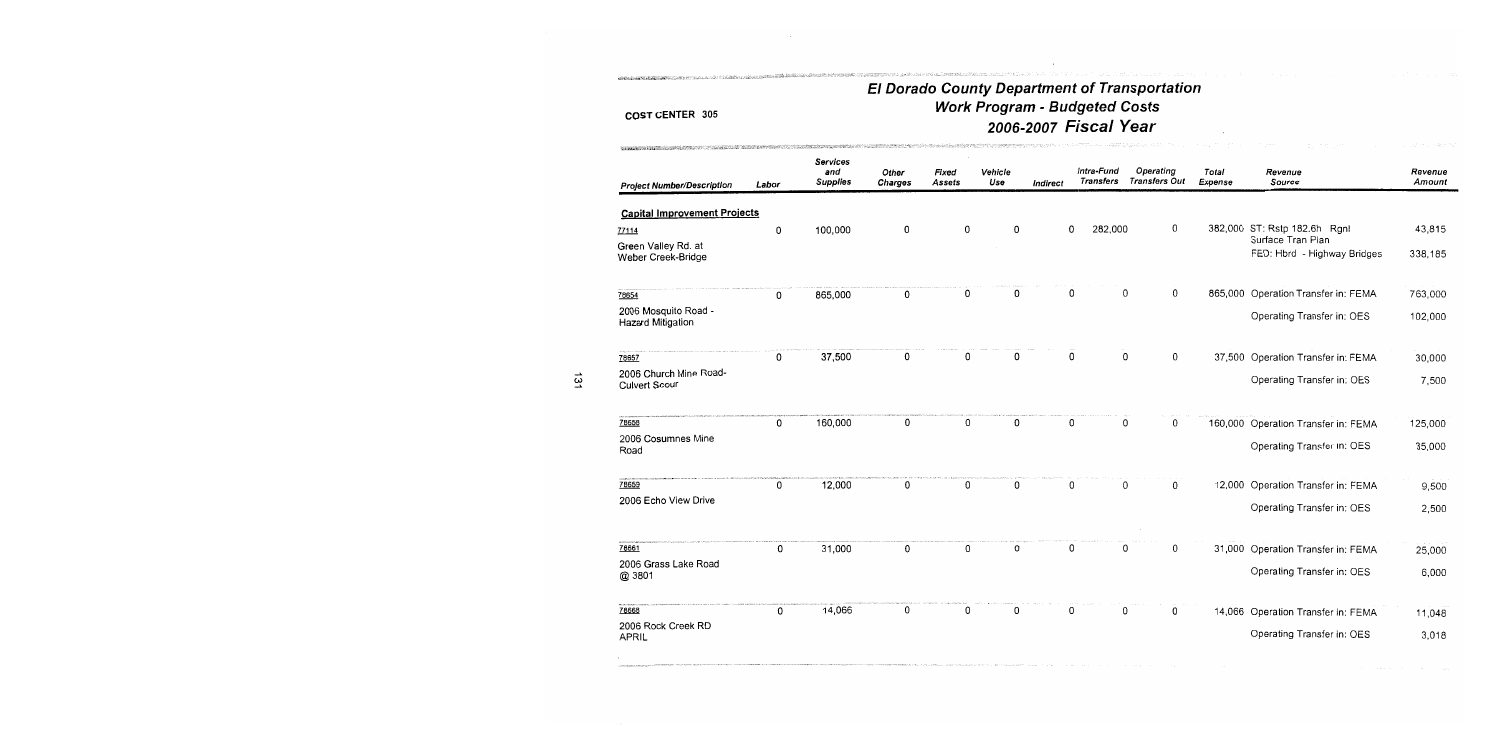。<br>1992年1月20日にお店内を全て利用したことにおように、この中でも、この中でも、その中でも、その中でも、この中でも、この中でも、この中でも、この中でも、この中で、この中で、この中で、この中で、この中で、この中で、この中で

SPREETROM ROBERTSTRIKKE ANDER

## **El Dorado County Department of Transportation Work Program - Budgeted Costs** 2006-2007 Fiscal Year

| Labor                               | Services<br>and<br>Supplies | Other<br>Charges | Fixed<br>Assets | Vehicle<br>Use | Indirect | Intra-Fund<br>Transfers | Operating<br><b>Transfers Out</b> | Total<br>Expense | Revenue<br>Source           | Revenue<br>Amount                                                                                  |
|-------------------------------------|-----------------------------|------------------|-----------------|----------------|----------|-------------------------|-----------------------------------|------------------|-----------------------------|----------------------------------------------------------------------------------------------------|
| <b>Capital Improvement Projects</b> |                             |                  |                 |                |          |                         |                                   |                  |                             |                                                                                                    |
|                                     |                             |                  |                 |                |          |                         |                                   |                  |                             | 0                                                                                                  |
|                                     |                             |                  |                 |                |          |                         |                                   |                  | Operation Transfer in: FEMA | 19,551                                                                                             |
|                                     |                             |                  |                 |                |          |                         |                                   |                  | Operating Transfer in: OES  | 5,170                                                                                              |
| υ                                   | 4.910                       | 0                | 0               | 0              |          |                         | 0                                 |                  |                             | 3,883                                                                                              |
|                                     |                             |                  |                 |                |          |                         |                                   |                  |                             | 1,027                                                                                              |
|                                     | 0                           | 24,721           | $\circ$         | 0              | 0        |                         | 0<br>0                            | 0<br>0<br>0      |                             | 24,721 Department Discretionary<br>4,910 Operation Transfer in: FEMA<br>Operating Transfer in: OES |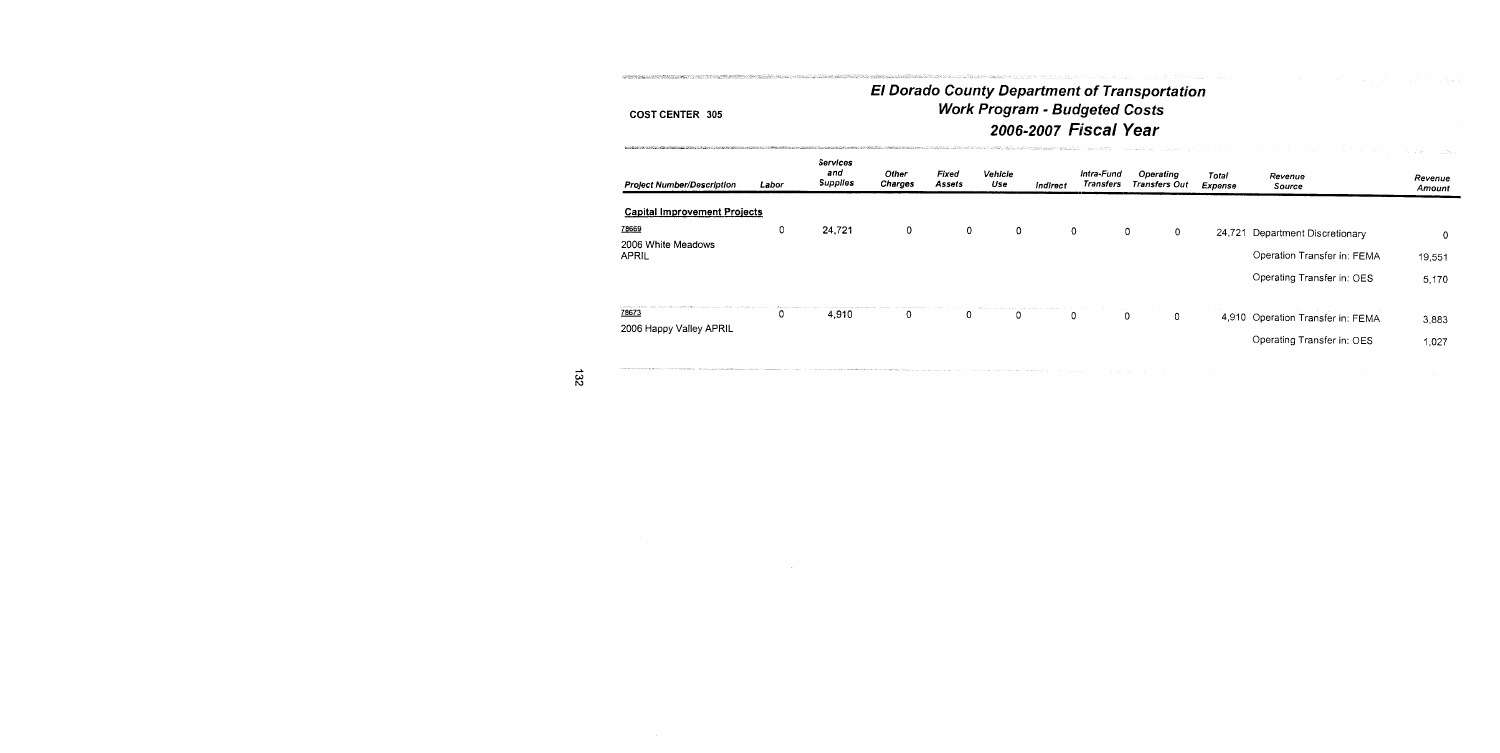Australian Park

**REPORTERS** 

#### **Services** and Other Fixed Vehicle Intra-Fund **Operating** Total Revenue Revenue **Supplies Project Number/Description** Labor Charges **Assets** Use **Transfers** Transfers Out Indirect Expense Source Amount **Capital Improvement Projects** 79999  $(12,360,429)$ 0 975.994  $(47, 265)$  $\Omega$  $\overline{0}$  $(823, 453)$  $\mathbf{0}$ (12,255,153) Fund Balance  $(192, 376)$ Contingency-Projects Not Completed ST: Rstp 182.6d1 Rgnl  $(549, 744)$ Surface Tran Plan ST: Rstp 182.6h Ronl 168,094 Surface Tran Plan ST: Other  $(40,000)$ St: Traffic Congestion Relief  $(397, 566)$ FED: Hbrd - Highway Bridges  $(379, 492)$ FED: Hazard Elimination  $(2, 584, 838)$ FED: Tea - Transport  $(90,000)$ Enhancement Act FED: Stp - Surface Transport  $(317,900)$ Program Misc: Reimbursement 45,000 Operating Transfer In: County 1,558,927 **TIM** Operating Transfer In: State 1,784,000 TIM Operating Transfer In: Interim  $(2, 271, 300)$ HWY 50 TIM Operating Transfers In  $(678, 711)$ Operating Transfers In: RIF  $(7, 160, 050)$ Operation Transfer in: FEMA  $(986, 982)$ Operating Transfer in: OES  $(162, 215)$

.<br>International component contract the composition of the contract of the contract of the contract of the contra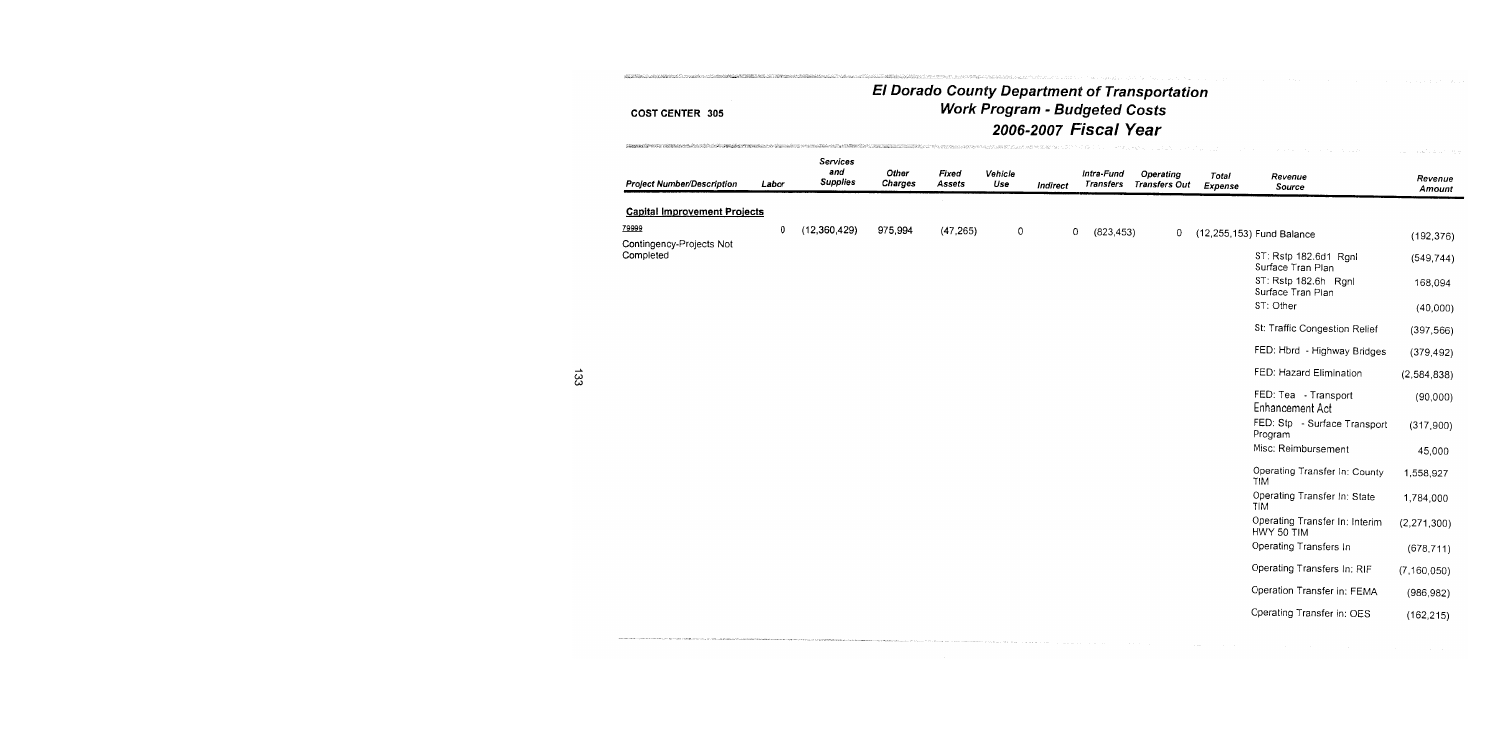| Project Number/Description          | Labor | <b>Services</b><br>and<br><b>Supplies</b> | Other<br>Charges | Fixed<br>Assets | Vehicle<br>Use | Indirect | Intra-Fund<br>Transfers | Operating<br>Transfers Out | Total<br>Expense | Revenue<br>Source | Revenue<br>Amount |
|-------------------------------------|-------|-------------------------------------------|------------------|-----------------|----------------|----------|-------------------------|----------------------------|------------------|-------------------|-------------------|
| <b>Capital Improvement Projects</b> |       |                                           |                  |                 |                |          |                         |                            |                  |                   |                   |
| <b>Total Capital Improvement</b>    | D.    | 31.574.947                                | 8,541,721        | 3,103,000       |                |          | 0 4,546,138             |                            | 47.765.806       |                   | 47,765,806        |

 $\label{thm:main} \begin{minipage}[t]{0.9\textwidth} \begin{minipage}[t]{0.9\textwidth} \begin{itemize} \color{blue}{\textbf{1}} \hspace*{1.5mm} \textbf{1} \hspace*{1.5mm} \textbf{1} \hspace*{1.5mm} \textbf{1} \hspace*{1.5mm} \textbf{1} \hspace*{1.5mm} \textbf{1} \hspace*{1.5mm} \textbf{1} \hspace*{1.5mm} \textbf{1} \hspace*{1.5mm} \textbf{1} \hspace*{1.5mm} \textbf{1} \hspace*{1.5mm} \textbf{1} \hspace$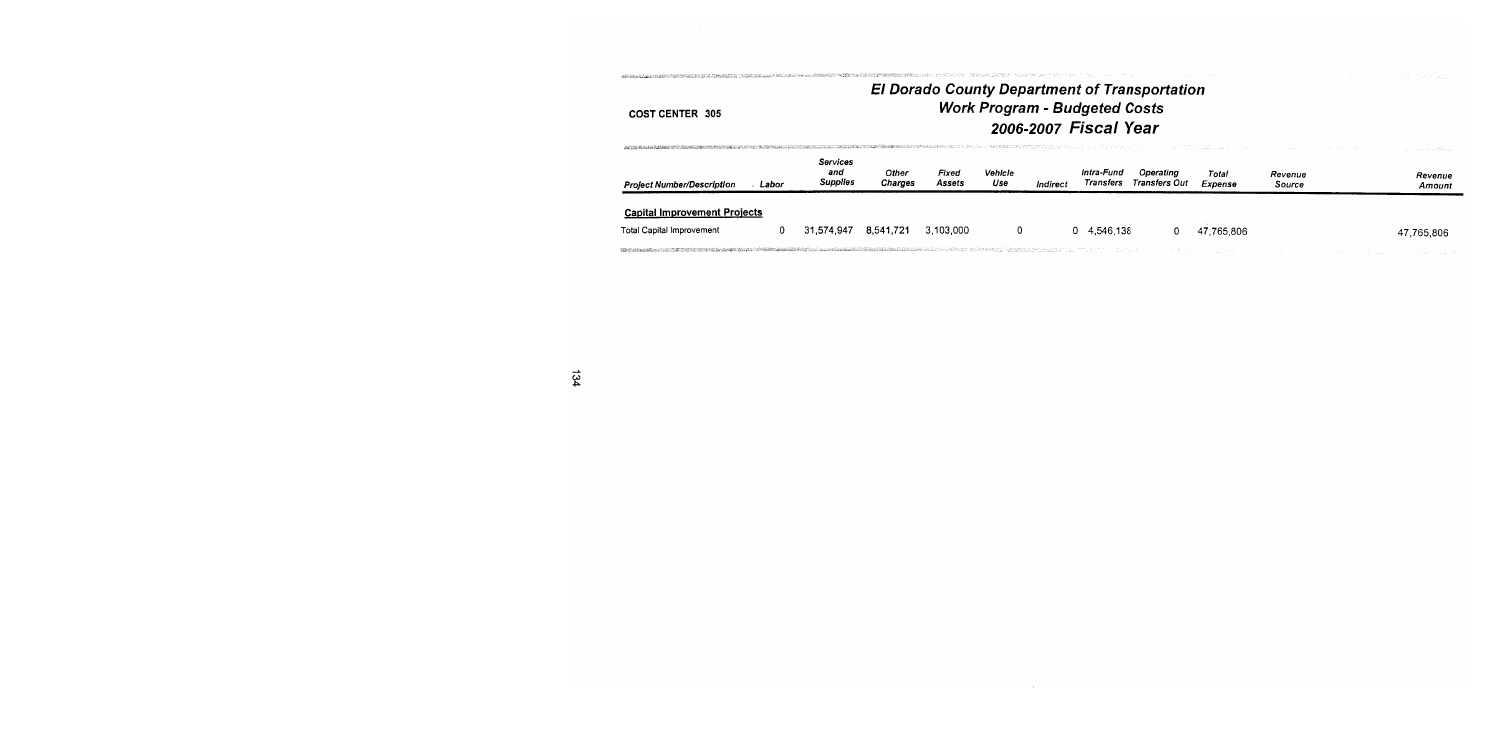## **El Dorado County Department of Transportation** Work Program - Budgeted Costs 2006-2007 Fiscal Year **「おいまだ」ということを、このことを、このことを、このことを、このことを、このことを、このことを、このことを、このことに、このことに、このことを、このことを、この**ことを、このことを、このことに、このことに、このことに、このことに、このこのこのことに、このことに、このことに、このことに、このことに、このことに、このことに、このことに、このことに、このことに、このことに、このことに、このことに、このことに、このことに、このことに、この

.<br>INSTRUCTIONS CONTINUES ON THE CONTINUES IN THE CONTINUES OF THE CONTINUES OF MINIMUM IN THE CONTRACT OF THE MI

| <b>Project Number/Description</b>     | Labor | Services<br>and<br><b>Supplies</b> | Other<br>Charges | Fixed<br>Assets | Vehicle<br>Use | Indirect | Intra-Fund<br>Transfers |            | Operating<br><b>Transfers Out</b> | Total<br>Expense | Revenue<br>Source                            | Revenue<br>Amount |
|---------------------------------------|-------|------------------------------------|------------------|-----------------|----------------|----------|-------------------------|------------|-----------------------------------|------------------|----------------------------------------------|-------------------|
| <b>Capital Improvement Projects</b>   |       |                                    |                  |                 |                |          |                         |            |                                   |                  |                                              |                   |
| 79999                                 | 0     | (12,360,429)                       | 975,994          | (47, 265)       | 0              |          | 0                       | (823, 453) | 0                                 |                  | (12,255,153) Fund Balance                    | (192, 376)        |
| Contingency-Projects Not<br>Completed |       |                                    |                  |                 |                |          |                         |            |                                   |                  | ST: Rstp 182.6d1 Rgnl<br>Surface Tran Plan   | (549, 744)        |
|                                       |       |                                    |                  |                 |                |          |                         |            |                                   |                  | ST: Rstp 182.6h Rgnl<br>Surface Tran Plan    | 168,094           |
|                                       |       |                                    |                  |                 |                |          |                         |            |                                   |                  | ST: Other                                    | (40,000)          |
|                                       |       |                                    |                  |                 |                |          |                         |            |                                   |                  | St: Traffic Congestion Relief                | (397, 566)        |
|                                       |       |                                    |                  |                 |                |          |                         |            |                                   |                  | FED: Hbrd - Highway Bridges                  | (379, 492)        |
|                                       |       |                                    |                  |                 |                |          |                         |            |                                   |                  | FED: Hazard Elimination                      | (2,584,838)       |
|                                       |       |                                    |                  |                 |                |          |                         |            |                                   |                  | FED: Tea - Transport<br>Enhancement Act      | (90,000)          |
|                                       |       |                                    |                  |                 |                |          |                         |            |                                   |                  | FED: Stp - Surface Transport<br>Program      | (317,900)         |
|                                       |       |                                    |                  |                 |                |          |                         |            |                                   |                  | Misc: Reimbursement                          | 45,000            |
|                                       |       |                                    |                  |                 |                |          |                         |            |                                   |                  | Operating Transfer In: County<br><b>TIM</b>  | 1,558,927         |
|                                       |       |                                    |                  |                 |                |          |                         |            |                                   |                  | Operating Transfer In: State<br><b>TIM</b>   | 1,784,000         |
|                                       |       |                                    |                  |                 |                |          |                         |            |                                   |                  | Operating Transfer In: Interim<br>HWY 50 TIM | (2, 271, 300)     |
|                                       |       |                                    |                  |                 |                |          |                         |            |                                   |                  | Operating Transfers In                       | (678, 711)        |
|                                       |       |                                    |                  |                 |                |          |                         |            |                                   |                  | Operating Transfers In: RIF                  | (7, 160, 050)     |
|                                       |       |                                    |                  |                 |                |          |                         |            |                                   |                  | Operation Transfer in: FEMA                  | (986, 982)        |
|                                       |       |                                    |                  |                 |                |          |                         |            |                                   |                  | Operating Transfer in: OES                   | (162.215)         |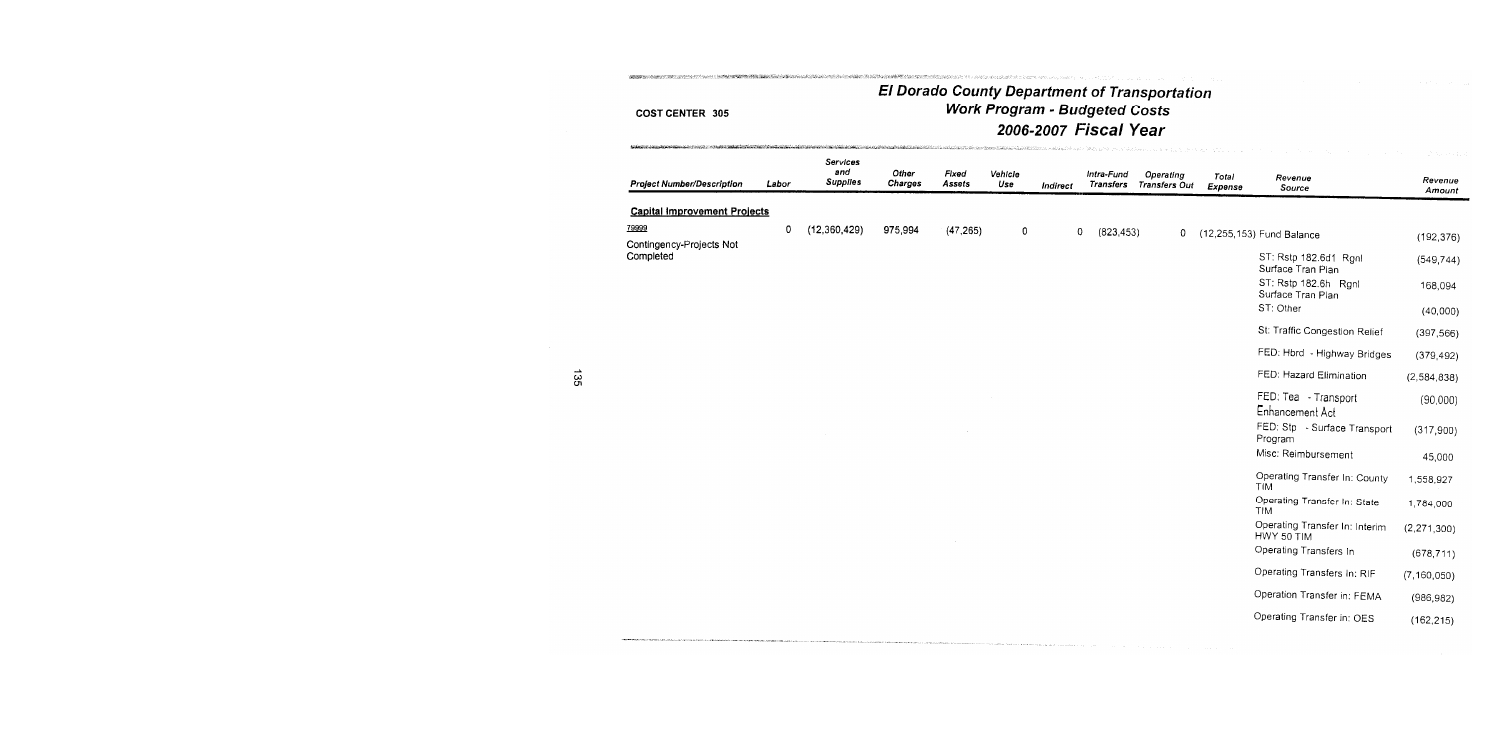ES CRETE EN LA CERA EN 1982 EN LA CALIF

## El Dorado County Department of Transportation<br>Work Program - Budgeted Costs 2006-2007 Fiscal Year

| <b>Project Number/Description</b>   | Labor | Services<br>and<br>Supplies | Other<br>Charges | Fixed<br>Assets | Vehicle<br>Use | Indirect | Intra-Fund<br>Transfers | Operating<br>Transfers Out | Total<br>Expense | Revenue<br>Source | Revenue<br>Amount |
|-------------------------------------|-------|-----------------------------|------------------|-----------------|----------------|----------|-------------------------|----------------------------|------------------|-------------------|-------------------|
| <b>Capital Improvement Projects</b> |       |                             |                  |                 |                |          |                         |                            |                  |                   |                   |
| Total Capital Improvement           |       | 31.574.947                  | 8,541,721        | 3,103,000       | 0              |          | 0 4.546.138             | 0                          | 47.765.806       |                   | 47,765,806        |
|                                     |       |                             |                  |                 |                |          |                         |                            |                  |                   |                   |